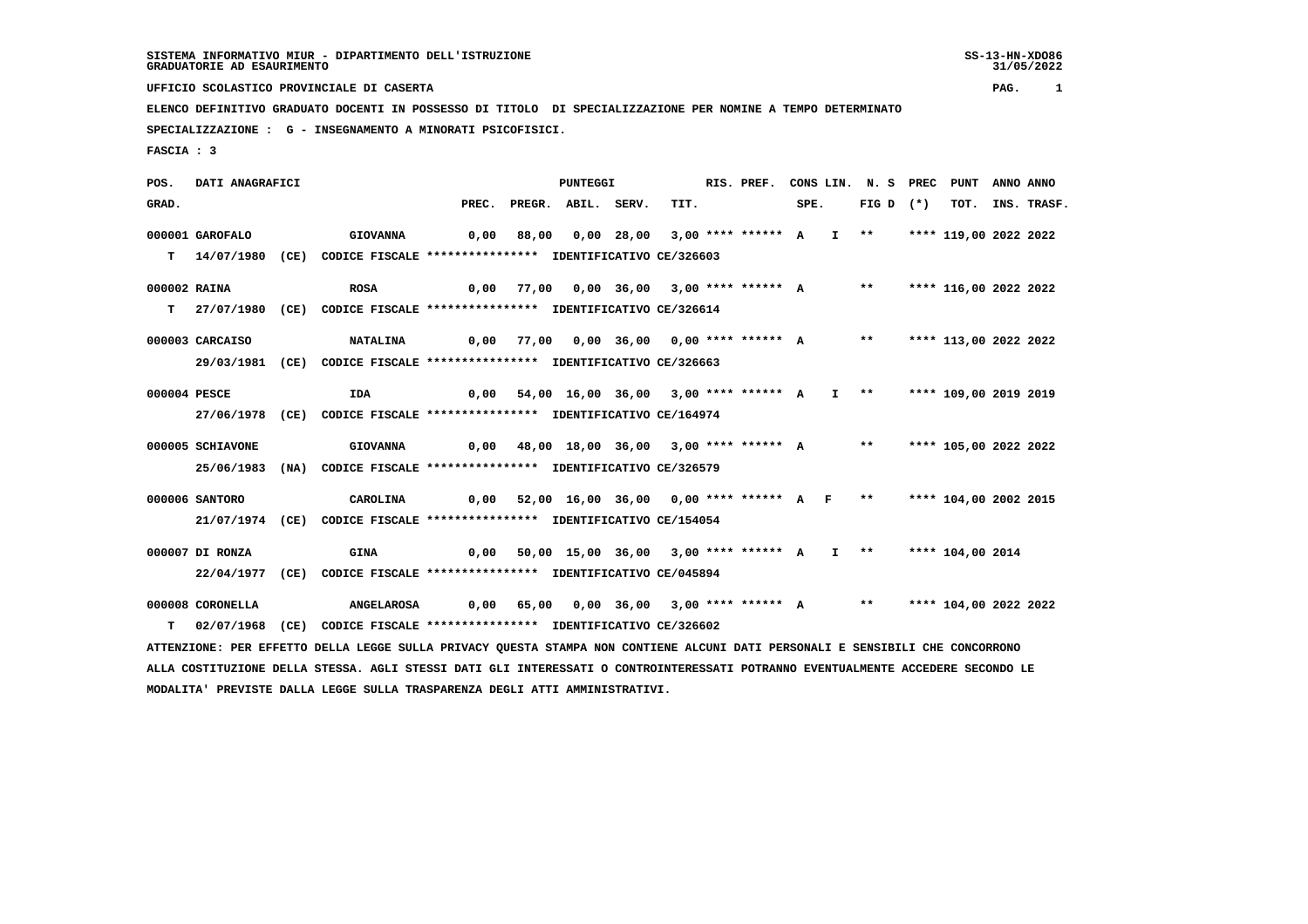**UFFICIO SCOLASTICO PROVINCIALE DI CASERTA PAG. 2**

 **ELENCO DEFINITIVO GRADUATO DOCENTI IN POSSESSO DI TITOLO DI SPECIALIZZAZIONE PER NOMINE A TEMPO DETERMINATO**

 **SPECIALIZZAZIONE : G - INSEGNAMENTO A MINORATI PSICOFISICI.**

 **FASCIA : 3**

 **POS. DATI ANAGRAFICI PUNTEGGI RIS. PREF. CONS LIN. N. S PREC PUNT ANNO ANNO**GRAD. PREC. PREGR. ABIL. SERV. TIT. SPE. FIG D (\*) TOT. INS. TRASF.  **000009 DI LILLO CARMEN 0,00 56,00 0,00 44,00 0,00 \*\*\*\* \*\*\*\*\*\* A \*\* \*\*\*\* 100,00 2022 2022 T 08/08/1980 (CE) CODICE FISCALE \*\*\*\*\*\*\*\*\*\*\*\*\*\*\*\* IDENTIFICATIVO CE/326666 000010 DE CARO ADELAIDE 0,00 47,00 12,00 36,00 0,00 \*\*\*\* \*\*\*\*\*\* A I \*\* \*\*\*\* 95,00 2022 2022 31/01/1976 (CE) CODICE FISCALE \*\*\*\*\*\*\*\*\*\*\*\*\*\*\*\* IDENTIFICATIVO CE/326503 000011 FEOLA FILOMENA 0,00 40,00 16,00 36,00 1,00 \*\*\*\* \*\*\*\*\*\* A F \*\* \*\*\*\* 93,00 2007 25/03/1965 (CE) CODICE FISCALE \*\*\*\*\*\*\*\*\*\*\*\*\*\*\*\* IDENTIFICATIVO CE/044426 000012 FERRARO ANNALISA 0,00 71,00 0,00 22,00 0,00 \*\*\*\* \*\*\*\*\*\* A \*\* X \*\*\*\* 93,00 2022 2022 T 19/11/1981 (NA) CODICE FISCALE \*\*\*\*\*\*\*\*\*\*\*\*\*\*\*\* IDENTIFICATIVO CE/326535 000013 CIRILLO SONIA 0,00 42,00 14,00 36,00 0,00 \*\*\*\* \*\*\*\*\*\* A I \*\* X \*\*\*\* 92,00 2014 T 11/08/1982 (NA) CODICE FISCALE \*\*\*\*\*\*\*\*\*\*\*\*\*\*\*\* IDENTIFICATIVO CE/154137 000014 DEL VECCHIO TERESA 0,00 54,00 0,00 38,00 0,00 \*\*\*\* \*\*\*\*\*\* A \*\* \*\*\*\* 92,00 2022 2022 T 23/01/1979 (CE) CODICE FISCALE \*\*\*\*\*\*\*\*\*\*\*\*\*\*\*\* IDENTIFICATIVO CE/326652 000015 ANDREOZZI ANNA 0,00 56,00 0,00 36,00 0,00 \*\*\*\* \*\*\*\*\*\* A \*\* \*\*\*\* 92,00 2022 2022 T 19/03/1975 (CE) CODICE FISCALE \*\*\*\*\*\*\*\*\*\*\*\*\*\*\*\* IDENTIFICATIVO CE/326687 000016 VERRILLO FILOMENA 0,00 56,00 11,00 24,00 0,00 \*\*\*\* \*\*\*\*\*\* A \*\* \*\*\*\* 91,00 2019 2019 T 07/10/1967 (CE) CODICE FISCALE \*\*\*\*\*\*\*\*\*\*\*\*\*\*\*\* IDENTIFICATIVO CE/164685 ATTENZIONE: PER EFFETTO DELLA LEGGE SULLA PRIVACY QUESTA STAMPA NON CONTIENE ALCUNI DATI PERSONALI E SENSIBILI CHE CONCORRONO ALLA COSTITUZIONE DELLA STESSA. AGLI STESSI DATI GLI INTERESSATI O CONTROINTERESSATI POTRANNO EVENTUALMENTE ACCEDERE SECONDO LE MODALITA' PREVISTE DALLA LEGGE SULLA TRASPARENZA DEGLI ATTI AMMINISTRATIVI.**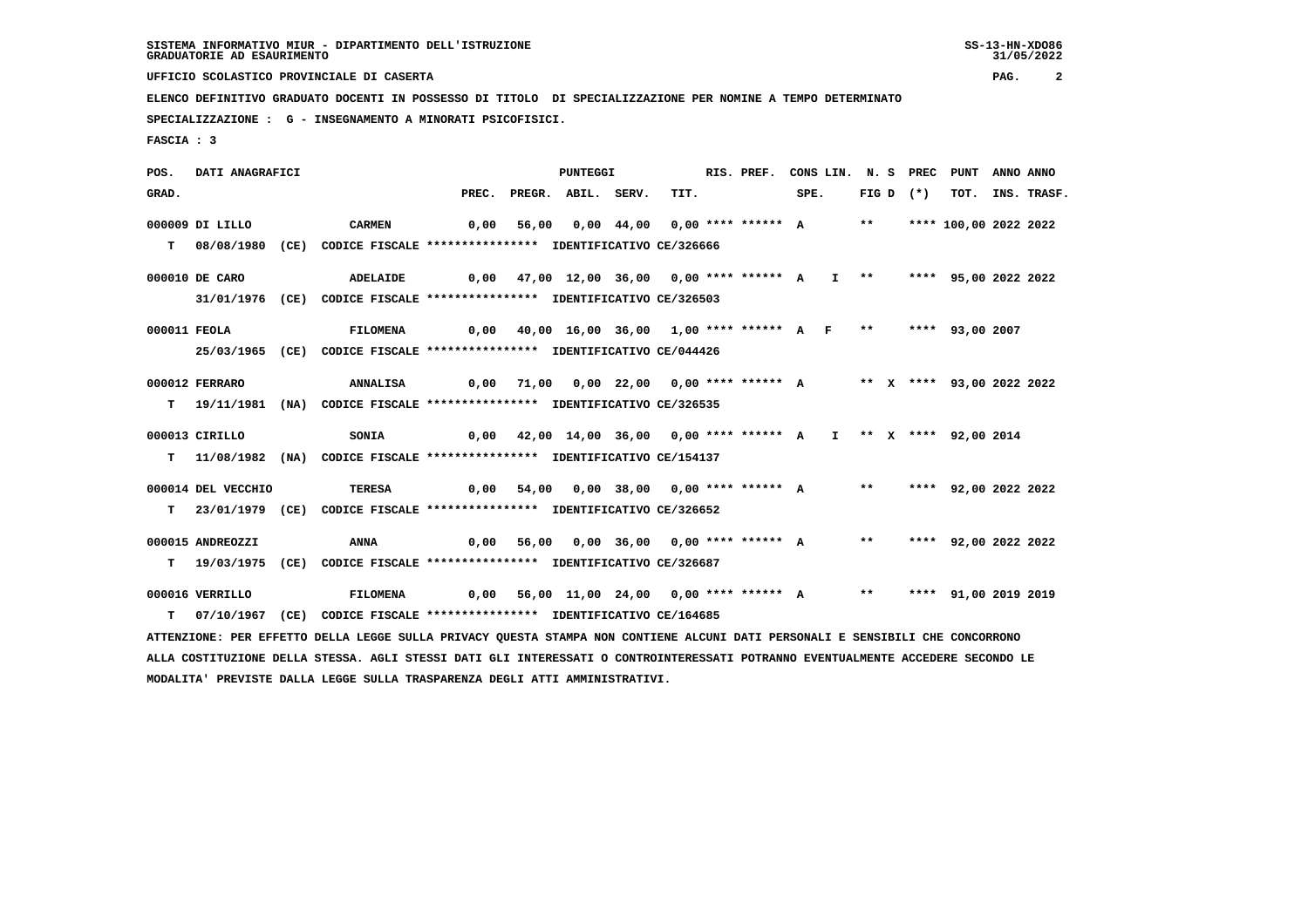**UFFICIO SCOLASTICO PROVINCIALE DI CASERTA PAG. 3**

 **ELENCO DEFINITIVO GRADUATO DOCENTI IN POSSESSO DI TITOLO DI SPECIALIZZAZIONE PER NOMINE A TEMPO DETERMINATO**

 **SPECIALIZZAZIONE : G - INSEGNAMENTO A MINORATI PSICOFISICI.**

 **FASCIA : 3**

 **POS. DATI ANAGRAFICI PUNTEGGI RIS. PREF. CONS LIN. N. S PREC PUNT ANNO ANNO**GRAD. PREC. PREGR. ABIL. SERV. TIT. SPE. FIG D (\*) TOT. INS. TRASF.  **000017 FRETTA ANGELA 0,00 42,00 11,00 38,00 0,00 \*\*\*\* \*\*\*\*\*\* A I \*\* \*\*\*\* 91,00 2022 2022 T 06/07/1979 (CE) CODICE FISCALE \*\*\*\*\*\*\*\*\*\*\*\*\*\*\*\* IDENTIFICATIVO CE/326559 000018 SALZILLO MARIACARMELA 0,00 50,00 0,00 36,00 3,00 \*\*\*\* \*\*\*\*\*\* A \*\* \*\*\*\* 89,00 2022 2022 T 21/08/1981 (CE) CODICE FISCALE \*\*\*\*\*\*\*\*\*\*\*\*\*\*\*\* IDENTIFICATIVO CE/326570 000019 BOVENZI LUCIA 0,00 23,00 13,00 36,00 3,00 \*\*\*\* \*\*\*\*\*\* A \*\* \*\*\*\* 75,00 2014 T 27/09/1977 (CE) CODICE FISCALE \*\*\*\*\*\*\*\*\*\*\*\*\*\*\*\* IDENTIFICATIVO CE/148564 000020 COLELLA GIUSEPPINA 0,00 57,00 0,00 18,00 0,00 \*\*\*\* \*\*\*\*\*\* A \*\* \*\*\*\* 75,00 2019 2019 T 07/05/1983 (CE) CODICE FISCALE \*\*\*\*\*\*\*\*\*\*\*\*\*\*\*\* IDENTIFICATIVO CE/164845 000021 NESPOLI LUIGI 0,00 22,00 15,00 36,00 0,00 \*\*\*\* \*\*\*\*\*\* A I \*\* X \*\*\*\* 73,00 2000 11/06/1965 (CE) CODICE FISCALE \*\*\*\*\*\*\*\*\*\*\*\*\*\*\*\* IDENTIFICATIVO CE/027027 000022 CIRILLO PARIS 0,00 24,00 11,00 36,00 0,00 \*\*\*\* \*\*\*\*\*\* A \*\* \*\*\*\* 71,00 2022 2022 T 31/03/1980 (NA) CODICE FISCALE \*\*\*\*\*\*\*\*\*\*\*\*\*\*\*\* IDENTIFICATIVO CE/326620 000023 CERBARANO GIUSEPPINA 0,00 45,00 0,00 24,00 0,00 \*\*\*\* \*\*\*\*\*\* A \*\* \*\*\*\* 69,00 2022 2022 T 30/08/1982 (CE) CODICE FISCALE \*\*\*\*\*\*\*\*\*\*\*\*\*\*\*\* IDENTIFICATIVO CE/326654 000024 ERARIO GIUSEPPINA 0,00 45,00 0,00 24,00 0,00 \*\*\*\* \*\*\*\*\*\* A \*\* \*\*\*\* 69,00 2022 2022 T 16/03/1984 (NA) CODICE FISCALE \*\*\*\*\*\*\*\*\*\*\*\*\*\*\*\* IDENTIFICATIVO CE/326521 ATTENZIONE: PER EFFETTO DELLA LEGGE SULLA PRIVACY QUESTA STAMPA NON CONTIENE ALCUNI DATI PERSONALI E SENSIBILI CHE CONCORRONO ALLA COSTITUZIONE DELLA STESSA. AGLI STESSI DATI GLI INTERESSATI O CONTROINTERESSATI POTRANNO EVENTUALMENTE ACCEDERE SECONDO LE MODALITA' PREVISTE DALLA LEGGE SULLA TRASPARENZA DEGLI ATTI AMMINISTRATIVI.**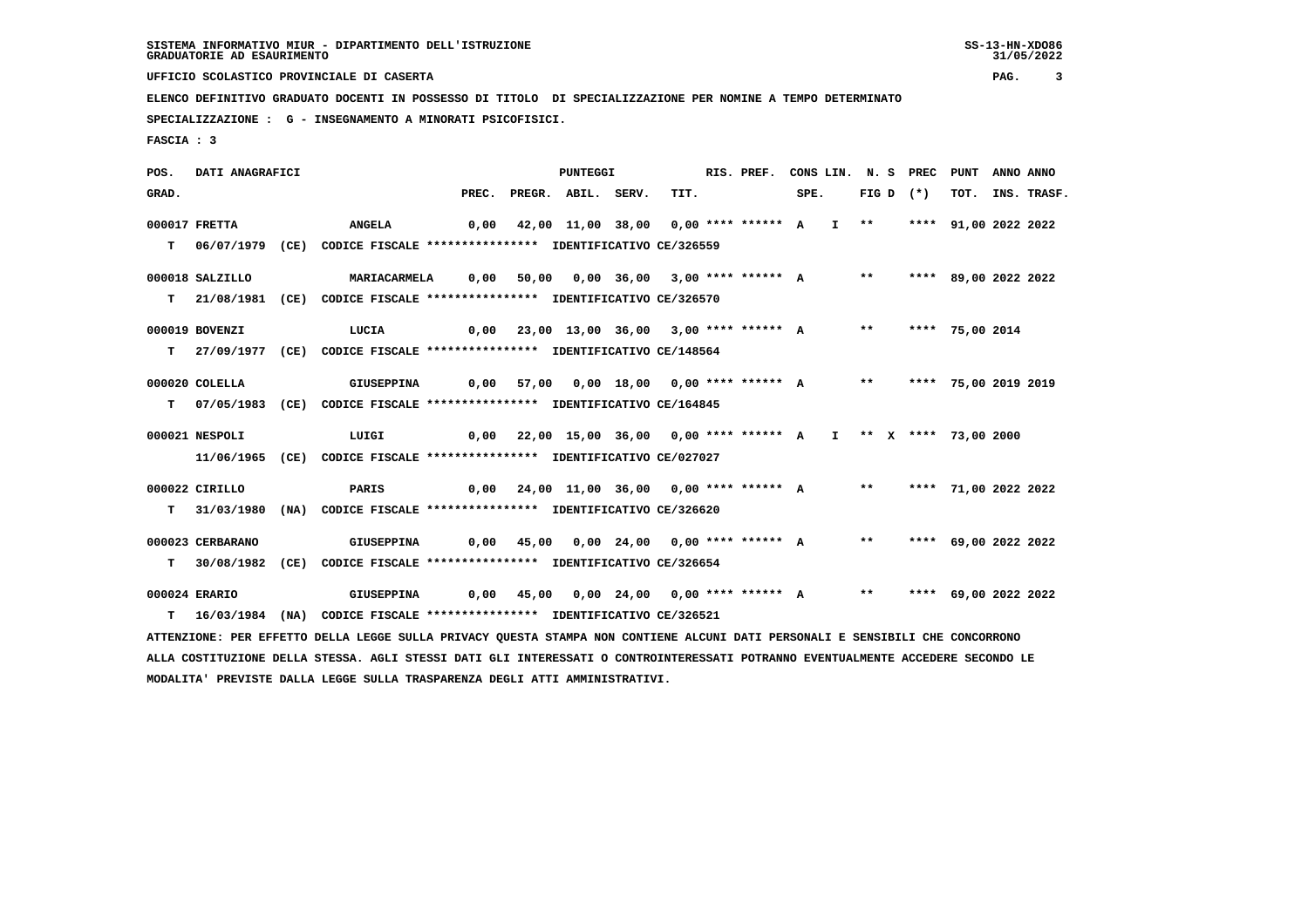**UFFICIO SCOLASTICO PROVINCIALE DI CASERTA PAG. 4**

 **ELENCO DEFINITIVO GRADUATO DOCENTI IN POSSESSO DI TITOLO DI SPECIALIZZAZIONE PER NOMINE A TEMPO DETERMINATO**

 **SPECIALIZZAZIONE : G - INSEGNAMENTO A MINORATI PSICOFISICI.**

 **FASCIA : 3**

 **POS. DATI ANAGRAFICI PUNTEGGI RIS. PREF. CONS LIN. N. S PREC PUNT ANNO ANNO**GRAD. PREC. PREGR. ABIL. SERV. TIT. SPE. FIG D (\*) TOT. INS. TRASF.  **000025 TOMMASONE LOREDANA 0,00 29,00 0,00 36,00 3,00 \*\*\*\* \*\*\*\*\*\* A \*\* \*\*\*\* 68,00 2014 12/03/1982 (CE) CODICE FISCALE \*\*\*\*\*\*\*\*\*\*\*\*\*\*\*\* IDENTIFICATIVO CE/153934 000026 SIMONE SIMONA 0,00 36,00 0,00 32,00 0,00 \*\*\*\* \*\*\*\*\*\* A \*\* \*\*\*\* 68,00 2014 T 03/04/1973 (CE) CODICE FISCALE \*\*\*\*\*\*\*\*\*\*\*\*\*\*\*\* IDENTIFICATIVO CE/149669 000027 AVERSANO ASSUNTA 0,00 12,00 15,00 36,00 0,00 \*\*\*\* \*\*\*\*\*\* A \*\* X \*\*\*\* 63,00 2014 02/03/1973 (CE) CODICE FISCALE \*\*\*\*\*\*\*\*\*\*\*\*\*\*\*\* IDENTIFICATIVO CE/022320 000028 GOLINO ANTONIETTA 0,00 51,00 11,00 0,00 0,00 \*\*\*\* \*\*\*\*\*\* A \*\* \*\*\*\* 62,00 2014 T 10/05/1968 (CE) CODICE FISCALE \*\*\*\*\*\*\*\*\*\*\*\*\*\*\*\* IDENTIFICATIVO CE/145970 000029 SCIVOLETTO ILARIA 0,00 28,00 6,00 18,00 6,00 \*\*\*\* \*\*\*\*\*\* A \*\* \*\*\*\* 58,00 2007 S 24/04/1982 (CE) CODICE FISCALE \*\*\*\*\*\*\*\*\*\*\*\*\*\*\*\* IDENTIFICATIVO CE/056617 000030 GALASSO ELIDE 0,00 9,00 13,00 36,00 0,00 \*\*\*\* \*\*\*\*\*\* A \*\* \*\*\*\* 58,00 2014 T 29/05/1978 (CE) CODICE FISCALE \*\*\*\*\*\*\*\*\*\*\*\*\*\*\*\* IDENTIFICATIVO CE/154713 000031 PELLINO MARIA GRAZIA 0,00 3,00 15,00 36,00 3,00 \*\*\*\* \*\*\*\*\*\* A I \*\* X \*\*\*\* 57,00 2019 09/01/1977 (CE) CODICE FISCALE \*\*\*\*\*\*\*\*\*\*\*\*\*\*\*\* IDENTIFICATIVO CE/021548 000032 TIRELLI ANTONELLA 0,00 31,00 14,00 12,00 0,00 \*\*\*\* \*\*\*\*\*\* A \*\* \*\*\*\* 57,00 2022 2022 17/07/1974 (CE) CODICE FISCALE \*\*\*\*\*\*\*\*\*\*\*\*\*\*\*\* IDENTIFICATIVO CE/326668 ATTENZIONE: PER EFFETTO DELLA LEGGE SULLA PRIVACY QUESTA STAMPA NON CONTIENE ALCUNI DATI PERSONALI E SENSIBILI CHE CONCORRONO ALLA COSTITUZIONE DELLA STESSA. AGLI STESSI DATI GLI INTERESSATI O CONTROINTERESSATI POTRANNO EVENTUALMENTE ACCEDERE SECONDO LE MODALITA' PREVISTE DALLA LEGGE SULLA TRASPARENZA DEGLI ATTI AMMINISTRATIVI.**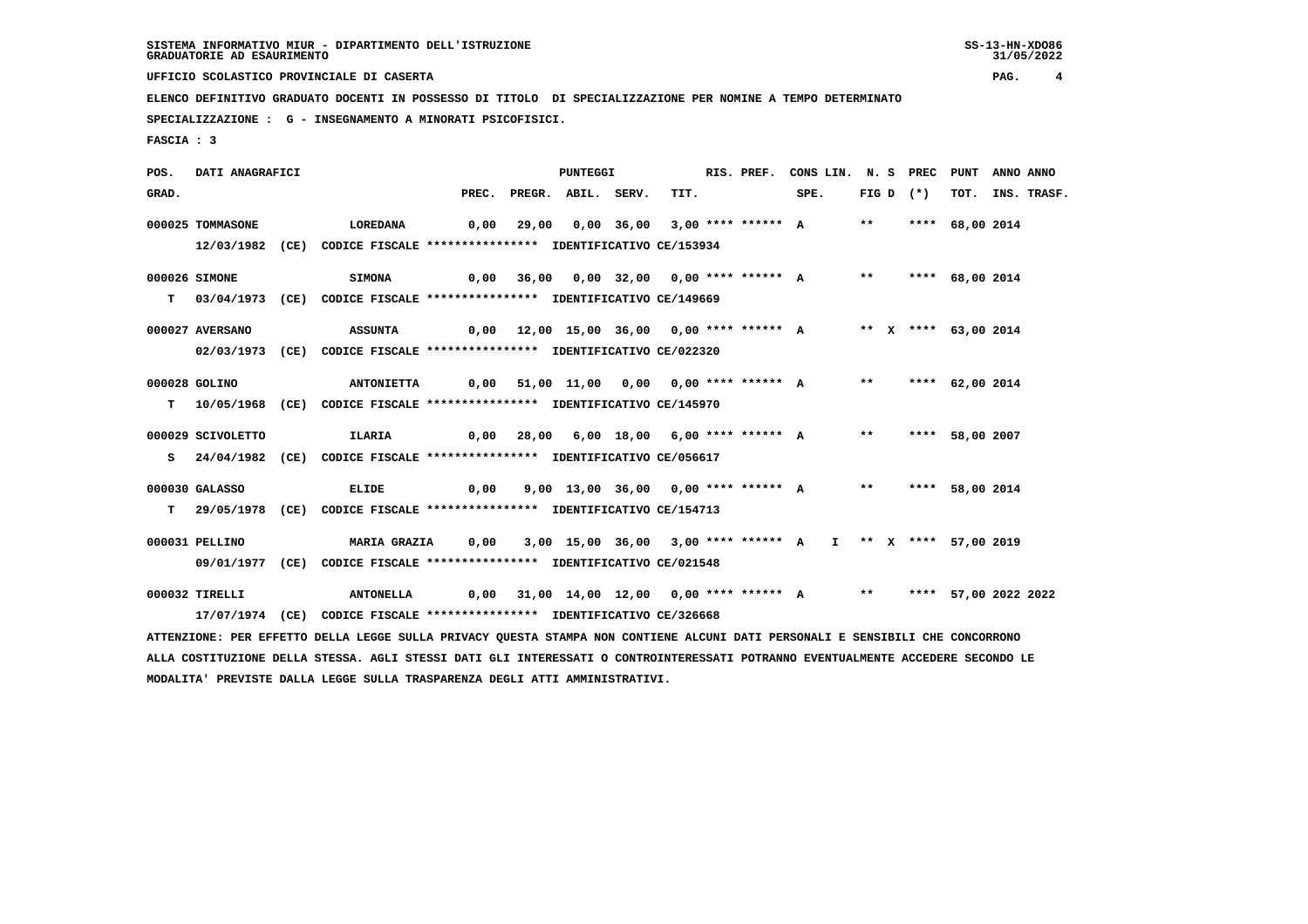**UFFICIO SCOLASTICO PROVINCIALE DI CASERTA PAG. 5**

 **ELENCO DEFINITIVO GRADUATO DOCENTI IN POSSESSO DI TITOLO DI SPECIALIZZAZIONE PER NOMINE A TEMPO DETERMINATO**

 **SPECIALIZZAZIONE : G - INSEGNAMENTO A MINORATI PSICOFISICI.**

 **FASCIA : 3**

 **POS. DATI ANAGRAFICI PUNTEGGI RIS. PREF. CONS LIN. N. S PREC PUNT ANNO ANNO**GRAD. PREC. PREGR. ABIL. SERV. TIT. SPE. FIG D (\*) TOT. INS. TRASF.  **000033 LAMA PAOLA 0,00 6,00 14,00 28,00 6,00 \*\*\*\* \*\*\*\*\*\* A I \*\* \*\*\*\* 54,00 2019 24/03/1976 (RM) CODICE FISCALE \*\*\*\*\*\*\*\*\*\*\*\*\*\*\*\* IDENTIFICATIVO CE/022558 000034 SANTILLO FILOMENA 0,00 0,00 14,00 30,00 6,00 \*\*\*\* \*\*\*\*\*\* A \*\* \*\*\*\* 50,00 2022 04/02/1975 (CE) CODICE FISCALE \*\*\*\*\*\*\*\*\*\*\*\*\*\*\*\* IDENTIFICATIVO CE/046299 000035 MARTUCCI MARIA 0,00 0,00 15,00 34,00 0,00 \*\*\*\* \*\*\*\*\*\* A \*\* \*\*\*\* 49,00 2014 T 23/09/1965 (CE) CODICE FISCALE \*\*\*\*\*\*\*\*\*\*\*\*\*\*\*\* IDENTIFICATIVO CE/160279 000036 CORBO ANNUNZIATA 0,00 15,00 14,00 12,00 3,00 \*\*\*\* \*\*\*\*\*\* A \*\* \*\*\*\* 44,00 2019 2019 T 19/08/1979 (CE) CODICE FISCALE \*\*\*\*\*\*\*\*\*\*\*\*\*\*\*\* IDENTIFICATIVO CE/164871 000037 MICILLO GIOVANNA 0,00 0,00 13,00 24,00 6,00 \*\*\*\* \*\*\*\*\*\* A \*\* \*\*\*\* 43,00 2014 T 24/06/1980 (NA) CODICE FISCALE \*\*\*\*\*\*\*\*\*\*\*\*\*\*\*\* IDENTIFICATIVO CE/147089 000038 SORBO TERESA 0,00 34,00 0,00 0,00 0,00 \*\*\*\* \*\*\*\*\*\* A \*\* \*\*\*\* 34,00 2014 T 16/02/1978 (CE) CODICE FISCALE \*\*\*\*\*\*\*\*\*\*\*\*\*\*\*\* IDENTIFICATIVO CE/057277 000039 IANNIELLO AGNESE RITA 0,00 0,00 16,00 12,00 0,00 \*\*\*\* \*\*\*\*\*\* A I \*\* \*\*\*\* 28,00 2014 02/06/1979 (CE) CODICE FISCALE \*\*\*\*\*\*\*\*\*\*\*\*\*\*\*\* IDENTIFICATIVO CE/048073 000040 CURCIO CLAUDIA 0,00 17,00 11,00 0,00 0,00 \*\*\*\* \*\*\*\*\*\* A \*\* X \*\*\*\* 28,00 2022 2022 T 05/04/1981 (CZ) CODICE FISCALE \*\*\*\*\*\*\*\*\*\*\*\*\*\*\*\* IDENTIFICATIVO CE/326586 ATTENZIONE: PER EFFETTO DELLA LEGGE SULLA PRIVACY QUESTA STAMPA NON CONTIENE ALCUNI DATI PERSONALI E SENSIBILI CHE CONCORRONO ALLA COSTITUZIONE DELLA STESSA. AGLI STESSI DATI GLI INTERESSATI O CONTROINTERESSATI POTRANNO EVENTUALMENTE ACCEDERE SECONDO LE MODALITA' PREVISTE DALLA LEGGE SULLA TRASPARENZA DEGLI ATTI AMMINISTRATIVI.**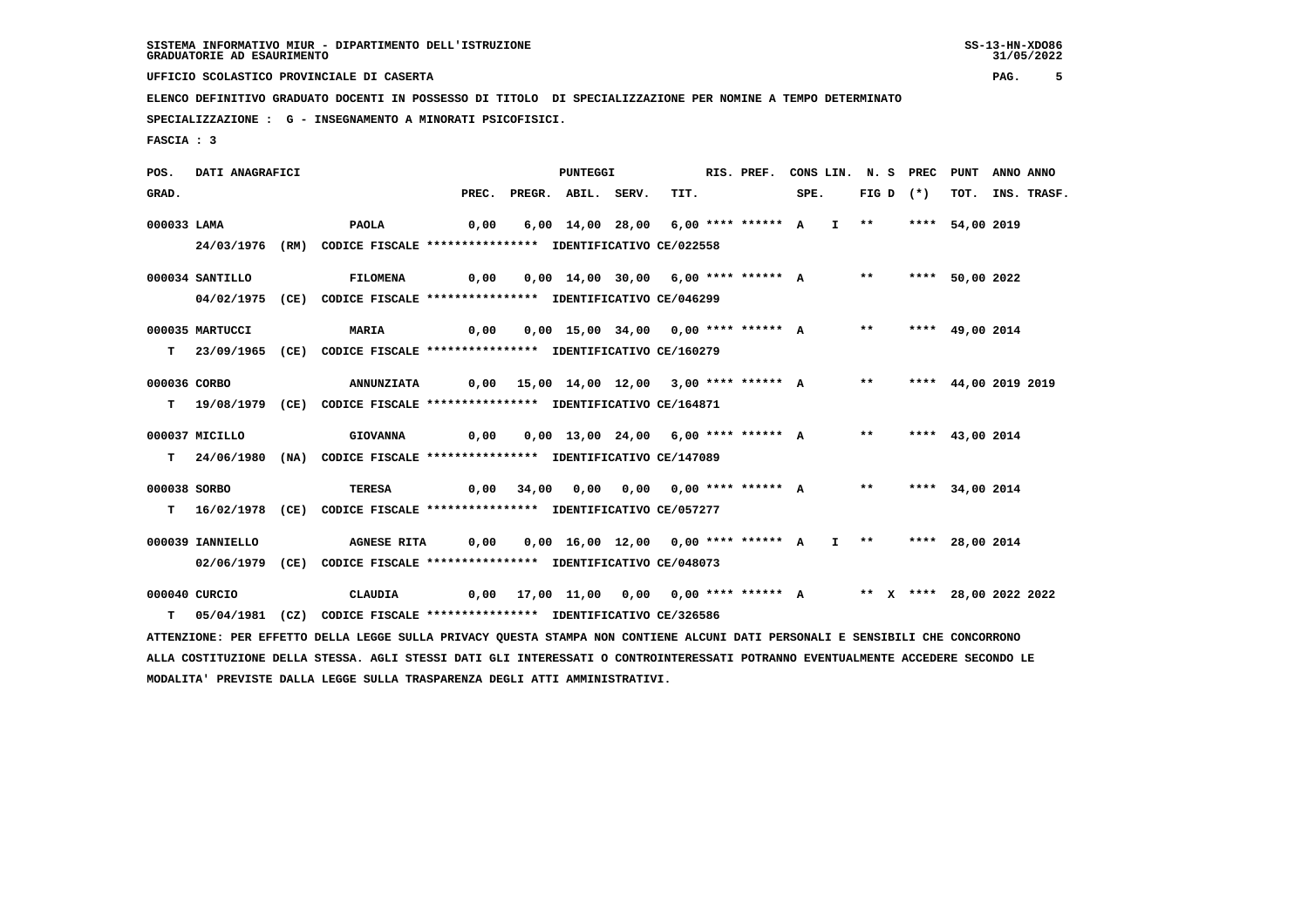**UFFICIO SCOLASTICO PROVINCIALE DI CASERTA PAG. 6**

 **ELENCO DEFINITIVO GRADUATO DOCENTI IN POSSESSO DI TITOLO DI SPECIALIZZAZIONE PER NOMINE A TEMPO DETERMINATO**

 **SPECIALIZZAZIONE : G - INSEGNAMENTO A MINORATI PSICOFISICI.**

 **FASCIA : 3**

| POS.  | DATI ANAGRAFICI  |      |                                                               |       | PUNTEGGI |                    |  |      |  | RIS. PREF. | CONS LIN. N. S PREC PUNT                 |             |      |                      | ANNO ANNO |             |
|-------|------------------|------|---------------------------------------------------------------|-------|----------|--------------------|--|------|--|------------|------------------------------------------|-------------|------|----------------------|-----------|-------------|
| GRAD. |                  |      |                                                               | PREC. |          | PREGR. ABIL. SERV. |  | TIT. |  |            | SPE.                                     | FIG D $(*)$ |      | тот.                 |           | INS. TRASF. |
|       | 000041 VERRENGIA |      | <b>ANNARITA</b>                                               |       |          |                    |  |      |  |            | 0,00 15,00 0,00 12,00 0,00 **** ****** A | $***$       |      | **** 27,00 2019 2019 |           |             |
| T.    | 08/11/1982       | (LT) | CODICE FISCALE **************** IDENTIFICATIVO CE/164683      |       |          |                    |  |      |  |            |                                          |             |      |                      |           |             |
|       | 000042 DENUNZIO  |      | LOREDANA                                                      | 0,00  |          |                    |  |      |  |            | 0,00 18,00 0,00 3,00 **** ****** A       | $* *$       | **** | 21,00 2022           |           |             |
| T.    | 14/11/1975       |      | (MI) CODICE FISCALE **************** IDENTIFICATIVO CE/154694 |       |          |                    |  |      |  |            |                                          |             |      |                      |           |             |
|       | 000043 AGLIONE   |      | <b>ANTONELLA</b>                                              | 0,00  |          |                    |  |      |  |            | 3,00 15,00 0,00 0,00 **** ****** A I **  |             |      | **** 18,00 2014      |           |             |
|       | 04/05/1973       | (CE) | CODICE FISCALE **************** IDENTIFICATIVO CE/044465      |       |          |                    |  |      |  |            |                                          |             |      |                      |           |             |
|       | 000044 BALZANO   |      | <b>RITA</b>                                                   | 0,00  |          |                    |  |      |  |            | 3,00 13,00 0,00 0,00 **** ****** A       | $***$       |      | **** 16,00 2022 2022 |           |             |
|       | 02/01/1977       | (NA) | CODICE FISCALE **************** IDENTIFICATIVO CE/326500      |       |          |                    |  |      |  |            |                                          |             |      |                      |           |             |
|       | 000045 BRESCIA   |      | <b>ASSUNTA</b>                                                | 0,00  |          |                    |  |      |  |            | 0,00 13,00 0,00 0,00 **** ****** A       | $***$       |      | **** 13,00 2022      |           |             |
|       | $T = 08/11/1971$ | (CE) | CODICE FISCALE **************** IDENTIFICATIVO CE/154591      |       |          |                    |  |      |  |            |                                          |             |      |                      |           |             |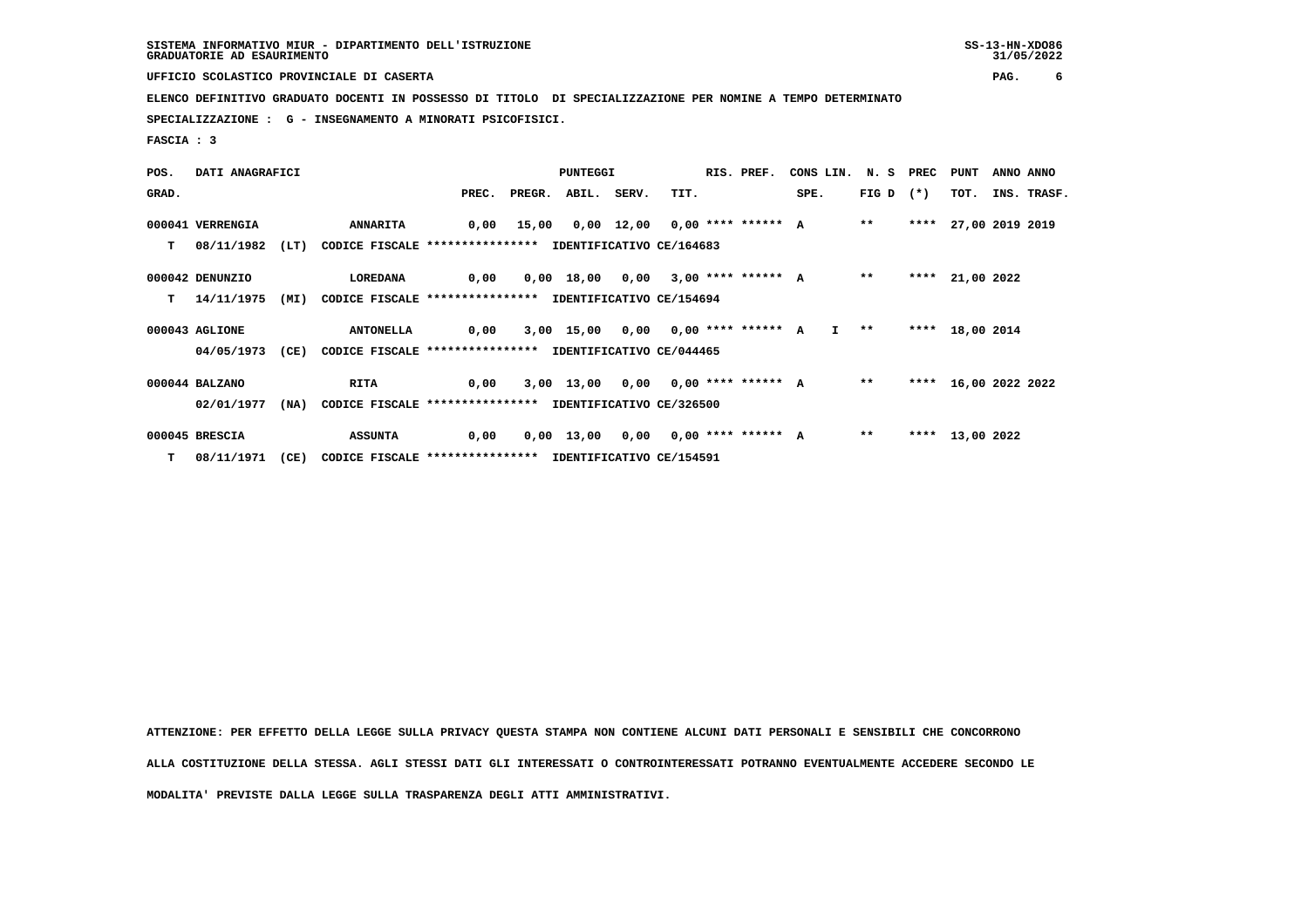**UFFICIO SCOLASTICO PROVINCIALE DI CASERTA PAG. 7**

 **ELENCO DEFINITIVO GRADUATO DOCENTI IN POSSESSO DI TITOLO DI SPECIALIZZAZIONE PER NOMINE A TEMPO DETERMINATO**

 **SPECIALIZZAZIONE : G - INSEGNAMENTO A MINORATI PSICOFISICI.**

 **FASCIA : 3**

 **POS. DATI ANAGRAFICI PUNTEGGI RIS. PREF. CONS LIN. N. S PREC PUNT ANNO ANNO**GRAD. PREC. PREGR. ABIL. SERV. TIT. SPE. FIG D (\*) TOT. INS. TRASF.  **000046 CENNAME ROSA 0,00 120,00 0,00 36,00 0,00 \*\*\*\* \*\*\*\*\*\* R \*\* \*\*\*\* 156,00 2022 2022 T 29/01/1963 (EE) CODICE FISCALE \*\*\*\*\*\*\*\*\*\*\*\*\*\*\*\* IDENTIFICATIVO CE/326656 000047 DIPALMA CONCETTA 0,00 40,00 14,00 48,00 0,00 \*\*\*\* \*\*\*\*\*\* R I \*\* \*\*\*\* 102,00 2022 2022 T 10/12/1976 (CE) CODICE FISCALE \*\*\*\*\*\*\*\*\*\*\*\*\*\*\*\* IDENTIFICATIVO CE/326569 000048 GRAVANTE CRISTINA 0,00 46,00 11,00 38,00 0,00 \*\*\*\* \*\*\*\*\*\* R \*\* \*\*\*\* 95,00 2014 T 09/11/1974 (CE) CODICE FISCALE \*\*\*\*\*\*\*\*\*\*\*\*\*\*\*\* IDENTIFICATIVO CE/154601 000049 AVERSANO ANTONELLA 0,00 55,00 0,00 36,00 3,00 \*\*\*\* \*\*\*\*\*\* R \*\* \*\*\*\* 94,00 2022 2022 T 20/11/1981 (CE) CODICE FISCALE \*\*\*\*\*\*\*\*\*\*\*\*\*\*\*\* IDENTIFICATIVO CE/326686 000050 BOVENZI PASQUALINA 0,00 53,00 0,00 36,00 0,00 \*\*\*\* \*\*\*\*\*\* R \*\* \*\*\*\* 89,00 2022 2022 T 01/10/1976 (CE) CODICE FISCALE \*\*\*\*\*\*\*\*\*\*\*\*\*\*\*\* IDENTIFICATIVO CE/326507 000051 SPINOSA GIUSEPPINA 0,00 51,00 0,00 38,00 0,00 \*\*\*\* \*\*\*\*\*\* R \*\* \*\*\*\* 89,00 2022 2022 20/02/1974 (CE) CODICE FISCALE \*\*\*\*\*\*\*\*\*\*\*\*\*\*\*\* IDENTIFICATIVO CE/326595 000052 DE SANTIS ELISABETTA 0,00 32,00 13,00 38,00 0,00 \*\*\*\* \*\*\*\*\*\* R \*\* \*\*\*\* 83,00 2000 16/06/1972 (NA) CODICE FISCALE \*\*\*\*\*\*\*\*\*\*\*\*\*\*\*\* IDENTIFICATIVO CE/024512 000053 GIULIANO MARIAROSARIA 0,00 27,00 16,00 38,00 0,00 \*\*\*\* \*\*\*\*\*\* R FI \*\* \*\*\*\* 81,00 2007 2007 01/09/1970 (CE) CODICE FISCALE \*\*\*\*\*\*\*\*\*\*\*\*\*\*\*\* IDENTIFICATIVO CE/056899 ATTENZIONE: PER EFFETTO DELLA LEGGE SULLA PRIVACY QUESTA STAMPA NON CONTIENE ALCUNI DATI PERSONALI E SENSIBILI CHE CONCORRONO ALLA COSTITUZIONE DELLA STESSA. AGLI STESSI DATI GLI INTERESSATI O CONTROINTERESSATI POTRANNO EVENTUALMENTE ACCEDERE SECONDO LE MODALITA' PREVISTE DALLA LEGGE SULLA TRASPARENZA DEGLI ATTI AMMINISTRATIVI.**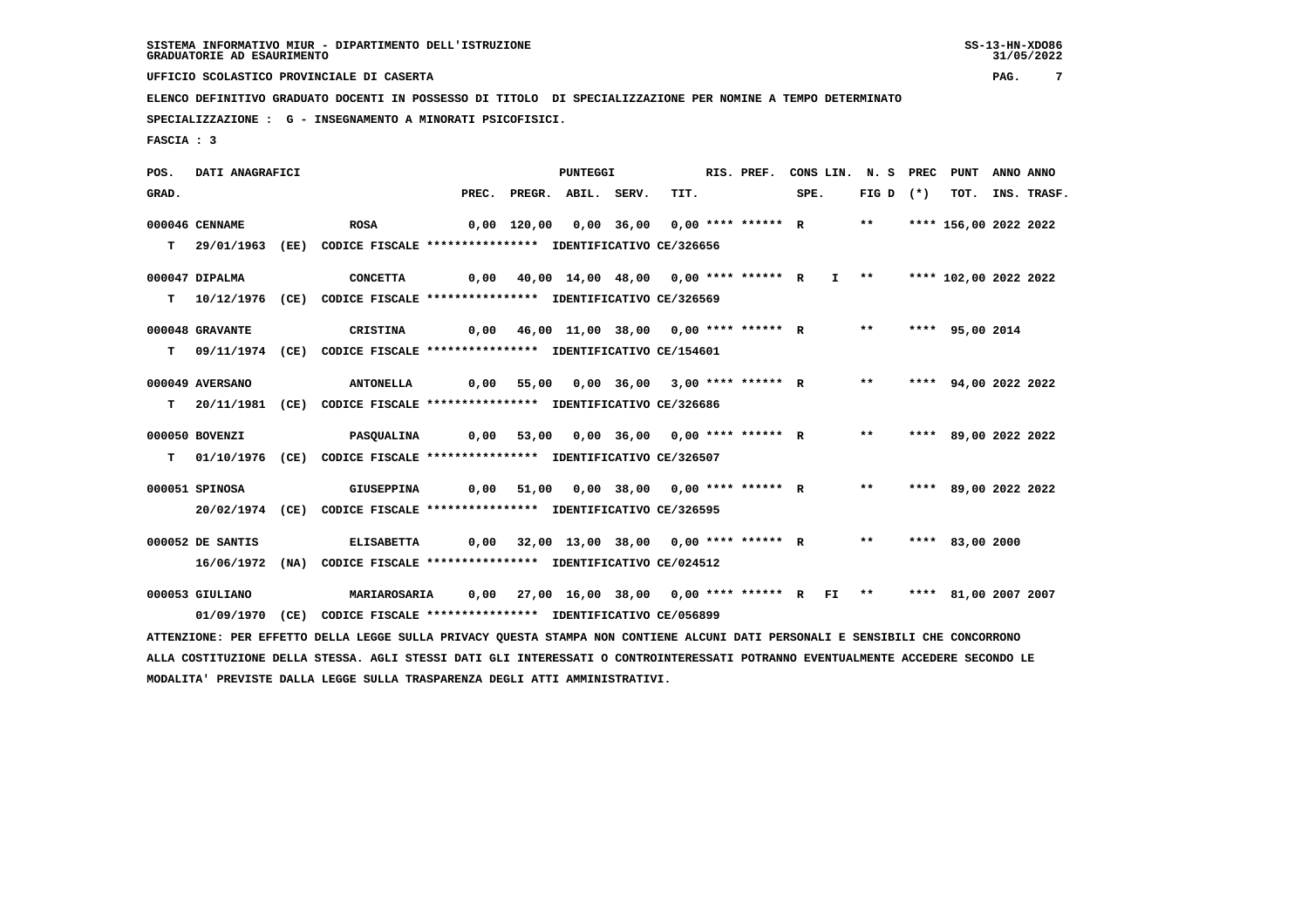**UFFICIO SCOLASTICO PROVINCIALE DI CASERTA PAG. 8**

 **ELENCO DEFINITIVO GRADUATO DOCENTI IN POSSESSO DI TITOLO DI SPECIALIZZAZIONE PER NOMINE A TEMPO DETERMINATO**

 **SPECIALIZZAZIONE : G - INSEGNAMENTO A MINORATI PSICOFISICI.**

 **FASCIA : 3**

 **POS. DATI ANAGRAFICI PUNTEGGI RIS. PREF. CONS LIN. N. S PREC PUNT ANNO ANNO**GRAD. PREC. PREGR. ABIL. SERV. TIT. SPE. FIG D (\*) TOT. INS. TRASF.  **000054 DECIMO VINCENZA 0,00 40,00 0,00 36,00 0,00 \*\*\*\* \*\*\*\*\*\* R \*\* \*\*\*\* 76,00 2022 2022 T 04/12/1982 (CE) CODICE FISCALE \*\*\*\*\*\*\*\*\*\*\*\*\*\*\*\* IDENTIFICATIVO CE/326532 000055 LAUTIERI MONICA 0,00 26,00 11,00 36,00 0,00 \*\*\*\* \*\*\*\*\*\* R \*\* \*\*\*\* 73,00 2019 2019 T 15/06/1973 (FR) CODICE FISCALE \*\*\*\*\*\*\*\*\*\*\*\*\*\*\*\* IDENTIFICATIVO CE/164921 000056 GRASSO MARIA ASSUNTA 0,00 36,00 0,00 36,00 0,00 \*\*\*\* \*\*\*\*\*\* R \*\* \*\*\*\* 72,00 2022 2022 T 24/10/1981 (CE) CODICE FISCALE \*\*\*\*\*\*\*\*\*\*\*\*\*\*\*\* IDENTIFICATIVO CE/326648 000057 NOVIELLO ISABELLA 0,00 22,00 11,00 36,00 3,00 \*\*\*\* \*\*\*\*\*\* R \*\* \*\*\*\* 72,00 2022 2022 T 07/11/1972 (NA) CODICE FISCALE \*\*\*\*\*\*\*\*\*\*\*\*\*\*\*\* IDENTIFICATIVO CE/326588 000058 COVIELLO MARIANNA 0,00 19,00 11,00 36,00 0,00 \*\*\*\* \*\*\*\*\*\* R I \*\* \*\*\*\* 66,00 2022 2022 T 09/06/1979 (CE) CODICE FISCALE \*\*\*\*\*\*\*\*\*\*\*\*\*\*\*\* IDENTIFICATIVO CE/326593 000059 DEL GIUDICE ANNA 0,00 7,00 15,00 36,00 3,00 \*\*\*\* \*\*\*\*\*\* R I \*\* \*\*\*\* 61,00 2022 2022 06/07/1974 (CE) CODICE FISCALE \*\*\*\*\*\*\*\*\*\*\*\*\*\*\*\* IDENTIFICATIVO CE/326641 000060 ALBANO ORSOLA 0,00 11,00 12,00 36,00 0,00 \*\*\*\* \*\*\*\*\*\* R \*\* \*\*\*\* 59,00 2022 2022 04/04/1975 (NA) CODICE FISCALE \*\*\*\*\*\*\*\*\*\*\*\*\*\*\*\* IDENTIFICATIVO CE/326566 000061 TUFANO IRENE 0,00 20,00 0,00 36,00 0,00 \*\*\*\* \*\*\*\*\*\* R \*\* \*\*\*\* 56,00 2019 2019 T 08/08/1982 (NA) CODICE FISCALE \*\*\*\*\*\*\*\*\*\*\*\*\*\*\*\* IDENTIFICATIVO CE/164656 ATTENZIONE: PER EFFETTO DELLA LEGGE SULLA PRIVACY QUESTA STAMPA NON CONTIENE ALCUNI DATI PERSONALI E SENSIBILI CHE CONCORRONO ALLA COSTITUZIONE DELLA STESSA. AGLI STESSI DATI GLI INTERESSATI O CONTROINTERESSATI POTRANNO EVENTUALMENTE ACCEDERE SECONDO LE MODALITA' PREVISTE DALLA LEGGE SULLA TRASPARENZA DEGLI ATTI AMMINISTRATIVI.**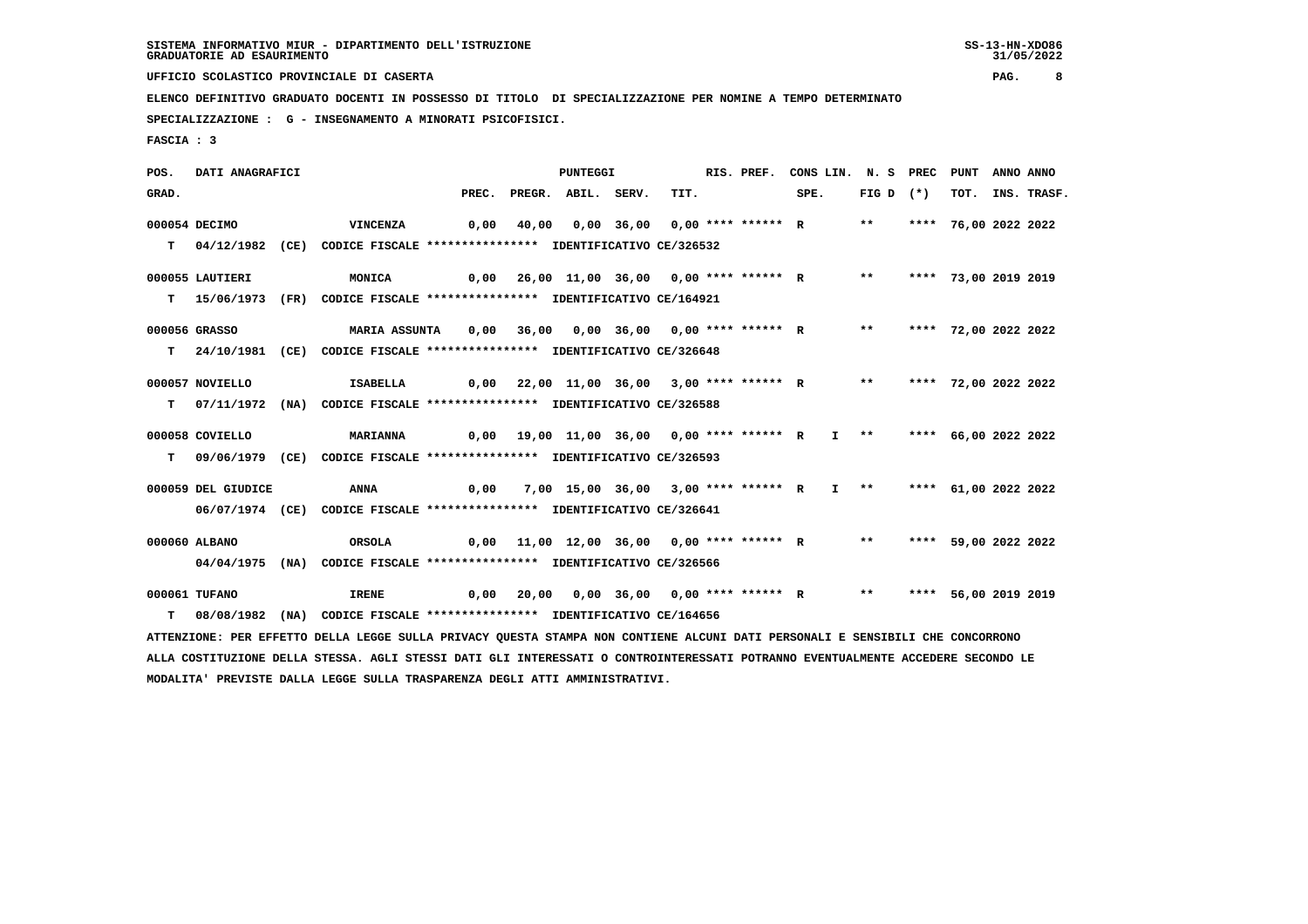**UFFICIO SCOLASTICO PROVINCIALE DI CASERTA PAG. 9**

 **ELENCO DEFINITIVO GRADUATO DOCENTI IN POSSESSO DI TITOLO DI SPECIALIZZAZIONE PER NOMINE A TEMPO DETERMINATO**

 **SPECIALIZZAZIONE : G - INSEGNAMENTO A MINORATI PSICOFISICI.**

 **FASCIA : 3**

 **POS. DATI ANAGRAFICI PUNTEGGI RIS. PREF. CONS LIN. N. S PREC PUNT ANNO ANNO**GRAD. PREC. PREGR. ABIL. SERV. TIT. SPE. FIG D (\*) TOT. INS. TRASF.  **000062 MITRANO MARIA VINCENZ 0,00 8,00 16,00 32,00 0,00 \*\*\*\* \*\*\*\*\*\* R I \*\* \*\*\*\* 56,00 2019 2019 24/11/1967 (NA) CODICE FISCALE \*\*\*\*\*\*\*\*\*\*\*\*\*\*\*\* IDENTIFICATIVO CE/164802 000063 MAISTO MARIANNA 0,00 6,00 15,00 32,00 3,00 \*\*\*\* \*\*\*\*\*\* R I \*\* \*\*\*\* 56,00 2022 2022 16/05/1976 (CE) CODICE FISCALE \*\*\*\*\*\*\*\*\*\*\*\*\*\*\*\* IDENTIFICATIVO CE/326549 000064 PALADINO LUANA 0,00 3,00 11,00 36,00 3,00 \*\*\*\* \*\*\*\*\*\* R \*\* X \*\*\*\* 53,00 2022 2022 T 22/11/1974 (CE) CODICE FISCALE \*\*\*\*\*\*\*\*\*\*\*\*\*\*\*\* IDENTIFICATIVO CE/326694 000065 MANDATO MARIAELENA 0,00 3,00 14,00 36,00 0,00 \*\*\*\* \*\*\*\*\*\* R I \*\* X \*\*\*\* 53,00 2022 2022 01/02/1978 (CE) CODICE FISCALE \*\*\*\*\*\*\*\*\*\*\*\*\*\*\*\* IDENTIFICATIVO CE/326553 000066 MATTEI FILOMENA 0,00 2,00 15,00 31,00 0,00 \*\*\*\* \*\*\*\*\*\* R I \*\* \*\*\*\* 48,00 2014 2007 08/01/1972 (CE) CODICE FISCALE \*\*\*\*\*\*\*\*\*\*\*\*\*\*\*\* IDENTIFICATIVO CE/057537 000067 NASTO GIUSEPPA 0,00 18,00 0,00 22,00 0,00 \*\*\*\* \*\*\*\*\*\* R \*\* \*\*\*\* 40,00 2014 T 31/08/1982 (CE) CODICE FISCALE \*\*\*\*\*\*\*\*\*\*\*\*\*\*\*\* IDENTIFICATIVO CE/149486 000068 PONTORIERO DOMENICA 0,00 18,00 11,00 0,00 6,00 \*\*\*\* \*\*\*\*\*\* R \*\* X \*\*\*\* 35,00 2019 2019 T 12/08/1977 (VV) CODICE FISCALE \*\*\*\*\*\*\*\*\*\*\*\*\*\*\*\* IDENTIFICATIVO CE/164982 000069 MURANTE ANTONIETTA 0,00 0,00 12,00 8,00 0,00 \*\*\*\* \*\*\*\*\*\* R \*\* \*\*\*\* 20,00 2022 2007 04/02/1977 (CE) CODICE FISCALE \*\*\*\*\*\*\*\*\*\*\*\*\*\*\*\* IDENTIFICATIVO CE/057424**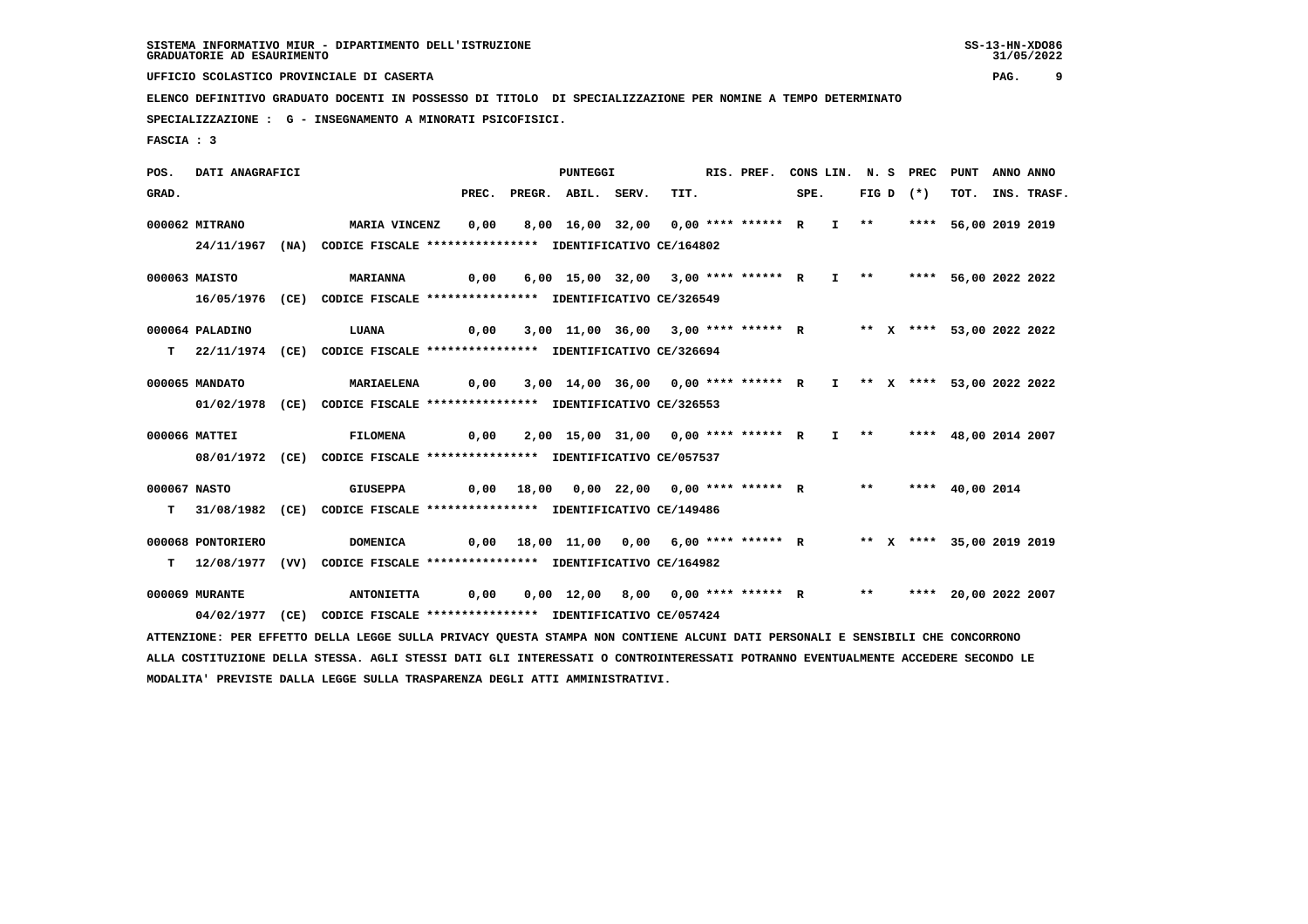| SISTEMA INFORMATIVO MIUR - DIPARTIMENTO DELL'ISTRUZIONE<br>GRADUATORIE AD ESAURIMENTO                       |       |                 |       |       |      |  |            |           |       |       |      | $SS-13-HN-XDO86$<br>31/05/2022 |        |  |  |
|-------------------------------------------------------------------------------------------------------------|-------|-----------------|-------|-------|------|--|------------|-----------|-------|-------|------|--------------------------------|--------|--|--|
| UFFICIO SCOLASTICO PROVINCIALE DI CASERTA                                                                   |       |                 |       |       |      |  |            |           |       |       |      | PAG.                           | 10     |  |  |
| ELENCO DEFINITIVO GRADUATO DOCENTI IN POSSESSO DI TITOLO DI SPECIALIZZAZIONE PER NOMINE A TEMPO DETERMINATO |       |                 |       |       |      |  |            |           |       |       |      |                                |        |  |  |
| SPECIALIZZAZIONE : G - INSEGNAMENTO A MINORATI PSICOFISICI.                                                 |       |                 |       |       |      |  |            |           |       |       |      |                                |        |  |  |
| FASCIA : 3                                                                                                  |       |                 |       |       |      |  |            |           |       |       |      |                                |        |  |  |
| DATI ANAGRAFICI<br>POS.                                                                                     |       | <b>PUNTEGGI</b> |       |       |      |  | RIS. PREF. | CONS LIN. | N. S  | PREC  | PUNT | ANNO ANNO                      |        |  |  |
| GRAD.                                                                                                       | PREC. | PREGR.          | ABIL. | SERV. | TIT. |  |            | SPE.      | FIG D | $(*)$ | TOT. | INS.                           | TRASF. |  |  |

 **000070 MANDARA ELDA 0,00 0,00 12,00 0,00 3,00 \*\*\*\* \*\*\*\*\*\* R \*\* \*\*\*\* 15,00 2022 2022 T 20/03/1981 (CE) CODICE FISCALE \*\*\*\*\*\*\*\*\*\*\*\*\*\*\*\* IDENTIFICATIVO CE/326551**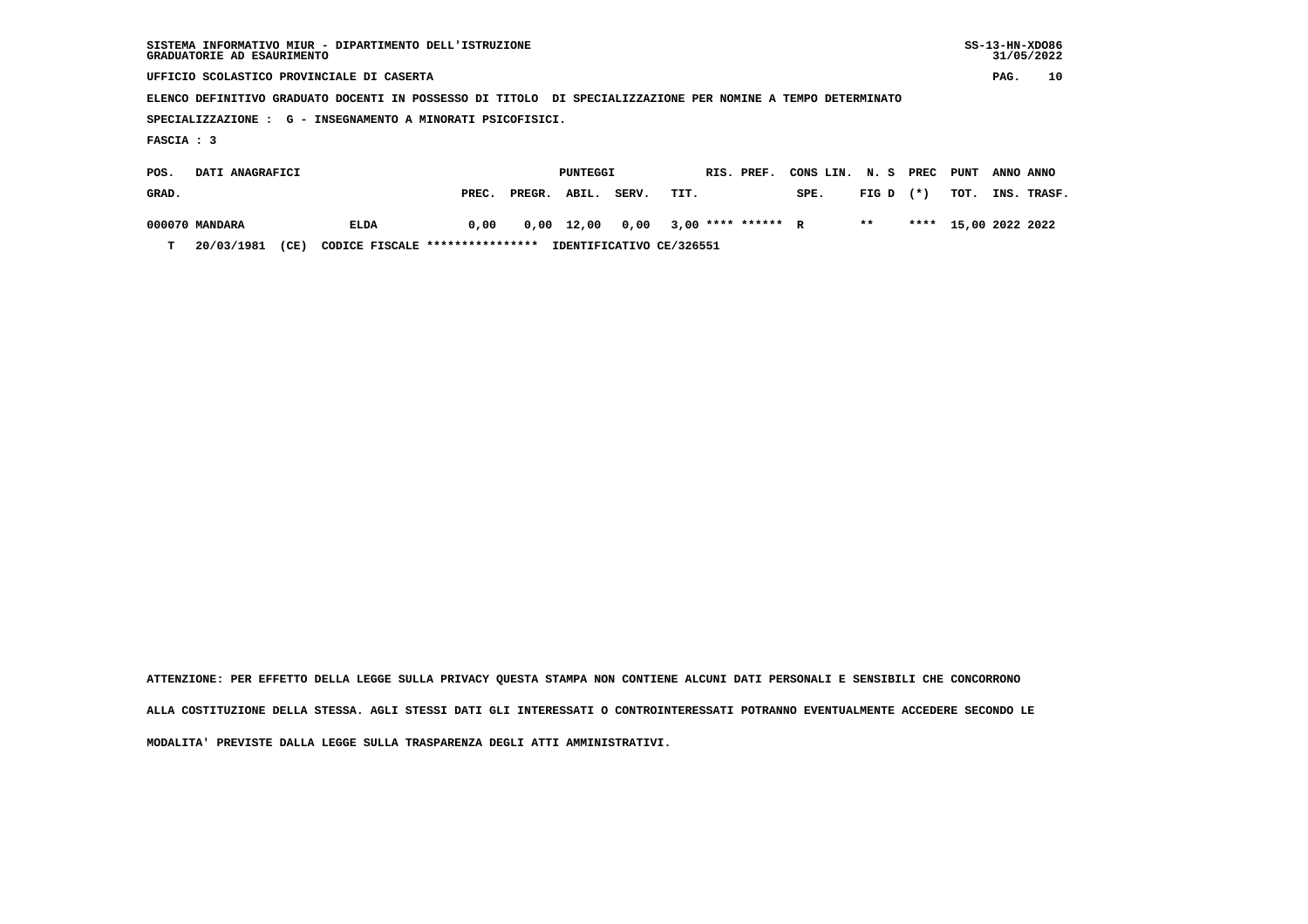**UFFICIO SCOLASTICO PROVINCIALE DI CASERTA PAG. 11**

 **ELENCO DEFINITIVO GRADUATO DOCENTI IN POSSESSO DI TITOLO DI SPECIALIZZAZIONE PER NOMINE A TEMPO DETERMINATO**

 **SPECIALIZZAZIONE : H - INSEGNAMENTO A MINORATI DELLA VISTA.**

 **FASCIA : 3**

 **POS. DATI ANAGRAFICI PUNTEGGI RIS. PREF. CONS LIN. N. S PREC PUNT ANNO ANNO**GRAD. PREC. PREGR. ABIL. SERV. TIT. SPE. FIG D (\*) TOT. INS. TRASF.  **000001 GAROFALO GIOVANNA 0,00 88,00 0,00 28,00 3,00 \*\*\*\* \*\*\*\*\*\* A I \*\* \*\*\*\* 119,00 2022 2022 T 14/07/1980 (CE) CODICE FISCALE \*\*\*\*\*\*\*\*\*\*\*\*\*\*\*\* IDENTIFICATIVO CE/326603 000002 RAINA ROSA 0,00 77,00 0,00 36,00 3,00 \*\*\*\* \*\*\*\*\*\* A \*\* \*\*\*\* 116,00 2022 2022 T 27/07/1980 (CE) CODICE FISCALE \*\*\*\*\*\*\*\*\*\*\*\*\*\*\*\* IDENTIFICATIVO CE/326614 000003 CARCAISO NATALINA 0,00 77,00 0,00 36,00 0,00 \*\*\*\* \*\*\*\*\*\* A \*\* \*\*\*\* 113,00 2022 2022 29/03/1981 (CE) CODICE FISCALE \*\*\*\*\*\*\*\*\*\*\*\*\*\*\*\* IDENTIFICATIVO CE/326663 000004 PESCE IDA 0,00 54,00 16,00 36,00 3,00 \*\*\*\* \*\*\*\*\*\* A I \*\* \*\*\*\* 109,00 2019 2019 27/06/1978 (CE) CODICE FISCALE \*\*\*\*\*\*\*\*\*\*\*\*\*\*\*\* IDENTIFICATIVO CE/164974 000005 SCHIAVONE GIOVANNA 0,00 48,00 18,00 36,00 3,00 \*\*\*\* \*\*\*\*\*\* A \*\* \*\*\*\* 105,00 2022 2022 25/06/1983 (NA) CODICE FISCALE \*\*\*\*\*\*\*\*\*\*\*\*\*\*\*\* IDENTIFICATIVO CE/326579 000006 SANTORO CAROLINA 0,00 52,00 16,00 36,00 0,00 \*\*\*\* \*\*\*\*\*\* A F \*\* \*\*\*\* 104,00 2002 2015 21/07/1974 (CE) CODICE FISCALE \*\*\*\*\*\*\*\*\*\*\*\*\*\*\*\* IDENTIFICATIVO CE/154054 000007 DI RONZA GINA 0,00 50,00 15,00 36,00 3,00 \*\*\*\* \*\*\*\*\*\* A I \*\* \*\*\*\* 104,00 2014 22/04/1977 (CE) CODICE FISCALE \*\*\*\*\*\*\*\*\*\*\*\*\*\*\*\* IDENTIFICATIVO CE/045894 000008 CORONELLA ANGELAROSA 0,00 65,00 0,00 36,00 3,00 \*\*\*\* \*\*\*\*\*\* A \*\* \*\*\*\* 104,00 2022 2022 T 02/07/1968 (CE) CODICE FISCALE \*\*\*\*\*\*\*\*\*\*\*\*\*\*\*\* IDENTIFICATIVO CE/326602 ATTENZIONE: PER EFFETTO DELLA LEGGE SULLA PRIVACY QUESTA STAMPA NON CONTIENE ALCUNI DATI PERSONALI E SENSIBILI CHE CONCORRONO ALLA COSTITUZIONE DELLA STESSA. AGLI STESSI DATI GLI INTERESSATI O CONTROINTERESSATI POTRANNO EVENTUALMENTE ACCEDERE SECONDO LE**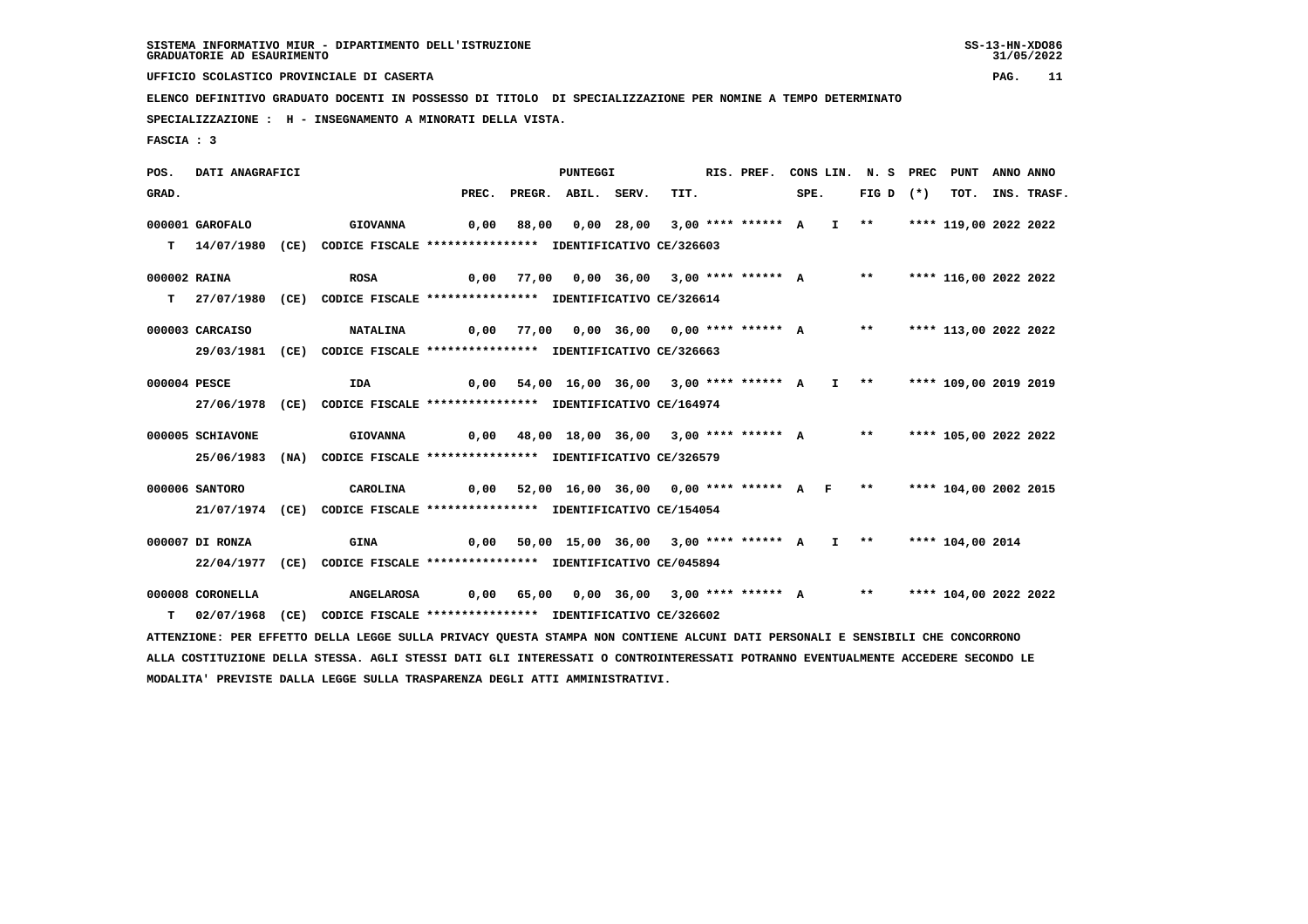**UFFICIO SCOLASTICO PROVINCIALE DI CASERTA PAG. 12**

 **ELENCO DEFINITIVO GRADUATO DOCENTI IN POSSESSO DI TITOLO DI SPECIALIZZAZIONE PER NOMINE A TEMPO DETERMINATO**

 **SPECIALIZZAZIONE : H - INSEGNAMENTO A MINORATI DELLA VISTA.**

 **FASCIA : 3**

 **POS. DATI ANAGRAFICI PUNTEGGI RIS. PREF. CONS LIN. N. S PREC PUNT ANNO ANNO**GRAD. PREC. PREGR. ABIL. SERV. TIT. SPE. FIG D (\*) TOT. INS. TRASF.  **000009 DI LILLO CARMEN 0,00 56,00 0,00 44,00 0,00 \*\*\*\* \*\*\*\*\*\* A \*\* \*\*\*\* 100,00 2022 2022 T 08/08/1980 (CE) CODICE FISCALE \*\*\*\*\*\*\*\*\*\*\*\*\*\*\*\* IDENTIFICATIVO CE/326666 000010 DE CARO ADELAIDE 0,00 47,00 12,00 36,00 0,00 \*\*\*\* \*\*\*\*\*\* A I \*\* \*\*\*\* 95,00 2022 2022 31/01/1976 (CE) CODICE FISCALE \*\*\*\*\*\*\*\*\*\*\*\*\*\*\*\* IDENTIFICATIVO CE/326503 000011 FEOLA FILOMENA 0,00 40,00 16,00 36,00 1,00 \*\*\*\* \*\*\*\*\*\* A F \*\* \*\*\*\* 93,00 2007 25/03/1965 (CE) CODICE FISCALE \*\*\*\*\*\*\*\*\*\*\*\*\*\*\*\* IDENTIFICATIVO CE/044426 000012 FERRARO ANNALISA 0,00 71,00 0,00 22,00 0,00 \*\*\*\* \*\*\*\*\*\* A \*\* X \*\*\*\* 93,00 2022 2022 T 19/11/1981 (NA) CODICE FISCALE \*\*\*\*\*\*\*\*\*\*\*\*\*\*\*\* IDENTIFICATIVO CE/326535 000013 CIRILLO SONIA 0,00 42,00 14,00 36,00 0,00 \*\*\*\* \*\*\*\*\*\* A I \*\* X \*\*\*\* 92,00 2014 T 11/08/1982 (NA) CODICE FISCALE \*\*\*\*\*\*\*\*\*\*\*\*\*\*\*\* IDENTIFICATIVO CE/154137 000014 DEL VECCHIO TERESA 0,00 54,00 0,00 38,00 0,00 \*\*\*\* \*\*\*\*\*\* A \*\* \*\*\*\* 92,00 2022 2022 T 23/01/1979 (CE) CODICE FISCALE \*\*\*\*\*\*\*\*\*\*\*\*\*\*\*\* IDENTIFICATIVO CE/326652 000015 ANDREOZZI ANNA 0,00 56,00 0,00 36,00 0,00 \*\*\*\* \*\*\*\*\*\* A \*\* \*\*\*\* 92,00 2022 2022 T 19/03/1975 (CE) CODICE FISCALE \*\*\*\*\*\*\*\*\*\*\*\*\*\*\*\* IDENTIFICATIVO CE/326687 000016 VERRILLO FILOMENA 0,00 56,00 11,00 24,00 0,00 \*\*\*\* \*\*\*\*\*\* A \*\* \*\*\*\* 91,00 2019 2019 T 07/10/1967 (CE) CODICE FISCALE \*\*\*\*\*\*\*\*\*\*\*\*\*\*\*\* IDENTIFICATIVO CE/164685 ATTENZIONE: PER EFFETTO DELLA LEGGE SULLA PRIVACY QUESTA STAMPA NON CONTIENE ALCUNI DATI PERSONALI E SENSIBILI CHE CONCORRONO ALLA COSTITUZIONE DELLA STESSA. AGLI STESSI DATI GLI INTERESSATI O CONTROINTERESSATI POTRANNO EVENTUALMENTE ACCEDERE SECONDO LE MODALITA' PREVISTE DALLA LEGGE SULLA TRASPARENZA DEGLI ATTI AMMINISTRATIVI.**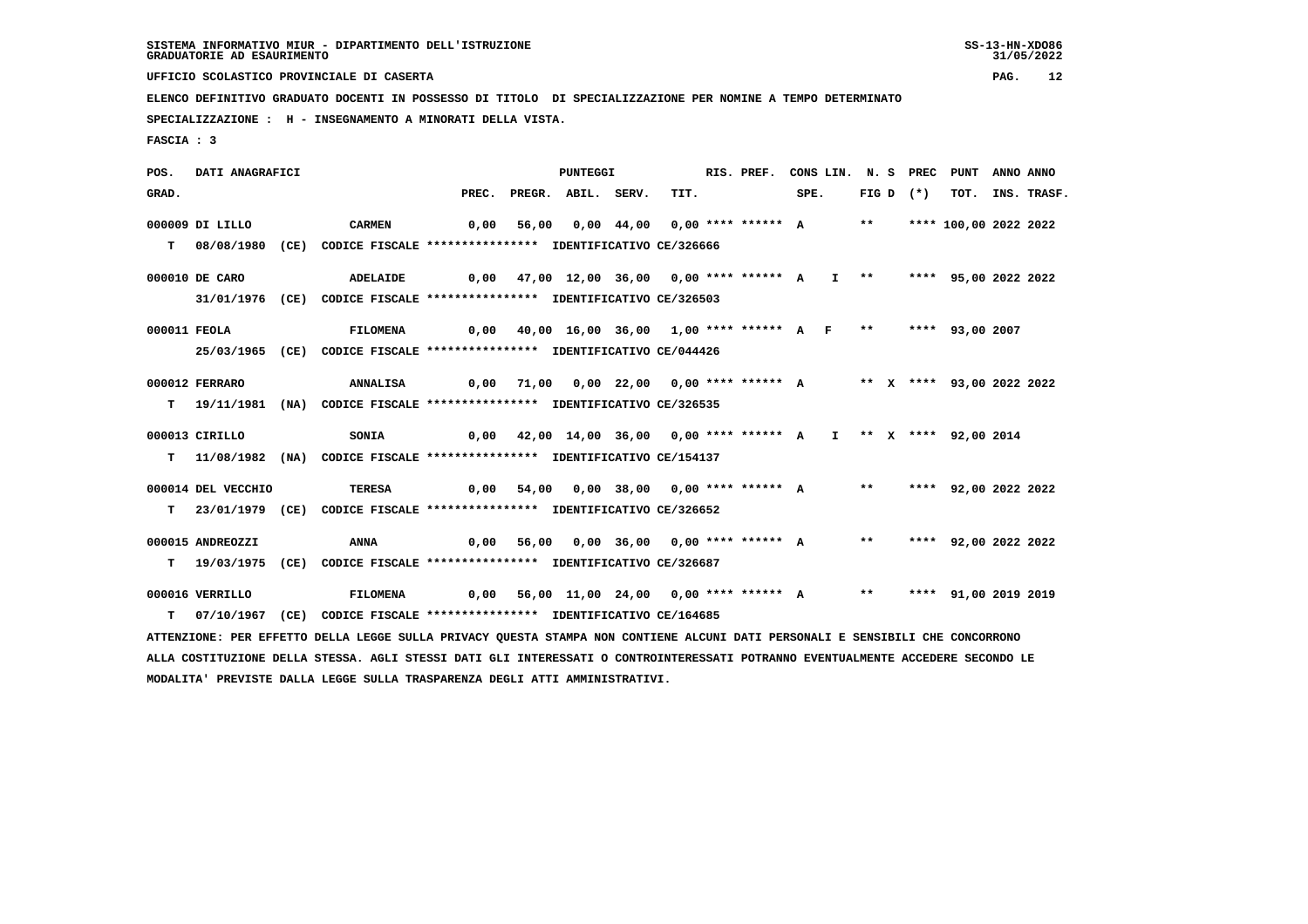**UFFICIO SCOLASTICO PROVINCIALE DI CASERTA PAG. 13**

 **ELENCO DEFINITIVO GRADUATO DOCENTI IN POSSESSO DI TITOLO DI SPECIALIZZAZIONE PER NOMINE A TEMPO DETERMINATO**

 **SPECIALIZZAZIONE : H - INSEGNAMENTO A MINORATI DELLA VISTA.**

 **FASCIA : 3**

 **POS. DATI ANAGRAFICI PUNTEGGI RIS. PREF. CONS LIN. N. S PREC PUNT ANNO ANNO**GRAD. PREC. PREGR. ABIL. SERV. TIT. SPE. FIG D (\*) TOT. INS. TRASF.  **000017 FRETTA ANGELA 0,00 42,00 11,00 38,00 0,00 \*\*\*\* \*\*\*\*\*\* A I \*\* \*\*\*\* 91,00 2022 2022 T 06/07/1979 (CE) CODICE FISCALE \*\*\*\*\*\*\*\*\*\*\*\*\*\*\*\* IDENTIFICATIVO CE/326559 000018 SALZILLO MARIACARMELA 0,00 50,00 0,00 36,00 3,00 \*\*\*\* \*\*\*\*\*\* A \*\* \*\*\*\* 89,00 2022 2022 T 21/08/1981 (CE) CODICE FISCALE \*\*\*\*\*\*\*\*\*\*\*\*\*\*\*\* IDENTIFICATIVO CE/326570 000019 BOVENZI LUCIA 0,00 23,00 13,00 36,00 3,00 \*\*\*\* \*\*\*\*\*\* A \*\* \*\*\*\* 75,00 2014 T 27/09/1977 (CE) CODICE FISCALE \*\*\*\*\*\*\*\*\*\*\*\*\*\*\*\* IDENTIFICATIVO CE/148564 000020 COLELLA GIUSEPPINA 0,00 57,00 0,00 18,00 0,00 \*\*\*\* \*\*\*\*\*\* A \*\* \*\*\*\* 75,00 2019 2019 T 07/05/1983 (CE) CODICE FISCALE \*\*\*\*\*\*\*\*\*\*\*\*\*\*\*\* IDENTIFICATIVO CE/164845 000021 NESPOLI LUIGI 0,00 22,00 15,00 36,00 0,00 \*\*\*\* \*\*\*\*\*\* A I \*\* X \*\*\*\* 73,00 2000 11/06/1965 (CE) CODICE FISCALE \*\*\*\*\*\*\*\*\*\*\*\*\*\*\*\* IDENTIFICATIVO CE/027027 000022 CIRILLO PARIS 0,00 24,00 11,00 36,00 0,00 \*\*\*\* \*\*\*\*\*\* A \*\* \*\*\*\* 71,00 2022 2022 T 31/03/1980 (NA) CODICE FISCALE \*\*\*\*\*\*\*\*\*\*\*\*\*\*\*\* IDENTIFICATIVO CE/326620 000023 CERBARANO GIUSEPPINA 0,00 45,00 0,00 24,00 0,00 \*\*\*\* \*\*\*\*\*\* A \*\* \*\*\*\* 69,00 2022 2022 T 30/08/1982 (CE) CODICE FISCALE \*\*\*\*\*\*\*\*\*\*\*\*\*\*\*\* IDENTIFICATIVO CE/326654 000024 ERARIO GIUSEPPINA 0,00 45,00 0,00 24,00 0,00 \*\*\*\* \*\*\*\*\*\* A \*\* \*\*\*\* 69,00 2022 2022 T 16/03/1984 (NA) CODICE FISCALE \*\*\*\*\*\*\*\*\*\*\*\*\*\*\*\* IDENTIFICATIVO CE/326521 ATTENZIONE: PER EFFETTO DELLA LEGGE SULLA PRIVACY QUESTA STAMPA NON CONTIENE ALCUNI DATI PERSONALI E SENSIBILI CHE CONCORRONO ALLA COSTITUZIONE DELLA STESSA. AGLI STESSI DATI GLI INTERESSATI O CONTROINTERESSATI POTRANNO EVENTUALMENTE ACCEDERE SECONDO LE MODALITA' PREVISTE DALLA LEGGE SULLA TRASPARENZA DEGLI ATTI AMMINISTRATIVI.**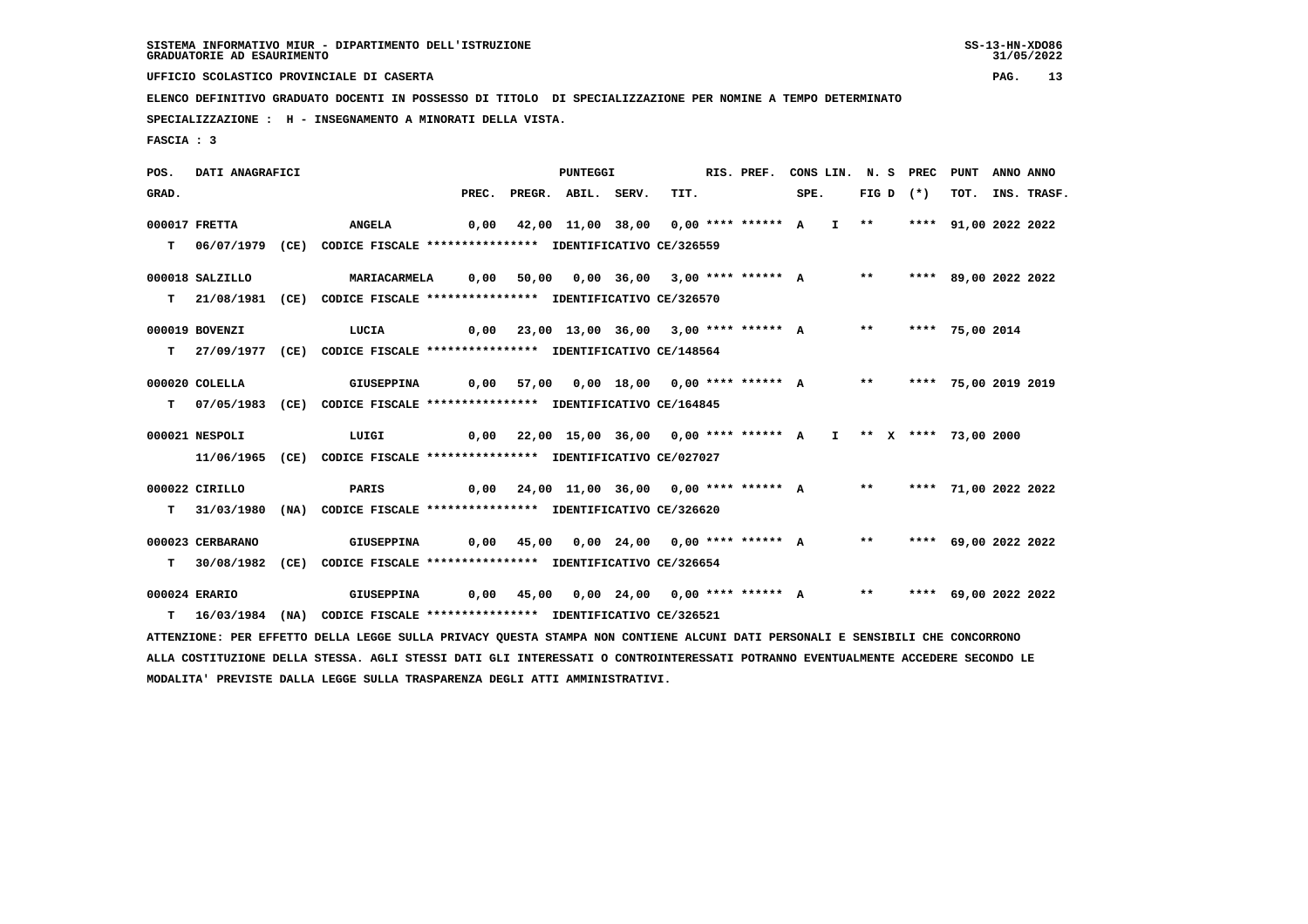**UFFICIO SCOLASTICO PROVINCIALE DI CASERTA PAG. 14**

 **ELENCO DEFINITIVO GRADUATO DOCENTI IN POSSESSO DI TITOLO DI SPECIALIZZAZIONE PER NOMINE A TEMPO DETERMINATO**

 **SPECIALIZZAZIONE : H - INSEGNAMENTO A MINORATI DELLA VISTA.**

 **FASCIA : 3**

 **POS. DATI ANAGRAFICI PUNTEGGI RIS. PREF. CONS LIN. N. S PREC PUNT ANNO ANNO**GRAD. PREC. PREGR. ABIL. SERV. TIT. SPE. FIG D (\*) TOT. INS. TRASF.  **000025 TOMMASONE LOREDANA 0,00 29,00 0,00 36,00 3,00 \*\*\*\* \*\*\*\*\*\* A \*\* \*\*\*\* 68,00 2014 12/03/1982 (CE) CODICE FISCALE \*\*\*\*\*\*\*\*\*\*\*\*\*\*\*\* IDENTIFICATIVO CE/153934 000026 SIMONE SIMONA 0,00 36,00 0,00 32,00 0,00 \*\*\*\* \*\*\*\*\*\* A \*\* \*\*\*\* 68,00 2014 T 03/04/1973 (CE) CODICE FISCALE \*\*\*\*\*\*\*\*\*\*\*\*\*\*\*\* IDENTIFICATIVO CE/149669 000027 AVERSANO ASSUNTA 0,00 12,00 15,00 36,00 0,00 \*\*\*\* \*\*\*\*\*\* A \*\* X \*\*\*\* 63,00 2014 02/03/1973 (CE) CODICE FISCALE \*\*\*\*\*\*\*\*\*\*\*\*\*\*\*\* IDENTIFICATIVO CE/022320 000028 GOLINO ANTONIETTA 0,00 51,00 11,00 0,00 0,00 \*\*\*\* \*\*\*\*\*\* A \*\* \*\*\*\* 62,00 2014 T 10/05/1968 (CE) CODICE FISCALE \*\*\*\*\*\*\*\*\*\*\*\*\*\*\*\* IDENTIFICATIVO CE/145970 000029 SCIVOLETTO ILARIA 0,00 28,00 6,00 18,00 6,00 \*\*\*\* \*\*\*\*\*\* A \*\* \*\*\*\* 58,00 2007 S 24/04/1982 (CE) CODICE FISCALE \*\*\*\*\*\*\*\*\*\*\*\*\*\*\*\* IDENTIFICATIVO CE/056617 000030 GALASSO ELIDE 0,00 9,00 13,00 36,00 0,00 \*\*\*\* \*\*\*\*\*\* A \*\* \*\*\*\* 58,00 2014 T 29/05/1978 (CE) CODICE FISCALE \*\*\*\*\*\*\*\*\*\*\*\*\*\*\*\* IDENTIFICATIVO CE/154713 000031 PELLINO MARIA GRAZIA 0,00 3,00 15,00 36,00 3,00 \*\*\*\* \*\*\*\*\*\* A I \*\* X \*\*\*\* 57,00 2019 09/01/1977 (CE) CODICE FISCALE \*\*\*\*\*\*\*\*\*\*\*\*\*\*\*\* IDENTIFICATIVO CE/021548 000032 TIRELLI ANTONELLA 0,00 31,00 14,00 12,00 0,00 \*\*\*\* \*\*\*\*\*\* A \*\* \*\*\*\* 57,00 2022 2022 17/07/1974 (CE) CODICE FISCALE \*\*\*\*\*\*\*\*\*\*\*\*\*\*\*\* IDENTIFICATIVO CE/326668 ATTENZIONE: PER EFFETTO DELLA LEGGE SULLA PRIVACY QUESTA STAMPA NON CONTIENE ALCUNI DATI PERSONALI E SENSIBILI CHE CONCORRONO ALLA COSTITUZIONE DELLA STESSA. AGLI STESSI DATI GLI INTERESSATI O CONTROINTERESSATI POTRANNO EVENTUALMENTE ACCEDERE SECONDO LE MODALITA' PREVISTE DALLA LEGGE SULLA TRASPARENZA DEGLI ATTI AMMINISTRATIVI.**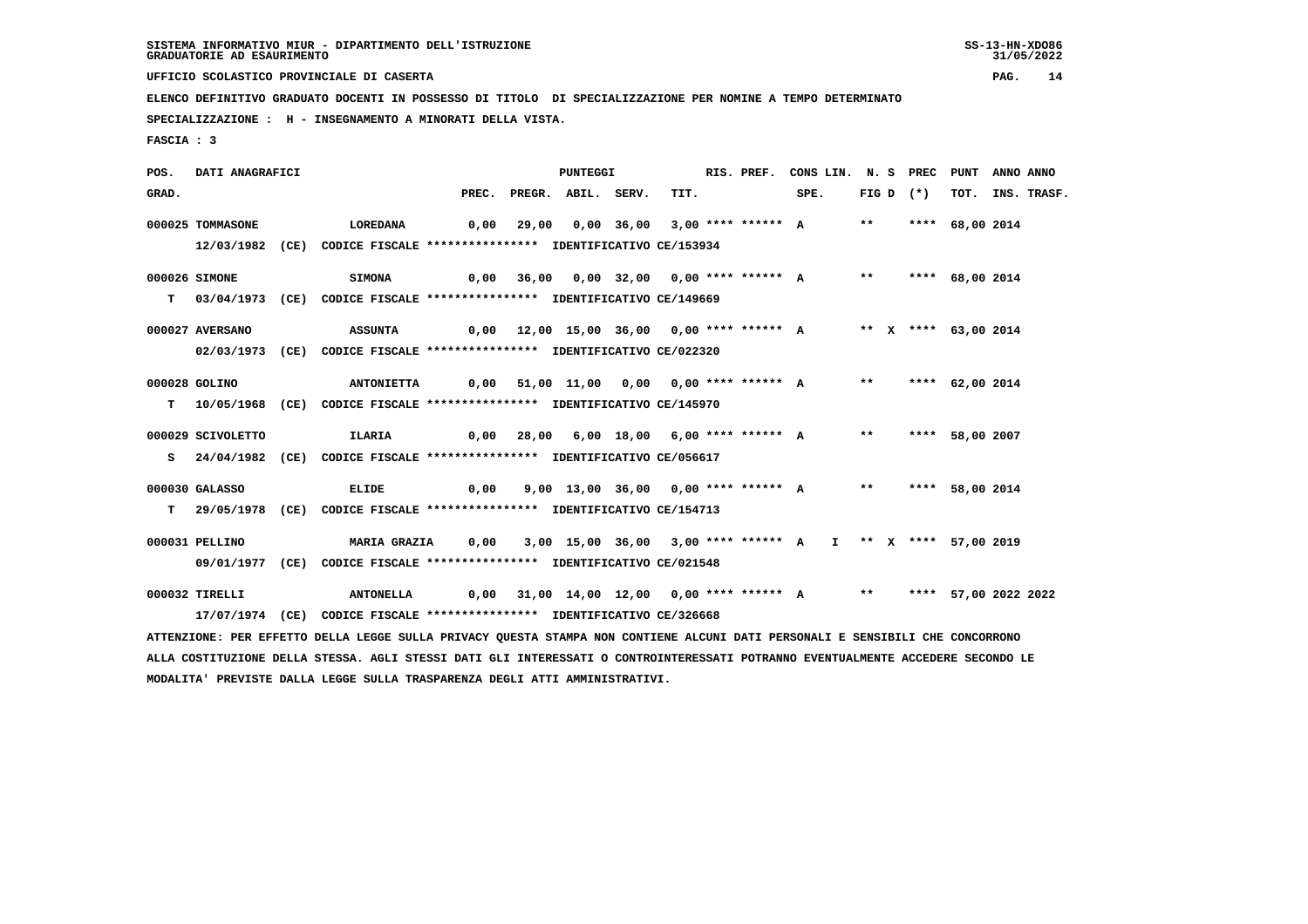**UFFICIO SCOLASTICO PROVINCIALE DI CASERTA PAG. 15**

 **ELENCO DEFINITIVO GRADUATO DOCENTI IN POSSESSO DI TITOLO DI SPECIALIZZAZIONE PER NOMINE A TEMPO DETERMINATO**

 **SPECIALIZZAZIONE : H - INSEGNAMENTO A MINORATI DELLA VISTA.**

 **FASCIA : 3**

 **POS. DATI ANAGRAFICI PUNTEGGI RIS. PREF. CONS LIN. N. S PREC PUNT ANNO ANNO**GRAD. PREC. PREGR. ABIL. SERV. TIT. SPE. FIG D (\*) TOT. INS. TRASF.  **000033 LAMA PAOLA 0,00 6,00 14,00 28,00 6,00 \*\*\*\* \*\*\*\*\*\* A I \*\* \*\*\*\* 54,00 2019 24/03/1976 (RM) CODICE FISCALE \*\*\*\*\*\*\*\*\*\*\*\*\*\*\*\* IDENTIFICATIVO CE/022558 000034 SANTILLO FILOMENA 0,00 0,00 14,00 30,00 6,00 \*\*\*\* \*\*\*\*\*\* A \*\* \*\*\*\* 50,00 2022 04/02/1975 (CE) CODICE FISCALE \*\*\*\*\*\*\*\*\*\*\*\*\*\*\*\* IDENTIFICATIVO CE/046299 000035 MARTUCCI MARIA 0,00 0,00 15,00 34,00 0,00 \*\*\*\* \*\*\*\*\*\* A \*\* \*\*\*\* 49,00 2014 T 23/09/1965 (CE) CODICE FISCALE \*\*\*\*\*\*\*\*\*\*\*\*\*\*\*\* IDENTIFICATIVO CE/160279 000036 CORBO ANNUNZIATA 0,00 15,00 14,00 12,00 3,00 \*\*\*\* \*\*\*\*\*\* A \*\* \*\*\*\* 44,00 2019 2019 T 19/08/1979 (CE) CODICE FISCALE \*\*\*\*\*\*\*\*\*\*\*\*\*\*\*\* IDENTIFICATIVO CE/164871 000037 MICILLO GIOVANNA 0,00 0,00 13,00 24,00 6,00 \*\*\*\* \*\*\*\*\*\* A \*\* \*\*\*\* 43,00 2014 T 24/06/1980 (NA) CODICE FISCALE \*\*\*\*\*\*\*\*\*\*\*\*\*\*\*\* IDENTIFICATIVO CE/147089 000038 SORBO TERESA 0,00 34,00 0,00 0,00 0,00 \*\*\*\* \*\*\*\*\*\* A \*\* \*\*\*\* 34,00 2014 T 16/02/1978 (CE) CODICE FISCALE \*\*\*\*\*\*\*\*\*\*\*\*\*\*\*\* IDENTIFICATIVO CE/057277 000039 IANNIELLO AGNESE RITA 0,00 0,00 16,00 12,00 0,00 \*\*\*\* \*\*\*\*\*\* A I \*\* \*\*\*\* 28,00 2014 02/06/1979 (CE) CODICE FISCALE \*\*\*\*\*\*\*\*\*\*\*\*\*\*\*\* IDENTIFICATIVO CE/048073 000040 CURCIO CLAUDIA 0,00 17,00 11,00 0,00 0,00 \*\*\*\* \*\*\*\*\*\* A \*\* X \*\*\*\* 28,00 2022 2022 T 05/04/1981 (CZ) CODICE FISCALE \*\*\*\*\*\*\*\*\*\*\*\*\*\*\*\* IDENTIFICATIVO CE/326586 ATTENZIONE: PER EFFETTO DELLA LEGGE SULLA PRIVACY QUESTA STAMPA NON CONTIENE ALCUNI DATI PERSONALI E SENSIBILI CHE CONCORRONO ALLA COSTITUZIONE DELLA STESSA. AGLI STESSI DATI GLI INTERESSATI O CONTROINTERESSATI POTRANNO EVENTUALMENTE ACCEDERE SECONDO LE MODALITA' PREVISTE DALLA LEGGE SULLA TRASPARENZA DEGLI ATTI AMMINISTRATIVI.**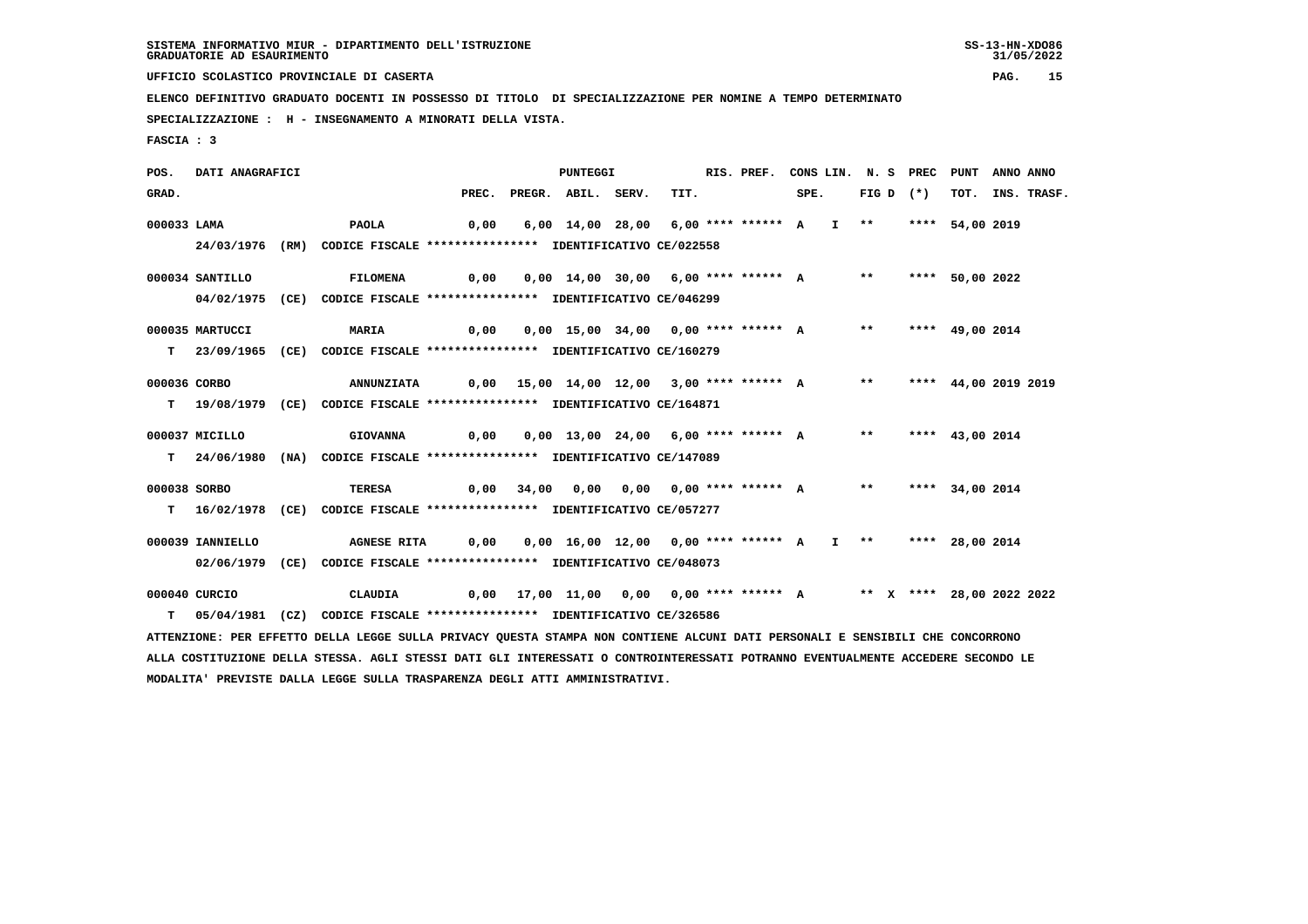| SISTEMA INFORMATIVO MIUR - DIPARTIMENTO DELL'ISTRUZIONE | $SS-13-HN-XDO86$ |
|---------------------------------------------------------|------------------|
| GRADUATORIE AD ESAURIMENTO                              | 31/05/2022       |

 **UFFICIO SCOLASTICO PROVINCIALE DI CASERTA PAG. 16**

 **ELENCO DEFINITIVO GRADUATO DOCENTI IN POSSESSO DI TITOLO DI SPECIALIZZAZIONE PER NOMINE A TEMPO DETERMINATO**

 **SPECIALIZZAZIONE : H - INSEGNAMENTO A MINORATI DELLA VISTA.**

 **FASCIA : 3**

| POS.  | DATI ANAGRAFICI  |      |                                                          |       | PUNTEGGI |       |       |                                      |  |  | CONS LIN. N. S PREC PUNT                 |                   |      |                      | ANNO ANNO |             |
|-------|------------------|------|----------------------------------------------------------|-------|----------|-------|-------|--------------------------------------|--|--|------------------------------------------|-------------------|------|----------------------|-----------|-------------|
| GRAD. |                  |      |                                                          | PREC. | PREGR.   | ABIL. | SERV. | TIT.                                 |  |  | SPE.                                     | FIG D $(*)$       |      | TOT.                 |           | INS. TRASF. |
|       | 000041 VERRENGIA |      | <b>ANNARITA</b>                                          |       |          |       |       |                                      |  |  | 0,00 15,00 0,00 12,00 0,00 **** ****** A | $* *$             |      | **** 27,00 2019 2019 |           |             |
| т     | 08/11/1982       | (LT) | CODICE FISCALE **************** IDENTIFICATIVO CE/164683 |       |          |       |       |                                      |  |  |                                          |                   |      |                      |           |             |
|       | 000042 DENUNZIO  |      | LOREDANA                                                 | 0,00  |          |       |       |                                      |  |  | 0,00 18,00 0,00 3,00 **** ****** A       | $* *$             | **** | 21,00 2022           |           |             |
| T.    | 14/11/1975       | (MI) | CODICE FISCALE **************** IDENTIFICATIVO CE/154694 |       |          |       |       |                                      |  |  |                                          |                   |      |                      |           |             |
|       | 000043 AGLIONE   |      | <b>ANTONELLA</b>                                         | 0,00  |          |       |       | 3,00 15,00 0,00 0,00 **** ****** A   |  |  |                                          | $I \rightarrow *$ |      | **** 18,00 2014      |           |             |
|       | 04/05/1973       | (CE) | CODICE FISCALE **************** IDENTIFICATIVO CE/044465 |       |          |       |       |                                      |  |  |                                          |                   |      |                      |           |             |
|       | 000044 BALZANO   |      | <b>RITA</b>                                              | 0,00  |          |       |       |                                      |  |  | 3,00 13,00 0,00 0,00 **** ****** A       | $***$             |      | **** 16,00 2022 2022 |           |             |
|       | 02/01/1977       | (NA) | CODICE FISCALE **************** IDENTIFICATIVO CE/326500 |       |          |       |       |                                      |  |  |                                          |                   |      |                      |           |             |
|       | 000045 BRESCIA   |      | <b>ASSUNTA</b>                                           | 0,00  |          |       |       | $0,00$ 13,00 0,00 0,00 **** ****** A |  |  |                                          | $* *$             |      | **** 13,00 2022      |           |             |
|       | $T = 08/11/1971$ | (CE) | CODICE FISCALE **************** IDENTIFICATIVO CE/154591 |       |          |       |       |                                      |  |  |                                          |                   |      |                      |           |             |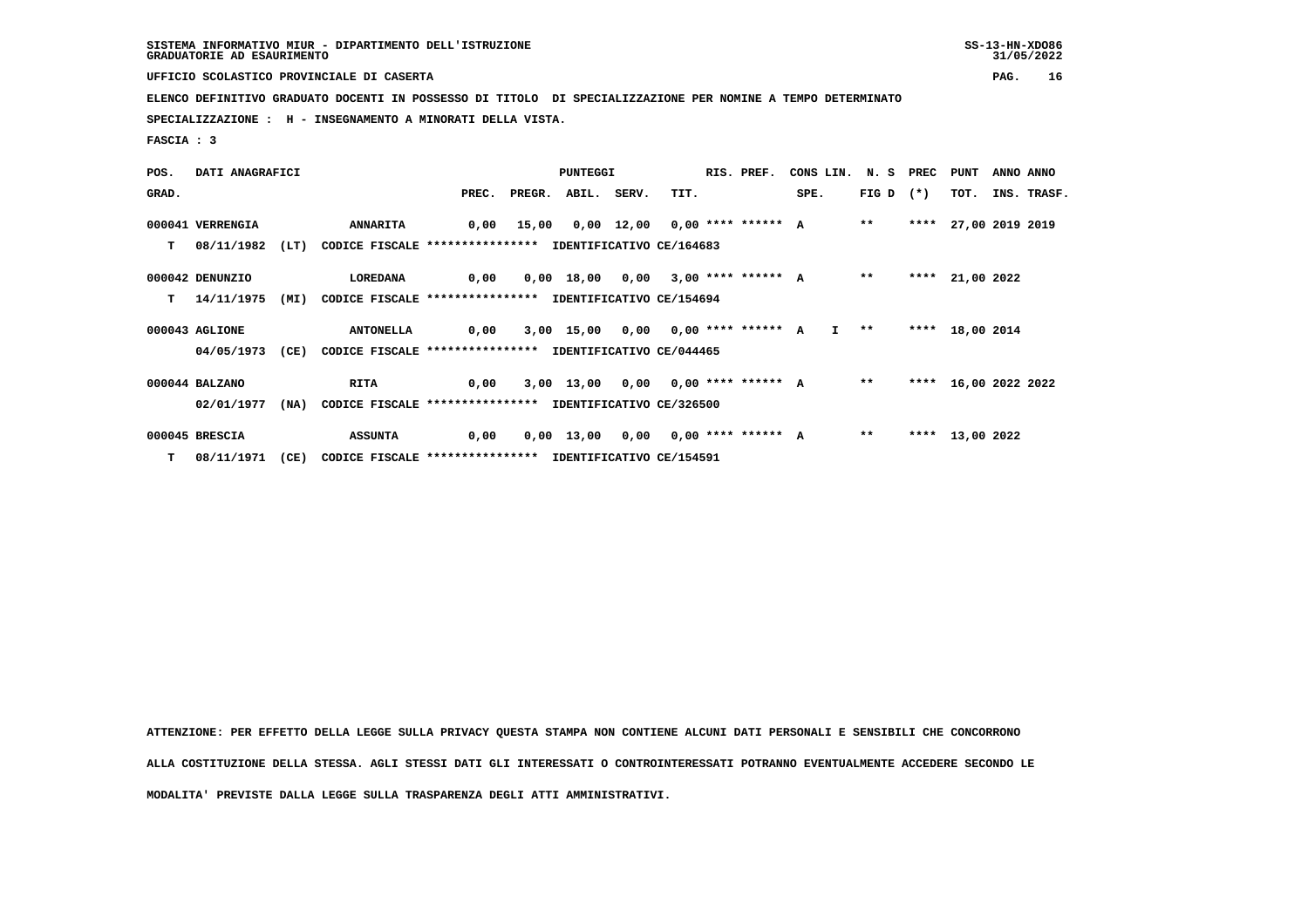**UFFICIO SCOLASTICO PROVINCIALE DI CASERTA PAG. 17**

 **ELENCO DEFINITIVO GRADUATO DOCENTI IN POSSESSO DI TITOLO DI SPECIALIZZAZIONE PER NOMINE A TEMPO DETERMINATO**

 **SPECIALIZZAZIONE : H - INSEGNAMENTO A MINORATI DELLA VISTA.**

 **FASCIA : 3**

 **POS. DATI ANAGRAFICI PUNTEGGI RIS. PREF. CONS LIN. N. S PREC PUNT ANNO ANNO**GRAD. PREC. PREGR. ABIL. SERV. TIT. SPE. FIG D (\*) TOT. INS. TRASF.  **000046 CENNAME ROSA 0,00 120,00 0,00 36,00 0,00 \*\*\*\* \*\*\*\*\*\* R \*\* \*\*\*\* 156,00 2022 2022 T 29/01/1963 (EE) CODICE FISCALE \*\*\*\*\*\*\*\*\*\*\*\*\*\*\*\* IDENTIFICATIVO CE/326656 000047 DIPALMA CONCETTA 0,00 40,00 14,00 48,00 0,00 \*\*\*\* \*\*\*\*\*\* R I \*\* \*\*\*\* 102,00 2022 2022 T 10/12/1976 (CE) CODICE FISCALE \*\*\*\*\*\*\*\*\*\*\*\*\*\*\*\* IDENTIFICATIVO CE/326569 000048 AVERSANO ANTONELLA 0,00 55,00 0,00 36,00 3,00 \*\*\*\* \*\*\*\*\*\* R \*\* \*\*\*\* 94,00 2022 2022 T 20/11/1981 (CE) CODICE FISCALE \*\*\*\*\*\*\*\*\*\*\*\*\*\*\*\* IDENTIFICATIVO CE/326686 000049 BOVENZI PASQUALINA 0,00 53,00 0,00 36,00 0,00 \*\*\*\* \*\*\*\*\*\* R \*\* \*\*\*\* 89,00 2022 2022 T 01/10/1976 (CE) CODICE FISCALE \*\*\*\*\*\*\*\*\*\*\*\*\*\*\*\* IDENTIFICATIVO CE/326507 000050 SPINOSA GIUSEPPINA 0,00 51,00 0,00 38,00 0,00 \*\*\*\* \*\*\*\*\*\* R \*\* \*\*\*\* 89,00 2022 2022 20/02/1974 (CE) CODICE FISCALE \*\*\*\*\*\*\*\*\*\*\*\*\*\*\*\* IDENTIFICATIVO CE/326595 000051 DE SANTIS ELISABETTA 0,00 32,00 13,00 38,00 0,00 \*\*\*\* \*\*\*\*\*\* R \*\* \*\*\*\* 83,00 2000 16/06/1972 (NA) CODICE FISCALE \*\*\*\*\*\*\*\*\*\*\*\*\*\*\*\* IDENTIFICATIVO CE/024512 000052 GIULIANO MARIAROSARIA 0,00 27,00 16,00 38,00 0,00 \*\*\*\* \*\*\*\*\*\* R FI \*\* \*\*\*\* 81,00 2007 2007 01/09/1970 (CE) CODICE FISCALE \*\*\*\*\*\*\*\*\*\*\*\*\*\*\*\* IDENTIFICATIVO CE/056899 000053 DECIMO VINCENZA 0,00 40,00 0,00 36,00 0,00 \*\*\*\* \*\*\*\*\*\* R \*\* \*\*\*\* 76,00 2022 2022 T 04/12/1982 (CE) CODICE FISCALE \*\*\*\*\*\*\*\*\*\*\*\*\*\*\*\* IDENTIFICATIVO CE/326532 ATTENZIONE: PER EFFETTO DELLA LEGGE SULLA PRIVACY QUESTA STAMPA NON CONTIENE ALCUNI DATI PERSONALI E SENSIBILI CHE CONCORRONO ALLA COSTITUZIONE DELLA STESSA. AGLI STESSI DATI GLI INTERESSATI O CONTROINTERESSATI POTRANNO EVENTUALMENTE ACCEDERE SECONDO LE**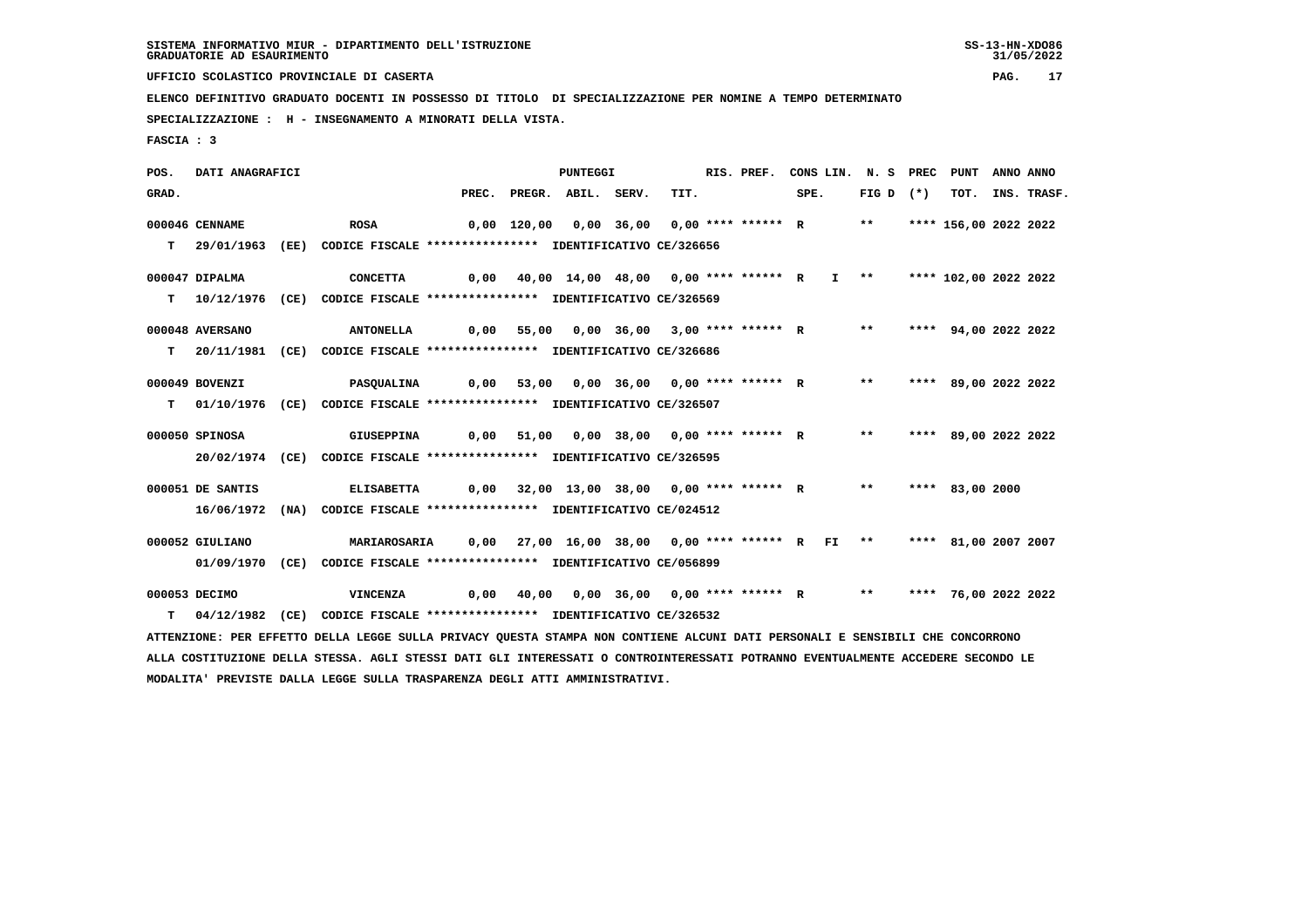**UFFICIO SCOLASTICO PROVINCIALE DI CASERTA PAG. 18**

 **ELENCO DEFINITIVO GRADUATO DOCENTI IN POSSESSO DI TITOLO DI SPECIALIZZAZIONE PER NOMINE A TEMPO DETERMINATO**

 **SPECIALIZZAZIONE : H - INSEGNAMENTO A MINORATI DELLA VISTA.**

 **FASCIA : 3**

 **POS. DATI ANAGRAFICI PUNTEGGI RIS. PREF. CONS LIN. N. S PREC PUNT ANNO ANNO**GRAD. PREC. PREGR. ABIL. SERV. TIT. SPE. FIG D (\*) TOT. INS. TRASF.  **000054 LAUTIERI MONICA 0,00 26,00 11,00 36,00 0,00 \*\*\*\* \*\*\*\*\*\* R \*\* \*\*\*\* 73,00 2019 2019 T 15/06/1973 (FR) CODICE FISCALE \*\*\*\*\*\*\*\*\*\*\*\*\*\*\*\* IDENTIFICATIVO CE/164921 000055 GRASSO MARIA ASSUNTA 0,00 36,00 0,00 36,00 0,00 \*\*\*\* \*\*\*\*\*\* R \*\* \*\*\*\* 72,00 2022 2022 T 24/10/1981 (CE) CODICE FISCALE \*\*\*\*\*\*\*\*\*\*\*\*\*\*\*\* IDENTIFICATIVO CE/326648 000056 NOVIELLO ISABELLA 0,00 22,00 11,00 36,00 3,00 \*\*\*\* \*\*\*\*\*\* R \*\* \*\*\*\* 72,00 2022 2022 T 07/11/1972 (NA) CODICE FISCALE \*\*\*\*\*\*\*\*\*\*\*\*\*\*\*\* IDENTIFICATIVO CE/326588 000057 COVIELLO MARIANNA 0,00 19,00 11,00 36,00 0,00 \*\*\*\* \*\*\*\*\*\* R I \*\* \*\*\*\* 66,00 2022 2022 T 09/06/1979 (CE) CODICE FISCALE \*\*\*\*\*\*\*\*\*\*\*\*\*\*\*\* IDENTIFICATIVO CE/326593 000058 DEL GIUDICE ANNA 0,00 7,00 15,00 36,00 3,00 \*\*\*\* \*\*\*\*\*\* R I \*\* \*\*\*\* 61,00 2022 2022 06/07/1974 (CE) CODICE FISCALE \*\*\*\*\*\*\*\*\*\*\*\*\*\*\*\* IDENTIFICATIVO CE/326641 000059 ALBANO ORSOLA 0,00 11,00 12,00 36,00 0,00 \*\*\*\* \*\*\*\*\*\* R \*\* \*\*\*\* 59,00 2022 2022 04/04/1975 (NA) CODICE FISCALE \*\*\*\*\*\*\*\*\*\*\*\*\*\*\*\* IDENTIFICATIVO CE/326566 000060 TUFANO IRENE 0,00 20,00 0,00 36,00 0,00 \*\*\*\* \*\*\*\*\*\* R \*\* \*\*\*\* 56,00 2019 2019 T 08/08/1982 (NA) CODICE FISCALE \*\*\*\*\*\*\*\*\*\*\*\*\*\*\*\* IDENTIFICATIVO CE/164656 000061 MITRANO MARIA VINCENZ 0,00 8,00 16,00 32,00 0,00 \*\*\*\* \*\*\*\*\*\* R I \*\* \*\*\*\* 56,00 2019 2019 24/11/1967 (NA) CODICE FISCALE \*\*\*\*\*\*\*\*\*\*\*\*\*\*\*\* IDENTIFICATIVO CE/164802 ATTENZIONE: PER EFFETTO DELLA LEGGE SULLA PRIVACY QUESTA STAMPA NON CONTIENE ALCUNI DATI PERSONALI E SENSIBILI CHE CONCORRONO ALLA COSTITUZIONE DELLA STESSA. AGLI STESSI DATI GLI INTERESSATI O CONTROINTERESSATI POTRANNO EVENTUALMENTE ACCEDERE SECONDO LE MODALITA' PREVISTE DALLA LEGGE SULLA TRASPARENZA DEGLI ATTI AMMINISTRATIVI.**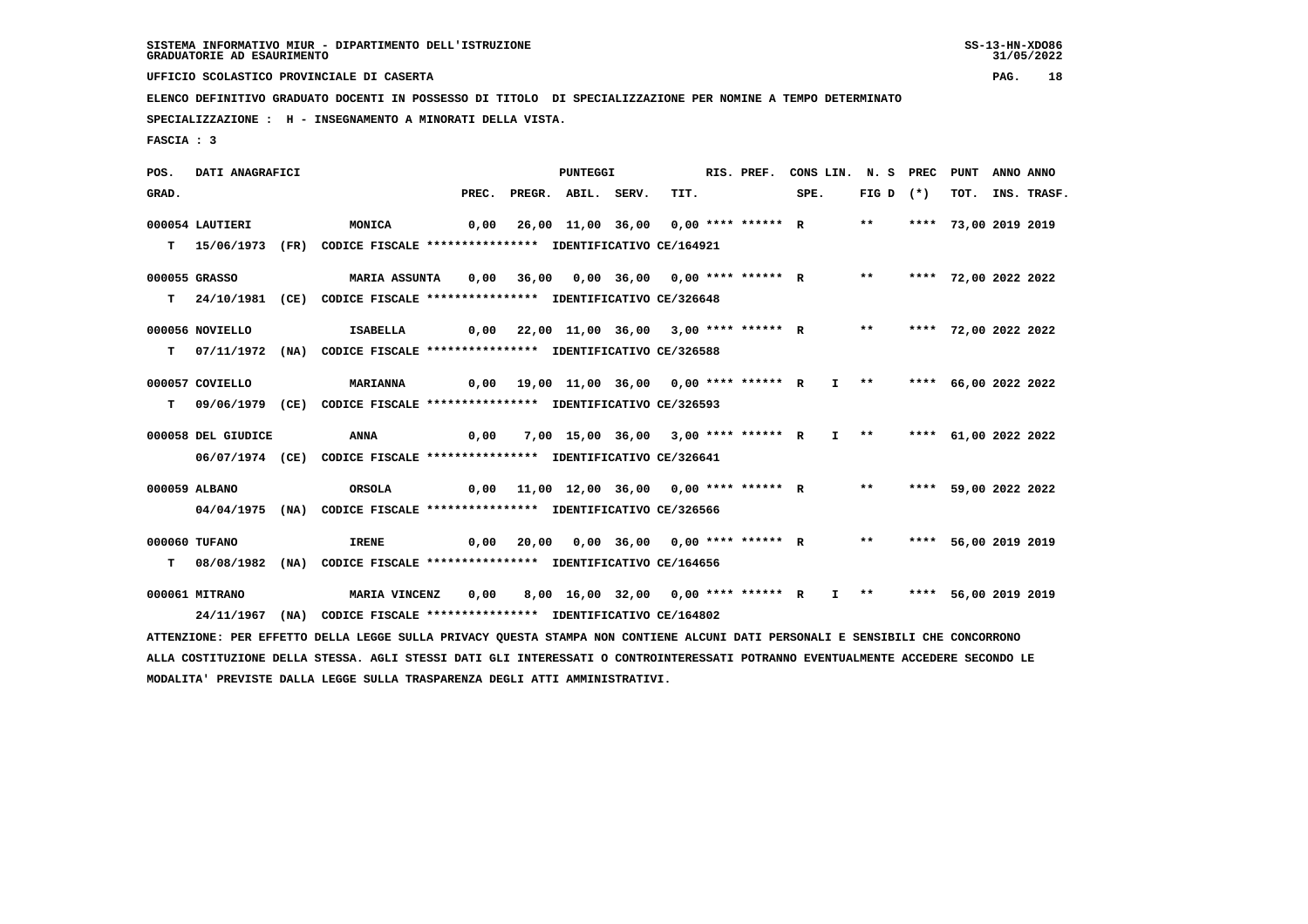**UFFICIO SCOLASTICO PROVINCIALE DI CASERTA PAG. 19**

 **ELENCO DEFINITIVO GRADUATO DOCENTI IN POSSESSO DI TITOLO DI SPECIALIZZAZIONE PER NOMINE A TEMPO DETERMINATO**

 **SPECIALIZZAZIONE : H - INSEGNAMENTO A MINORATI DELLA VISTA.**

 **FASCIA : 3**

 **POS. DATI ANAGRAFICI PUNTEGGI RIS. PREF. CONS LIN. N. S PREC PUNT ANNO ANNOGRAD.** PREC. PREGR. ABIL. SERV. TIT. SPE. FIG D (\*) TOT. INS. TRASF.  **000062 MAISTO MARIANNA 0,00 6,00 15,00 32,00 3,00 \*\*\*\* \*\*\*\*\*\* R I \*\* \*\*\*\* 56,00 2022 2022 16/05/1976 (CE) CODICE FISCALE \*\*\*\*\*\*\*\*\*\*\*\*\*\*\*\* IDENTIFICATIVO CE/326549 000063 PALADINO LUANA 0,00 3,00 11,00 36,00 3,00 \*\*\*\* \*\*\*\*\*\* R \*\* X \*\*\*\* 53,00 2022 2022 T 22/11/1974 (CE) CODICE FISCALE \*\*\*\*\*\*\*\*\*\*\*\*\*\*\*\* IDENTIFICATIVO CE/326694 000064 MANDATO MARIAELENA 0,00 3,00 14,00 36,00 0,00 \*\*\*\* \*\*\*\*\*\* R I \*\* X \*\*\*\* 53,00 2022 2022 01/02/1978 (CE) CODICE FISCALE \*\*\*\*\*\*\*\*\*\*\*\*\*\*\*\* IDENTIFICATIVO CE/326553 000065 MATTEI FILOMENA 0,00 2,00 15,00 31,00 0,00 \*\*\*\* \*\*\*\*\*\* R I \*\* \*\*\*\* 48,00 2014 2007 08/01/1972 (CE) CODICE FISCALE \*\*\*\*\*\*\*\*\*\*\*\*\*\*\*\* IDENTIFICATIVO CE/057537 000066 NASTO GIUSEPPA 0,00 18,00 0,00 22,00 0,00 \*\*\*\* \*\*\*\*\*\* R \*\* \*\*\*\* 40,00 2014 T 31/08/1982 (CE) CODICE FISCALE \*\*\*\*\*\*\*\*\*\*\*\*\*\*\*\* IDENTIFICATIVO CE/149486 000067 PONTORIERO DOMENICA 0,00 18,00 11,00 0,00 6,00 \*\*\*\* \*\*\*\*\*\* R \*\* X \*\*\*\* 35,00 2019 2019 T 12/08/1977 (VV) CODICE FISCALE \*\*\*\*\*\*\*\*\*\*\*\*\*\*\*\* IDENTIFICATIVO CE/164982 000068 MURANTE ANTONIETTA 0,00 0,00 12,00 8,00 0,00 \*\*\*\* \*\*\*\*\*\* R \*\* \*\*\*\* 20,00 2022 2007 04/02/1977 (CE) CODICE FISCALE \*\*\*\*\*\*\*\*\*\*\*\*\*\*\*\* IDENTIFICATIVO CE/057424 000069 MANDARA ELDA 0,00 0,00 12,00 0,00 3,00 \*\*\*\* \*\*\*\*\*\* R \*\* \*\*\*\* 15,00 2022 2022 T 20/03/1981 (CE) CODICE FISCALE \*\*\*\*\*\*\*\*\*\*\*\*\*\*\*\* IDENTIFICATIVO CE/326551**

 **ATTENZIONE: PER EFFETTO DELLA LEGGE SULLA PRIVACY QUESTA STAMPA NON CONTIENE ALCUNI DATI PERSONALI E SENSIBILI CHE CONCORRONO**

 **ALLA COSTITUZIONE DELLA STESSA. AGLI STESSI DATI GLI INTERESSATI O CONTROINTERESSATI POTRANNO EVENTUALMENTE ACCEDERE SECONDO LE**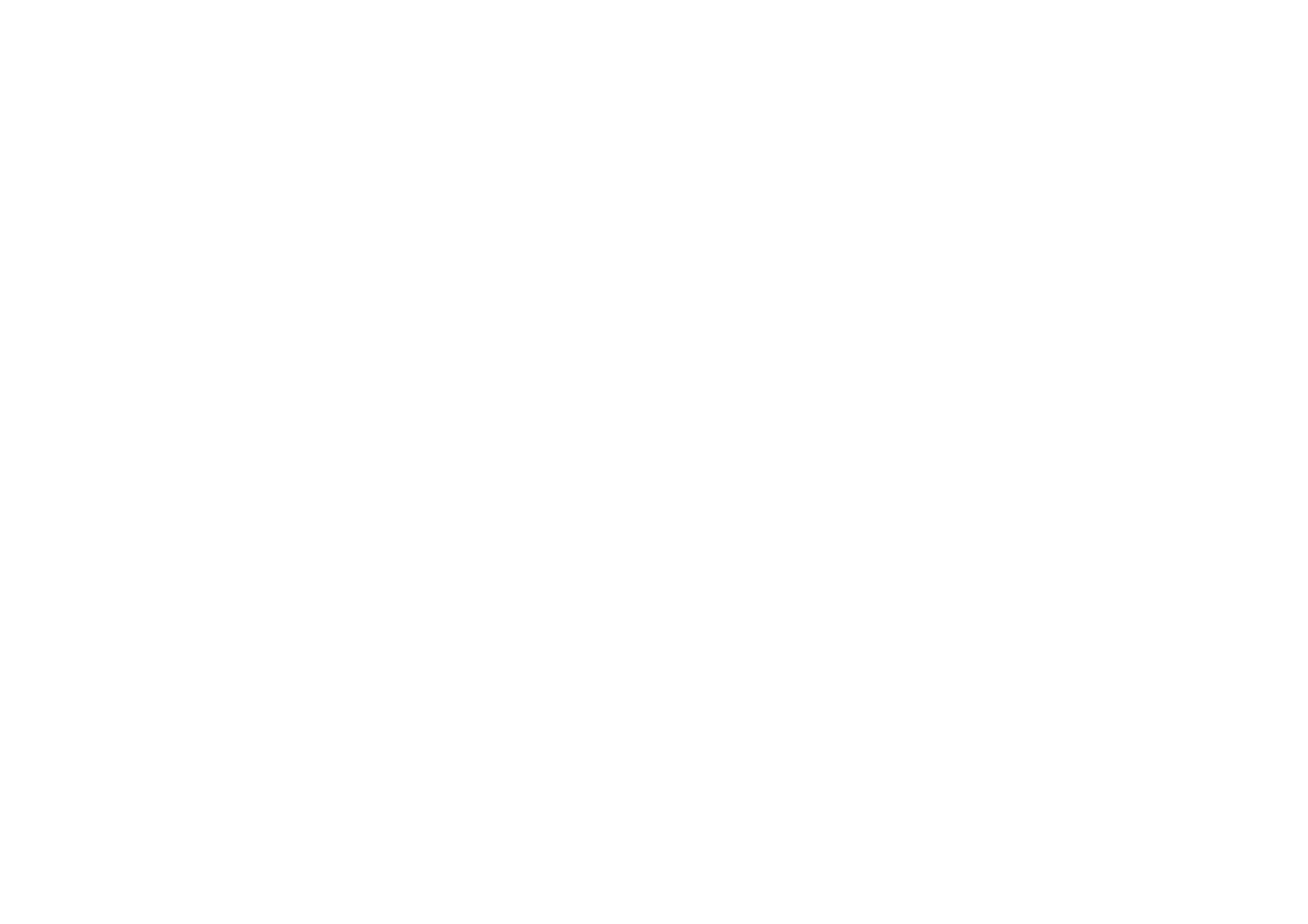**UFFICIO SCOLASTICO PROVINCIALE DI CASERTA PAG. 20**

 **ELENCO DEFINITIVO GRADUATO DOCENTI IN POSSESSO DI TITOLO DI SPECIALIZZAZIONE PER NOMINE A TEMPO DETERMINATO**

 **SPECIALIZZAZIONE : I - INSEGNAMENTO A MINORATI DELL'UDITO.**

 **FASCIA : 3**

 **POS. DATI ANAGRAFICI PUNTEGGI RIS. PREF. CONS LIN. N. S PREC PUNT ANNO ANNO**GRAD. PREC. PREGR. ABIL. SERV. TIT. SPE. FIG D (\*) TOT. INS. TRASF.  **000001 GAROFALO GIOVANNA 0,00 88,00 0,00 28,00 3,00 \*\*\*\* \*\*\*\*\*\* A I \*\* \*\*\*\* 119,00 2022 2022 T 14/07/1980 (CE) CODICE FISCALE \*\*\*\*\*\*\*\*\*\*\*\*\*\*\*\* IDENTIFICATIVO CE/326603 000002 RAINA ROSA 0,00 77,00 0,00 36,00 3,00 \*\*\*\* \*\*\*\*\*\* A \*\* \*\*\*\* 116,00 2022 2022 T 27/07/1980 (CE) CODICE FISCALE \*\*\*\*\*\*\*\*\*\*\*\*\*\*\*\* IDENTIFICATIVO CE/326614 000003 CARCAISO NATALINA 0,00 77,00 0,00 36,00 0,00 \*\*\*\* \*\*\*\*\*\* A \*\* \*\*\*\* 113,00 2022 2022 29/03/1981 (CE) CODICE FISCALE \*\*\*\*\*\*\*\*\*\*\*\*\*\*\*\* IDENTIFICATIVO CE/326663 000004 PESCE IDA 0,00 54,00 16,00 36,00 3,00 \*\*\*\* \*\*\*\*\*\* A I \*\* \*\*\*\* 109,00 2019 2019 27/06/1978 (CE) CODICE FISCALE \*\*\*\*\*\*\*\*\*\*\*\*\*\*\*\* IDENTIFICATIVO CE/164974 000005 SCHIAVONE GIOVANNA 0,00 48,00 18,00 36,00 3,00 \*\*\*\* \*\*\*\*\*\* A \*\* \*\*\*\* 105,00 2022 2022 25/06/1983 (NA) CODICE FISCALE \*\*\*\*\*\*\*\*\*\*\*\*\*\*\*\* IDENTIFICATIVO CE/326579 000006 SANTORO CAROLINA 0,00 52,00 16,00 36,00 0,00 \*\*\*\* \*\*\*\*\*\* A F \*\* \*\*\*\* 104,00 2002 2015 21/07/1974 (CE) CODICE FISCALE \*\*\*\*\*\*\*\*\*\*\*\*\*\*\*\* IDENTIFICATIVO CE/154054 000007 DI RONZA GINA 0,00 50,00 15,00 36,00 3,00 \*\*\*\* \*\*\*\*\*\* A I \*\* \*\*\*\* 104,00 2014 22/04/1977 (CE) CODICE FISCALE \*\*\*\*\*\*\*\*\*\*\*\*\*\*\*\* IDENTIFICATIVO CE/045894 000008 CORONELLA ANGELAROSA 0,00 65,00 0,00 36,00 3,00 \*\*\*\* \*\*\*\*\*\* A \*\* \*\*\*\* 104,00 2022 2022 T 02/07/1968 (CE) CODICE FISCALE \*\*\*\*\*\*\*\*\*\*\*\*\*\*\*\* IDENTIFICATIVO CE/326602 ATTENZIONE: PER EFFETTO DELLA LEGGE SULLA PRIVACY QUESTA STAMPA NON CONTIENE ALCUNI DATI PERSONALI E SENSIBILI CHE CONCORRONO ALLA COSTITUZIONE DELLA STESSA. AGLI STESSI DATI GLI INTERESSATI O CONTROINTERESSATI POTRANNO EVENTUALMENTE ACCEDERE SECONDO LE**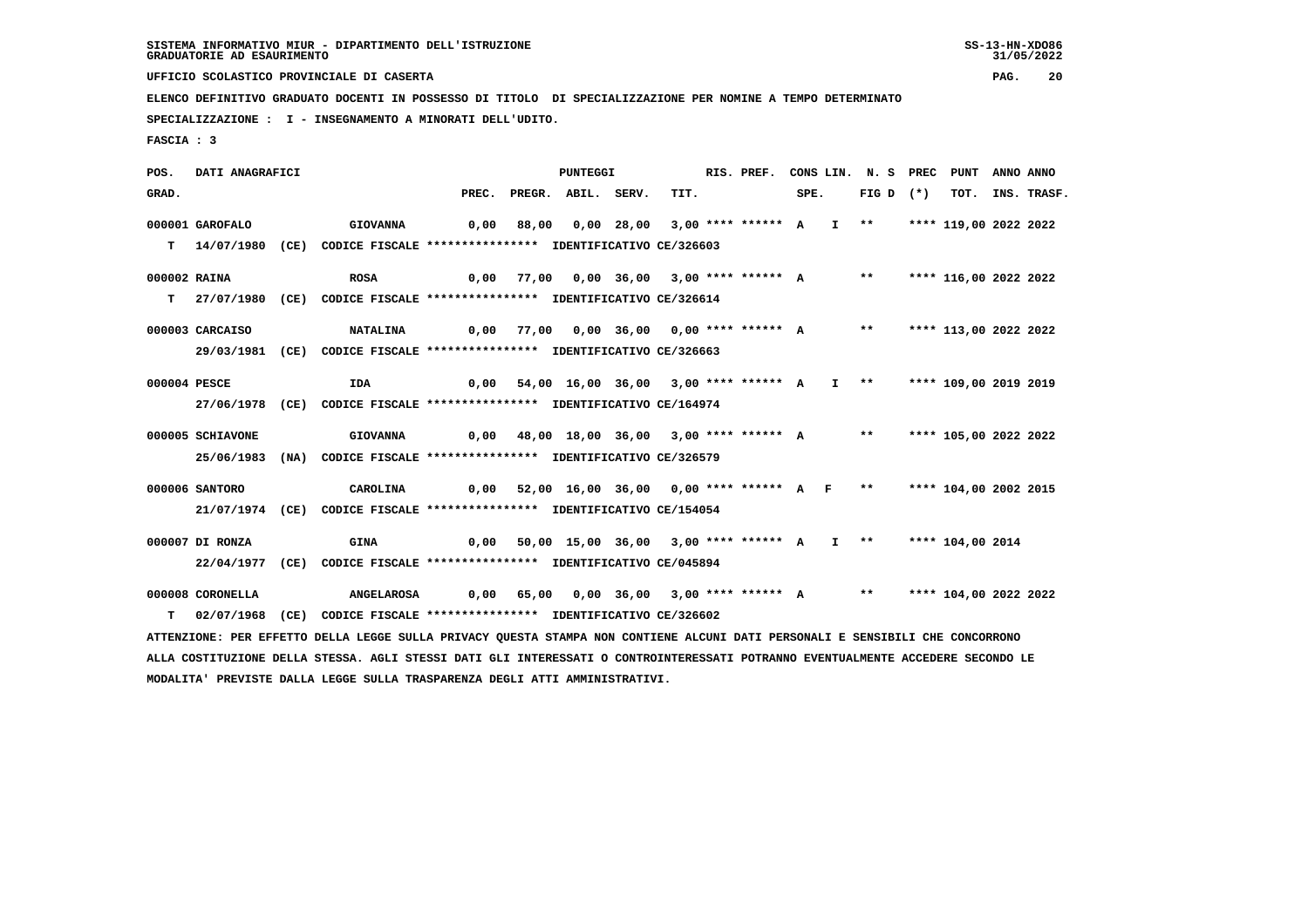**UFFICIO SCOLASTICO PROVINCIALE DI CASERTA PAG. 21**

 **ELENCO DEFINITIVO GRADUATO DOCENTI IN POSSESSO DI TITOLO DI SPECIALIZZAZIONE PER NOMINE A TEMPO DETERMINATO**

 **SPECIALIZZAZIONE : I - INSEGNAMENTO A MINORATI DELL'UDITO.**

 **FASCIA : 3**

 **POS. DATI ANAGRAFICI PUNTEGGI RIS. PREF. CONS LIN. N. S PREC PUNT ANNO ANNO**GRAD. PREC. PREGR. ABIL. SERV. TIT. SPE. FIG D (\*) TOT. INS. TRASF.  **000009 DI LILLO CARMEN 0,00 56,00 0,00 44,00 0,00 \*\*\*\* \*\*\*\*\*\* A \*\* \*\*\*\* 100,00 2022 2022 T 08/08/1980 (CE) CODICE FISCALE \*\*\*\*\*\*\*\*\*\*\*\*\*\*\*\* IDENTIFICATIVO CE/326666 000010 DE CARO ADELAIDE 0,00 47,00 12,00 36,00 0,00 \*\*\*\* \*\*\*\*\*\* A I \*\* \*\*\*\* 95,00 2022 2022 31/01/1976 (CE) CODICE FISCALE \*\*\*\*\*\*\*\*\*\*\*\*\*\*\*\* IDENTIFICATIVO CE/326503 000011 FEOLA FILOMENA 0,00 40,00 16,00 36,00 1,00 \*\*\*\* \*\*\*\*\*\* A F \*\* \*\*\*\* 93,00 2007 25/03/1965 (CE) CODICE FISCALE \*\*\*\*\*\*\*\*\*\*\*\*\*\*\*\* IDENTIFICATIVO CE/044426 000012 FERRARO ANNALISA 0,00 71,00 0,00 22,00 0,00 \*\*\*\* \*\*\*\*\*\* A \*\* X \*\*\*\* 93,00 2022 2022 T 19/11/1981 (NA) CODICE FISCALE \*\*\*\*\*\*\*\*\*\*\*\*\*\*\*\* IDENTIFICATIVO CE/326535 000013 CIRILLO SONIA 0,00 42,00 14,00 36,00 0,00 \*\*\*\* \*\*\*\*\*\* A I \*\* X \*\*\*\* 92,00 2014 T 11/08/1982 (NA) CODICE FISCALE \*\*\*\*\*\*\*\*\*\*\*\*\*\*\*\* IDENTIFICATIVO CE/154137 000014 DEL VECCHIO TERESA 0,00 54,00 0,00 38,00 0,00 \*\*\*\* \*\*\*\*\*\* A \*\* \*\*\*\* 92,00 2022 2022 T 23/01/1979 (CE) CODICE FISCALE \*\*\*\*\*\*\*\*\*\*\*\*\*\*\*\* IDENTIFICATIVO CE/326652 000015 ANDREOZZI ANNA 0,00 56,00 0,00 36,00 0,00 \*\*\*\* \*\*\*\*\*\* A \*\* \*\*\*\* 92,00 2022 2022 T 19/03/1975 (CE) CODICE FISCALE \*\*\*\*\*\*\*\*\*\*\*\*\*\*\*\* IDENTIFICATIVO CE/326687 000016 VERRILLO FILOMENA 0,00 56,00 11,00 24,00 0,00 \*\*\*\* \*\*\*\*\*\* A \*\* \*\*\*\* 91,00 2019 2019 T 07/10/1967 (CE) CODICE FISCALE \*\*\*\*\*\*\*\*\*\*\*\*\*\*\*\* IDENTIFICATIVO CE/164685 ATTENZIONE: PER EFFETTO DELLA LEGGE SULLA PRIVACY QUESTA STAMPA NON CONTIENE ALCUNI DATI PERSONALI E SENSIBILI CHE CONCORRONO ALLA COSTITUZIONE DELLA STESSA. AGLI STESSI DATI GLI INTERESSATI O CONTROINTERESSATI POTRANNO EVENTUALMENTE ACCEDERE SECONDO LE MODALITA' PREVISTE DALLA LEGGE SULLA TRASPARENZA DEGLI ATTI AMMINISTRATIVI.**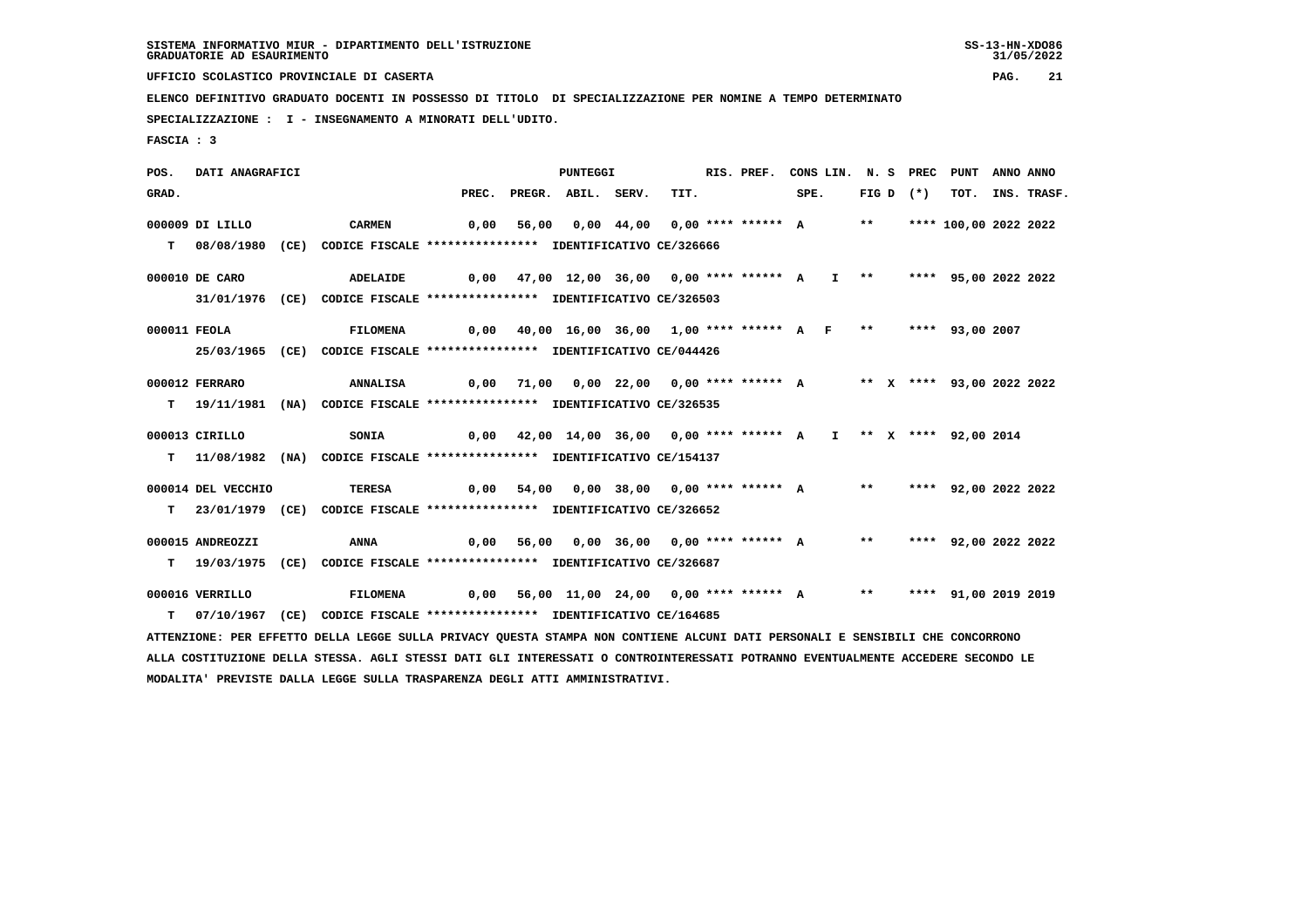**UFFICIO SCOLASTICO PROVINCIALE DI CASERTA PAG. 22**

 **ELENCO DEFINITIVO GRADUATO DOCENTI IN POSSESSO DI TITOLO DI SPECIALIZZAZIONE PER NOMINE A TEMPO DETERMINATO**

 **SPECIALIZZAZIONE : I - INSEGNAMENTO A MINORATI DELL'UDITO.**

 **FASCIA : 3**

 **POS. DATI ANAGRAFICI PUNTEGGI RIS. PREF. CONS LIN. N. S PREC PUNT ANNO ANNO**GRAD. PREC. PREGR. ABIL. SERV. TIT. SPE. FIG D (\*) TOT. INS. TRASF.  **000017 FRETTA ANGELA 0,00 42,00 11,00 38,00 0,00 \*\*\*\* \*\*\*\*\*\* A I \*\* \*\*\*\* 91,00 2022 2022 T 06/07/1979 (CE) CODICE FISCALE \*\*\*\*\*\*\*\*\*\*\*\*\*\*\*\* IDENTIFICATIVO CE/326559 000018 SALZILLO MARIACARMELA 0,00 50,00 0,00 36,00 3,00 \*\*\*\* \*\*\*\*\*\* A \*\* \*\*\*\* 89,00 2022 2022 T 21/08/1981 (CE) CODICE FISCALE \*\*\*\*\*\*\*\*\*\*\*\*\*\*\*\* IDENTIFICATIVO CE/326570 000019 BOVENZI LUCIA 0,00 23,00 13,00 36,00 3,00 \*\*\*\* \*\*\*\*\*\* A \*\* \*\*\*\* 75,00 2014 T 27/09/1977 (CE) CODICE FISCALE \*\*\*\*\*\*\*\*\*\*\*\*\*\*\*\* IDENTIFICATIVO CE/148564 000020 COLELLA GIUSEPPINA 0,00 57,00 0,00 18,00 0,00 \*\*\*\* \*\*\*\*\*\* A \*\* \*\*\*\* 75,00 2019 2019 T 07/05/1983 (CE) CODICE FISCALE \*\*\*\*\*\*\*\*\*\*\*\*\*\*\*\* IDENTIFICATIVO CE/164845 000021 NESPOLI LUIGI 0,00 22,00 15,00 36,00 0,00 \*\*\*\* \*\*\*\*\*\* A I \*\* X \*\*\*\* 73,00 2000 11/06/1965 (CE) CODICE FISCALE \*\*\*\*\*\*\*\*\*\*\*\*\*\*\*\* IDENTIFICATIVO CE/027027 000022 CIRILLO PARIS 0,00 24,00 11,00 36,00 0,00 \*\*\*\* \*\*\*\*\*\* A \*\* \*\*\*\* 71,00 2022 2022 T 31/03/1980 (NA) CODICE FISCALE \*\*\*\*\*\*\*\*\*\*\*\*\*\*\*\* IDENTIFICATIVO CE/326620 000023 CERBARANO GIUSEPPINA 0,00 45,00 0,00 24,00 0,00 \*\*\*\* \*\*\*\*\*\* A \*\* \*\*\*\* 69,00 2022 2022 T 30/08/1982 (CE) CODICE FISCALE \*\*\*\*\*\*\*\*\*\*\*\*\*\*\*\* IDENTIFICATIVO CE/326654 000024 ERARIO GIUSEPPINA 0,00 45,00 0,00 24,00 0,00 \*\*\*\* \*\*\*\*\*\* A \*\* \*\*\*\* 69,00 2022 2022 T 16/03/1984 (NA) CODICE FISCALE \*\*\*\*\*\*\*\*\*\*\*\*\*\*\*\* IDENTIFICATIVO CE/326521 ATTENZIONE: PER EFFETTO DELLA LEGGE SULLA PRIVACY QUESTA STAMPA NON CONTIENE ALCUNI DATI PERSONALI E SENSIBILI CHE CONCORRONO ALLA COSTITUZIONE DELLA STESSA. AGLI STESSI DATI GLI INTERESSATI O CONTROINTERESSATI POTRANNO EVENTUALMENTE ACCEDERE SECONDO LE MODALITA' PREVISTE DALLA LEGGE SULLA TRASPARENZA DEGLI ATTI AMMINISTRATIVI.**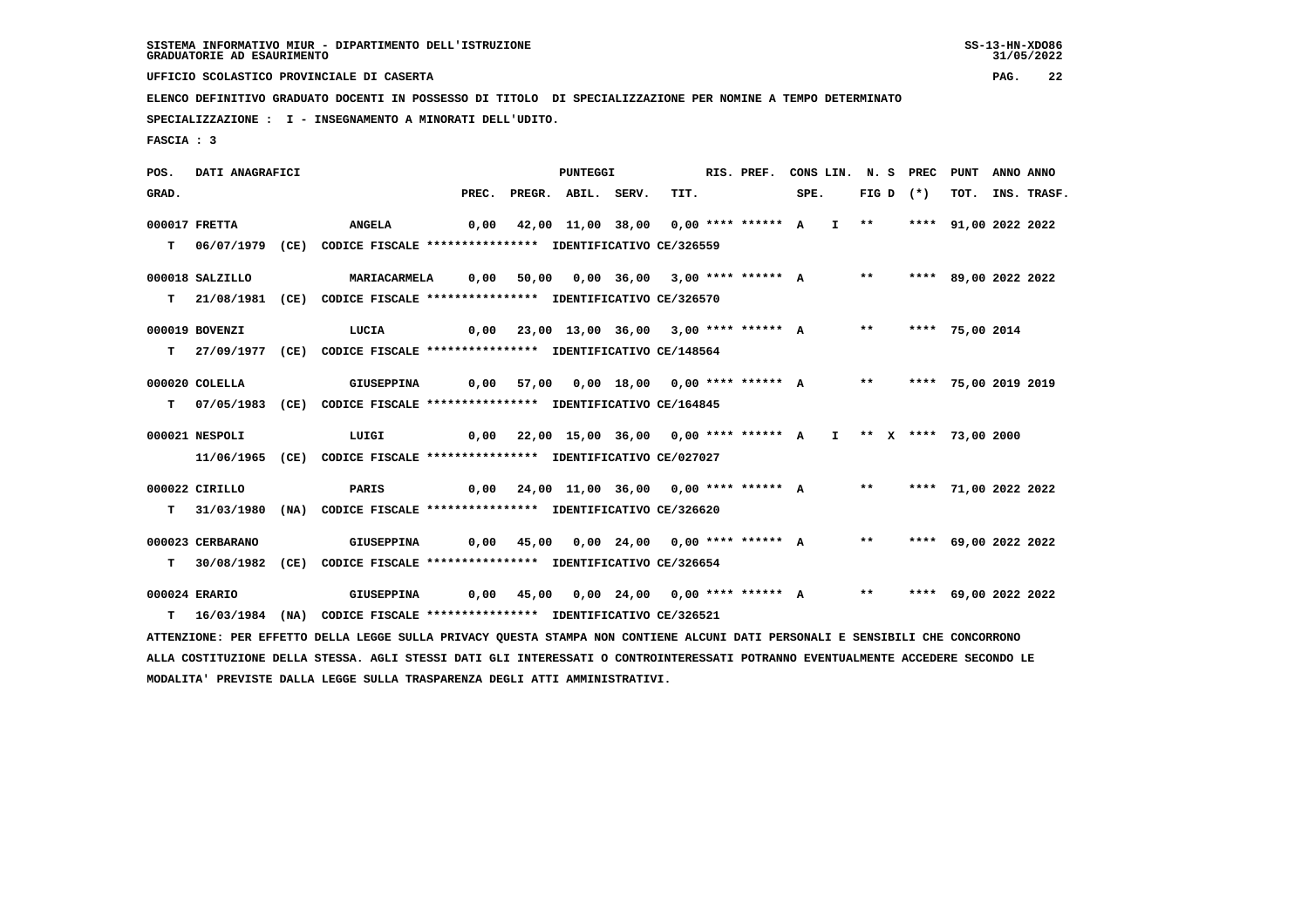31/05/2022

 **UFFICIO SCOLASTICO PROVINCIALE DI CASERTA PAG. 23**

 **ELENCO DEFINITIVO GRADUATO DOCENTI IN POSSESSO DI TITOLO DI SPECIALIZZAZIONE PER NOMINE A TEMPO DETERMINATO**

 **SPECIALIZZAZIONE : I - INSEGNAMENTO A MINORATI DELL'UDITO.**

 **FASCIA : 3**

 **POS. DATI ANAGRAFICI PUNTEGGI RIS. PREF. CONS LIN. N. S PREC PUNT ANNO ANNO**GRAD. PREC. PREGR. ABIL. SERV. TIT. SPE. FIG D (\*) TOT. INS. TRASF.  **000025 TOMMASONE LOREDANA 0,00 29,00 0,00 36,00 3,00 \*\*\*\* \*\*\*\*\*\* A \*\* \*\*\*\* 68,00 2014 12/03/1982 (CE) CODICE FISCALE \*\*\*\*\*\*\*\*\*\*\*\*\*\*\*\* IDENTIFICATIVO CE/153934 000026 SIMONE SIMONA 0,00 36,00 0,00 32,00 0,00 \*\*\*\* \*\*\*\*\*\* A \*\* \*\*\*\* 68,00 2014 T 03/04/1973 (CE) CODICE FISCALE \*\*\*\*\*\*\*\*\*\*\*\*\*\*\*\* IDENTIFICATIVO CE/149669 000027 AVERSANO ASSUNTA 0,00 12,00 15,00 36,00 0,00 \*\*\*\* \*\*\*\*\*\* A \*\* X \*\*\*\* 63,00 2014 02/03/1973 (CE) CODICE FISCALE \*\*\*\*\*\*\*\*\*\*\*\*\*\*\*\* IDENTIFICATIVO CE/022320 000028 GOLINO ANTONIETTA 0,00 51,00 11,00 0,00 0,00 \*\*\*\* \*\*\*\*\*\* A \*\* \*\*\*\* 62,00 2014 T 10/05/1968 (CE) CODICE FISCALE \*\*\*\*\*\*\*\*\*\*\*\*\*\*\*\* IDENTIFICATIVO CE/145970 000029 SCIVOLETTO ILARIA 0,00 28,00 6,00 18,00 6,00 \*\*\*\* \*\*\*\*\*\* A \*\* \*\*\*\* 58,00 2007 S 24/04/1982 (CE) CODICE FISCALE \*\*\*\*\*\*\*\*\*\*\*\*\*\*\*\* IDENTIFICATIVO CE/056617 000030 GALASSO ELIDE 0,00 9,00 13,00 36,00 0,00 \*\*\*\* \*\*\*\*\*\* A \*\* \*\*\*\* 58,00 2014 T 29/05/1978 (CE) CODICE FISCALE \*\*\*\*\*\*\*\*\*\*\*\*\*\*\*\* IDENTIFICATIVO CE/154713 000031 PELLINO MARIA GRAZIA 0,00 3,00 15,00 36,00 3,00 \*\*\*\* \*\*\*\*\*\* A I \*\* X \*\*\*\* 57,00 2019 09/01/1977 (CE) CODICE FISCALE \*\*\*\*\*\*\*\*\*\*\*\*\*\*\*\* IDENTIFICATIVO CE/021548 000032 TIRELLI ANTONELLA 0,00 31,00 14,00 12,00 0,00 \*\*\*\* \*\*\*\*\*\* A \*\* \*\*\*\* 57,00 2022 2022 17/07/1974 (CE) CODICE FISCALE \*\*\*\*\*\*\*\*\*\*\*\*\*\*\*\* IDENTIFICATIVO CE/326668 ATTENZIONE: PER EFFETTO DELLA LEGGE SULLA PRIVACY QUESTA STAMPA NON CONTIENE ALCUNI DATI PERSONALI E SENSIBILI CHE CONCORRONO ALLA COSTITUZIONE DELLA STESSA. AGLI STESSI DATI GLI INTERESSATI O CONTROINTERESSATI POTRANNO EVENTUALMENTE ACCEDERE SECONDO LE MODALITA' PREVISTE DALLA LEGGE SULLA TRASPARENZA DEGLI ATTI AMMINISTRATIVI.**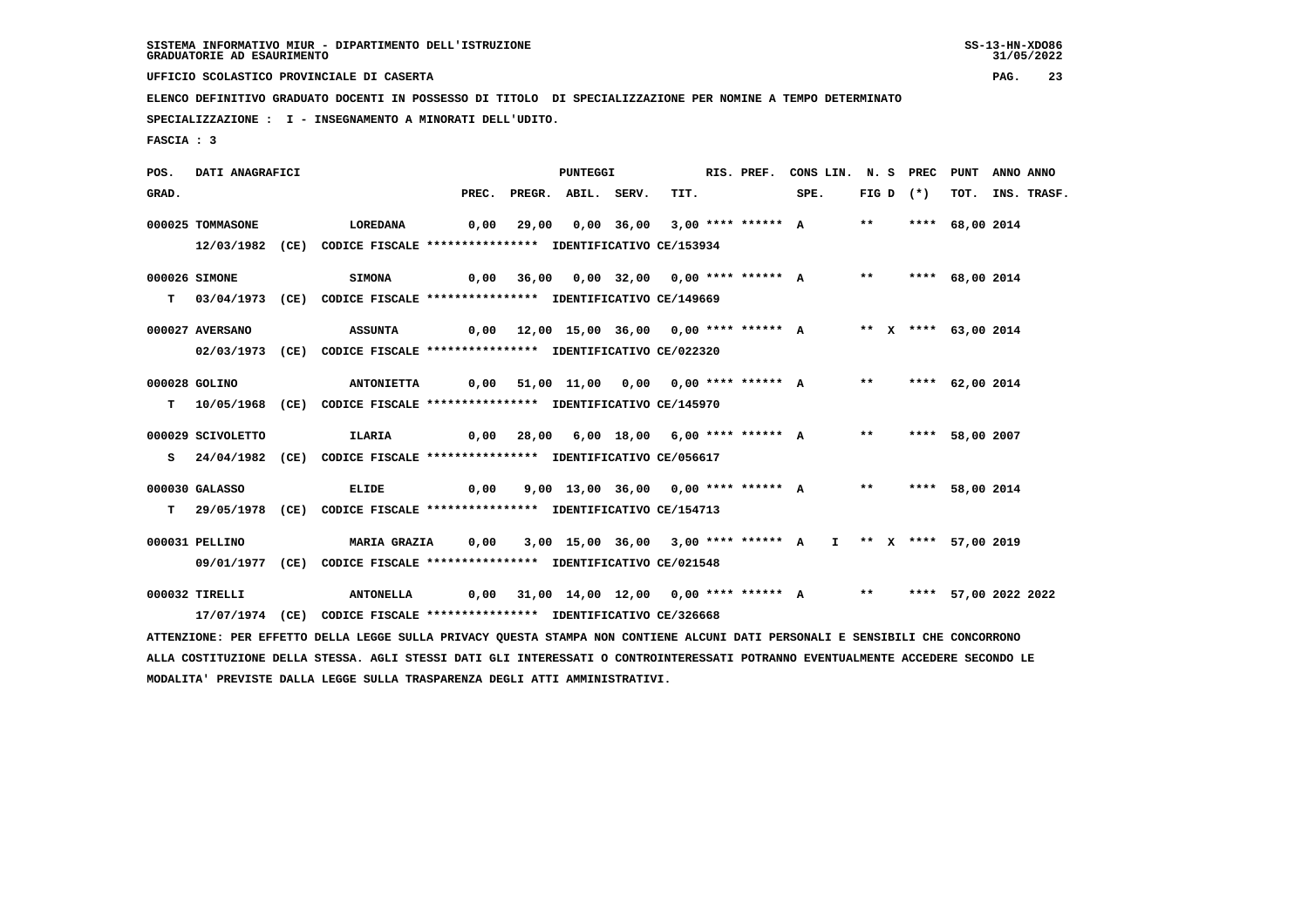31/05/2022

 **UFFICIO SCOLASTICO PROVINCIALE DI CASERTA PAG. 24**

 **ELENCO DEFINITIVO GRADUATO DOCENTI IN POSSESSO DI TITOLO DI SPECIALIZZAZIONE PER NOMINE A TEMPO DETERMINATO**

 **SPECIALIZZAZIONE : I - INSEGNAMENTO A MINORATI DELL'UDITO.**

 **FASCIA : 3**

 **POS. DATI ANAGRAFICI PUNTEGGI RIS. PREF. CONS LIN. N. S PREC PUNT ANNO ANNO**GRAD. PREC. PREGR. ABIL. SERV. TIT. SPE. FIG D (\*) TOT. INS. TRASF.  **000033 LAMA PAOLA 0,00 6,00 14,00 28,00 6,00 \*\*\*\* \*\*\*\*\*\* A I \*\* \*\*\*\* 54,00 2019 24/03/1976 (RM) CODICE FISCALE \*\*\*\*\*\*\*\*\*\*\*\*\*\*\*\* IDENTIFICATIVO CE/022558 000034 SANTILLO FILOMENA 0,00 0,00 14,00 30,00 6,00 \*\*\*\* \*\*\*\*\*\* A \*\* \*\*\*\* 50,00 2022 04/02/1975 (CE) CODICE FISCALE \*\*\*\*\*\*\*\*\*\*\*\*\*\*\*\* IDENTIFICATIVO CE/046299 000035 MARTUCCI MARIA 0,00 0,00 15,00 34,00 0,00 \*\*\*\* \*\*\*\*\*\* A \*\* \*\*\*\* 49,00 2014 T 23/09/1965 (CE) CODICE FISCALE \*\*\*\*\*\*\*\*\*\*\*\*\*\*\*\* IDENTIFICATIVO CE/160279 000036 CORBO ANNUNZIATA 0,00 15,00 14,00 12,00 3,00 \*\*\*\* \*\*\*\*\*\* A \*\* \*\*\*\* 44,00 2019 2019 T 19/08/1979 (CE) CODICE FISCALE \*\*\*\*\*\*\*\*\*\*\*\*\*\*\*\* IDENTIFICATIVO CE/164871 000037 MICILLO GIOVANNA 0,00 0,00 13,00 24,00 6,00 \*\*\*\* \*\*\*\*\*\* A \*\* \*\*\*\* 43,00 2014 T 24/06/1980 (NA) CODICE FISCALE \*\*\*\*\*\*\*\*\*\*\*\*\*\*\*\* IDENTIFICATIVO CE/147089 000038 SORBO TERESA 0,00 34,00 0,00 0,00 0,00 \*\*\*\* \*\*\*\*\*\* A \*\* \*\*\*\* 34,00 2014 T 16/02/1978 (CE) CODICE FISCALE \*\*\*\*\*\*\*\*\*\*\*\*\*\*\*\* IDENTIFICATIVO CE/057277 000039 IANNIELLO AGNESE RITA 0,00 0,00 16,00 12,00 0,00 \*\*\*\* \*\*\*\*\*\* A I \*\* \*\*\*\* 28,00 2014 02/06/1979 (CE) CODICE FISCALE \*\*\*\*\*\*\*\*\*\*\*\*\*\*\*\* IDENTIFICATIVO CE/048073 000040 CURCIO CLAUDIA 0,00 17,00 11,00 0,00 0,00 \*\*\*\* \*\*\*\*\*\* A \*\* X \*\*\*\* 28,00 2022 2022 T 05/04/1981 (CZ) CODICE FISCALE \*\*\*\*\*\*\*\*\*\*\*\*\*\*\*\* IDENTIFICATIVO CE/326586 ATTENZIONE: PER EFFETTO DELLA LEGGE SULLA PRIVACY QUESTA STAMPA NON CONTIENE ALCUNI DATI PERSONALI E SENSIBILI CHE CONCORRONO ALLA COSTITUZIONE DELLA STESSA. AGLI STESSI DATI GLI INTERESSATI O CONTROINTERESSATI POTRANNO EVENTUALMENTE ACCEDERE SECONDO LE MODALITA' PREVISTE DALLA LEGGE SULLA TRASPARENZA DEGLI ATTI AMMINISTRATIVI.**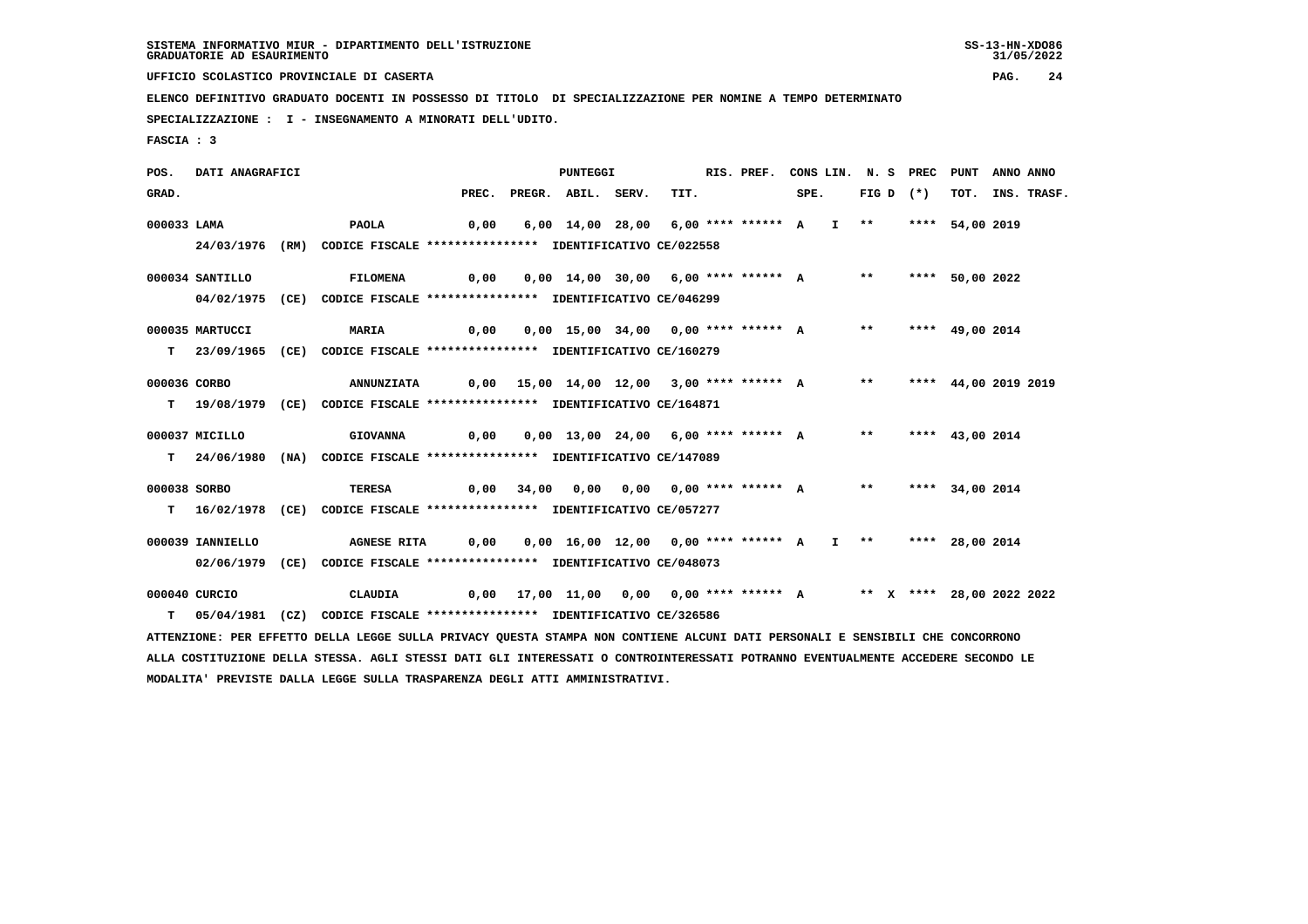**UFFICIO SCOLASTICO PROVINCIALE DI CASERTA PAG. 25**

 **ELENCO DEFINITIVO GRADUATO DOCENTI IN POSSESSO DI TITOLO DI SPECIALIZZAZIONE PER NOMINE A TEMPO DETERMINATO**

 **SPECIALIZZAZIONE : I - INSEGNAMENTO A MINORATI DELL'UDITO.**

 **FASCIA : 3**

| POS.  | DATI ANAGRAFICI  |      |                                                          |      | PUNTEGGI |                                      |  |      |  | RIS. PREF. | CONS LIN. N. S PREC PUNT                 |                   |      |                      | ANNO ANNO |             |
|-------|------------------|------|----------------------------------------------------------|------|----------|--------------------------------------|--|------|--|------------|------------------------------------------|-------------------|------|----------------------|-----------|-------------|
| GRAD. |                  |      |                                                          |      |          | PREC. PREGR. ABIL. SERV.             |  | TIT. |  |            | SPE.                                     | FIG D $(*)$       |      | тот.                 |           | INS. TRASF. |
|       | 000041 VERRENGIA |      | <b>ANNARITA</b>                                          |      |          |                                      |  |      |  |            | 0,00 15,00 0,00 12,00 0,00 **** ****** A | $***$             |      | **** 27,00 2019 2019 |           |             |
| т     | 08/11/1982       | (LT) | CODICE FISCALE **************** IDENTIFICATIVO CE/164683 |      |          |                                      |  |      |  |            |                                          |                   |      |                      |           |             |
|       | 000042 DENUNZIO  |      | LOREDANA                                                 | 0,00 |          |                                      |  |      |  |            | 0,00 18,00 0,00 3,00 **** ****** A       | $* *$             | **** | 21,00 2022           |           |             |
| т     | 14/11/1975       | (MI) | CODICE FISCALE **************** IDENTIFICATIVO CE/154694 |      |          |                                      |  |      |  |            |                                          |                   |      |                      |           |             |
|       | 000043 AGLIONE   |      | <b>ANTONELLA</b>                                         | 0,00 |          | 3,00 15,00 0,00 0,00 **** ****** A   |  |      |  |            |                                          | $I \rightarrow *$ |      | **** 18,00 2014      |           |             |
|       | 04/05/1973       | (CE) | CODICE FISCALE **************** IDENTIFICATIVO CE/044465 |      |          |                                      |  |      |  |            |                                          |                   |      |                      |           |             |
|       | 000044 BALZANO   |      | <b>RITA</b>                                              | 0,00 |          | $3,00$ 13,00 0,00 0,00 **** ****** A |  |      |  |            |                                          | $***$             |      | **** 16,00 2022 2022 |           |             |
|       | 02/01/1977       | (NA) | CODICE FISCALE **************** IDENTIFICATIVO CE/326500 |      |          |                                      |  |      |  |            |                                          |                   |      |                      |           |             |
|       | 000045 BRESCIA   |      | <b>ASSUNTA</b>                                           | 0,00 |          |                                      |  |      |  |            | $0,00$ 13,00 0,00 0,00 **** ****** A     | $***$             |      | **** 13,00 2022      |           |             |
|       | $T = 08/11/1971$ | (CE) | CODICE FISCALE **************** IDENTIFICATIVO CE/154591 |      |          |                                      |  |      |  |            |                                          |                   |      |                      |           |             |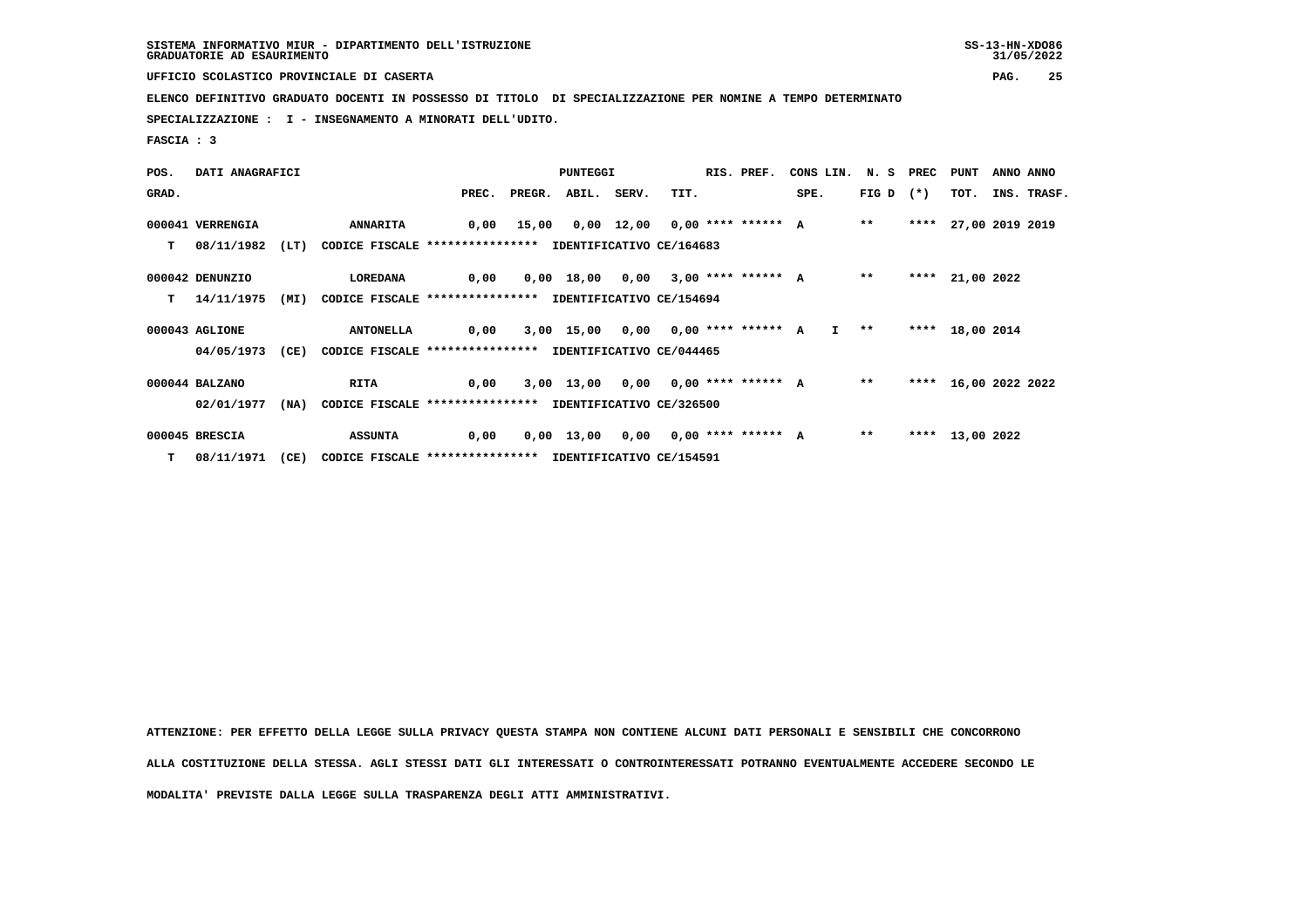**UFFICIO SCOLASTICO PROVINCIALE DI CASERTA PAG. 26**

 **ELENCO DEFINITIVO GRADUATO DOCENTI IN POSSESSO DI TITOLO DI SPECIALIZZAZIONE PER NOMINE A TEMPO DETERMINATO**

 **SPECIALIZZAZIONE : I - INSEGNAMENTO A MINORATI DELL'UDITO.**

 **FASCIA : 3**

 **POS. DATI ANAGRAFICI PUNTEGGI RIS. PREF. CONS LIN. N. S PREC PUNT ANNO ANNO**GRAD. PREC. PREGR. ABIL. SERV. TIT. SPE. FIG D (\*) TOT. INS. TRASF.  **000046 CENNAME ROSA 0,00 120,00 0,00 36,00 0,00 \*\*\*\* \*\*\*\*\*\* R \*\* \*\*\*\* 156,00 2022 2022 T 29/01/1963 (EE) CODICE FISCALE \*\*\*\*\*\*\*\*\*\*\*\*\*\*\*\* IDENTIFICATIVO CE/326656 000047 DIPALMA CONCETTA 0,00 40,00 14,00 48,00 0,00 \*\*\*\* \*\*\*\*\*\* R I \*\* \*\*\*\* 102,00 2022 2022 T 10/12/1976 (CE) CODICE FISCALE \*\*\*\*\*\*\*\*\*\*\*\*\*\*\*\* IDENTIFICATIVO CE/326569 000048 AVERSANO ANTONELLA 0,00 55,00 0,00 36,00 3,00 \*\*\*\* \*\*\*\*\*\* R \*\* \*\*\*\* 94,00 2022 2022 T 20/11/1981 (CE) CODICE FISCALE \*\*\*\*\*\*\*\*\*\*\*\*\*\*\*\* IDENTIFICATIVO CE/326686 000049 BOVENZI PASQUALINA 0,00 53,00 0,00 36,00 0,00 \*\*\*\* \*\*\*\*\*\* R \*\* \*\*\*\* 89,00 2022 2022 T 01/10/1976 (CE) CODICE FISCALE \*\*\*\*\*\*\*\*\*\*\*\*\*\*\*\* IDENTIFICATIVO CE/326507 000050 SPINOSA GIUSEPPINA 0,00 51,00 0,00 38,00 0,00 \*\*\*\* \*\*\*\*\*\* R \*\* \*\*\*\* 89,00 2022 2022 20/02/1974 (CE) CODICE FISCALE \*\*\*\*\*\*\*\*\*\*\*\*\*\*\*\* IDENTIFICATIVO CE/326595 000051 DE SANTIS ELISABETTA 0,00 32,00 13,00 38,00 0,00 \*\*\*\* \*\*\*\*\*\* R \*\* \*\*\*\* 83,00 2000 16/06/1972 (NA) CODICE FISCALE \*\*\*\*\*\*\*\*\*\*\*\*\*\*\*\* IDENTIFICATIVO CE/024512 000052 GIULIANO MARIAROSARIA 0,00 27,00 16,00 38,00 0,00 \*\*\*\* \*\*\*\*\*\* R FI \*\* \*\*\*\* 81,00 2007 2007 01/09/1970 (CE) CODICE FISCALE \*\*\*\*\*\*\*\*\*\*\*\*\*\*\*\* IDENTIFICATIVO CE/056899 000053 DECIMO VINCENZA 0,00 40,00 0,00 36,00 0,00 \*\*\*\* \*\*\*\*\*\* R \*\* \*\*\*\* 76,00 2022 2022 T 04/12/1982 (CE) CODICE FISCALE \*\*\*\*\*\*\*\*\*\*\*\*\*\*\*\* IDENTIFICATIVO CE/326532 ATTENZIONE: PER EFFETTO DELLA LEGGE SULLA PRIVACY QUESTA STAMPA NON CONTIENE ALCUNI DATI PERSONALI E SENSIBILI CHE CONCORRONO ALLA COSTITUZIONE DELLA STESSA. AGLI STESSI DATI GLI INTERESSATI O CONTROINTERESSATI POTRANNO EVENTUALMENTE ACCEDERE SECONDO LE**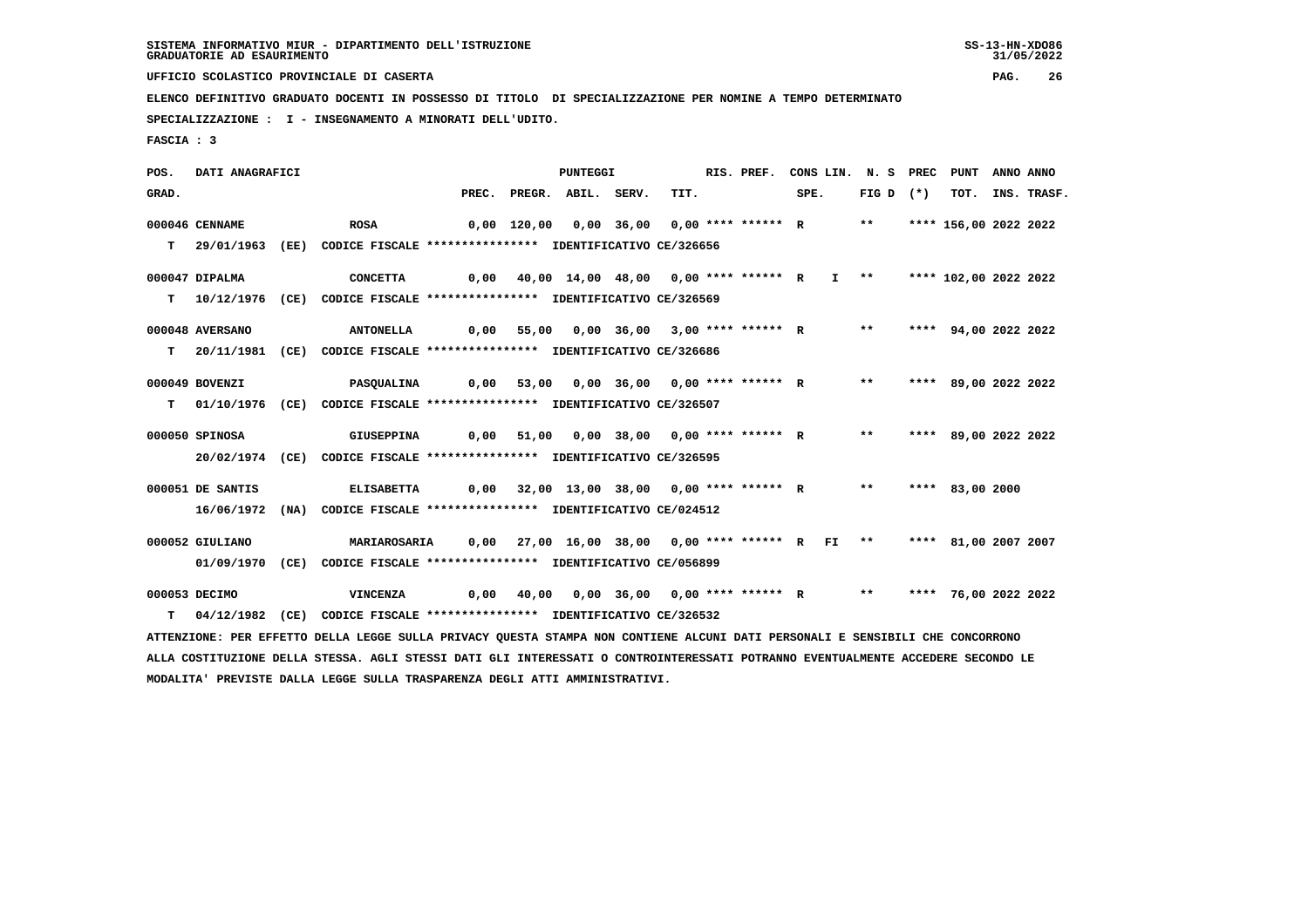**UFFICIO SCOLASTICO PROVINCIALE DI CASERTA PAG. 27**

 **ELENCO DEFINITIVO GRADUATO DOCENTI IN POSSESSO DI TITOLO DI SPECIALIZZAZIONE PER NOMINE A TEMPO DETERMINATO**

 **SPECIALIZZAZIONE : I - INSEGNAMENTO A MINORATI DELL'UDITO.**

 **FASCIA : 3**

 **POS. DATI ANAGRAFICI PUNTEGGI RIS. PREF. CONS LIN. N. S PREC PUNT ANNO ANNO**GRAD. PREC. PREGR. ABIL. SERV. TIT. SPE. FIG D (\*) TOT. INS. TRASF.  **000054 LAUTIERI MONICA 0,00 26,00 11,00 36,00 0,00 \*\*\*\* \*\*\*\*\*\* R \*\* \*\*\*\* 73,00 2019 2019 T 15/06/1973 (FR) CODICE FISCALE \*\*\*\*\*\*\*\*\*\*\*\*\*\*\*\* IDENTIFICATIVO CE/164921 000055 GRASSO MARIA ASSUNTA 0,00 36,00 0,00 36,00 0,00 \*\*\*\* \*\*\*\*\*\* R \*\* \*\*\*\* 72,00 2022 2022 T 24/10/1981 (CE) CODICE FISCALE \*\*\*\*\*\*\*\*\*\*\*\*\*\*\*\* IDENTIFICATIVO CE/326648 000056 NOVIELLO ISABELLA 0,00 22,00 11,00 36,00 3,00 \*\*\*\* \*\*\*\*\*\* R \*\* \*\*\*\* 72,00 2022 2022 T 07/11/1972 (NA) CODICE FISCALE \*\*\*\*\*\*\*\*\*\*\*\*\*\*\*\* IDENTIFICATIVO CE/326588 000057 COVIELLO MARIANNA 0,00 19,00 11,00 36,00 0,00 \*\*\*\* \*\*\*\*\*\* R I \*\* \*\*\*\* 66,00 2022 2022 T 09/06/1979 (CE) CODICE FISCALE \*\*\*\*\*\*\*\*\*\*\*\*\*\*\*\* IDENTIFICATIVO CE/326593 000058 DEL GIUDICE ANNA 0,00 7,00 15,00 36,00 3,00 \*\*\*\* \*\*\*\*\*\* R I \*\* \*\*\*\* 61,00 2022 2022 06/07/1974 (CE) CODICE FISCALE \*\*\*\*\*\*\*\*\*\*\*\*\*\*\*\* IDENTIFICATIVO CE/326641 000059 ALBANO ORSOLA 0,00 11,00 12,00 36,00 0,00 \*\*\*\* \*\*\*\*\*\* R \*\* \*\*\*\* 59,00 2022 2022 04/04/1975 (NA) CODICE FISCALE \*\*\*\*\*\*\*\*\*\*\*\*\*\*\*\* IDENTIFICATIVO CE/326566 000060 TUFANO IRENE 0,00 20,00 0,00 36,00 0,00 \*\*\*\* \*\*\*\*\*\* R \*\* \*\*\*\* 56,00 2019 2019 T 08/08/1982 (NA) CODICE FISCALE \*\*\*\*\*\*\*\*\*\*\*\*\*\*\*\* IDENTIFICATIVO CE/164656 000061 MITRANO MARIA VINCENZ 0,00 8,00 16,00 32,00 0,00 \*\*\*\* \*\*\*\*\*\* R I \*\* \*\*\*\* 56,00 2019 2019 24/11/1967 (NA) CODICE FISCALE \*\*\*\*\*\*\*\*\*\*\*\*\*\*\*\* IDENTIFICATIVO CE/164802 ATTENZIONE: PER EFFETTO DELLA LEGGE SULLA PRIVACY QUESTA STAMPA NON CONTIENE ALCUNI DATI PERSONALI E SENSIBILI CHE CONCORRONO ALLA COSTITUZIONE DELLA STESSA. AGLI STESSI DATI GLI INTERESSATI O CONTROINTERESSATI POTRANNO EVENTUALMENTE ACCEDERE SECONDO LE MODALITA' PREVISTE DALLA LEGGE SULLA TRASPARENZA DEGLI ATTI AMMINISTRATIVI.**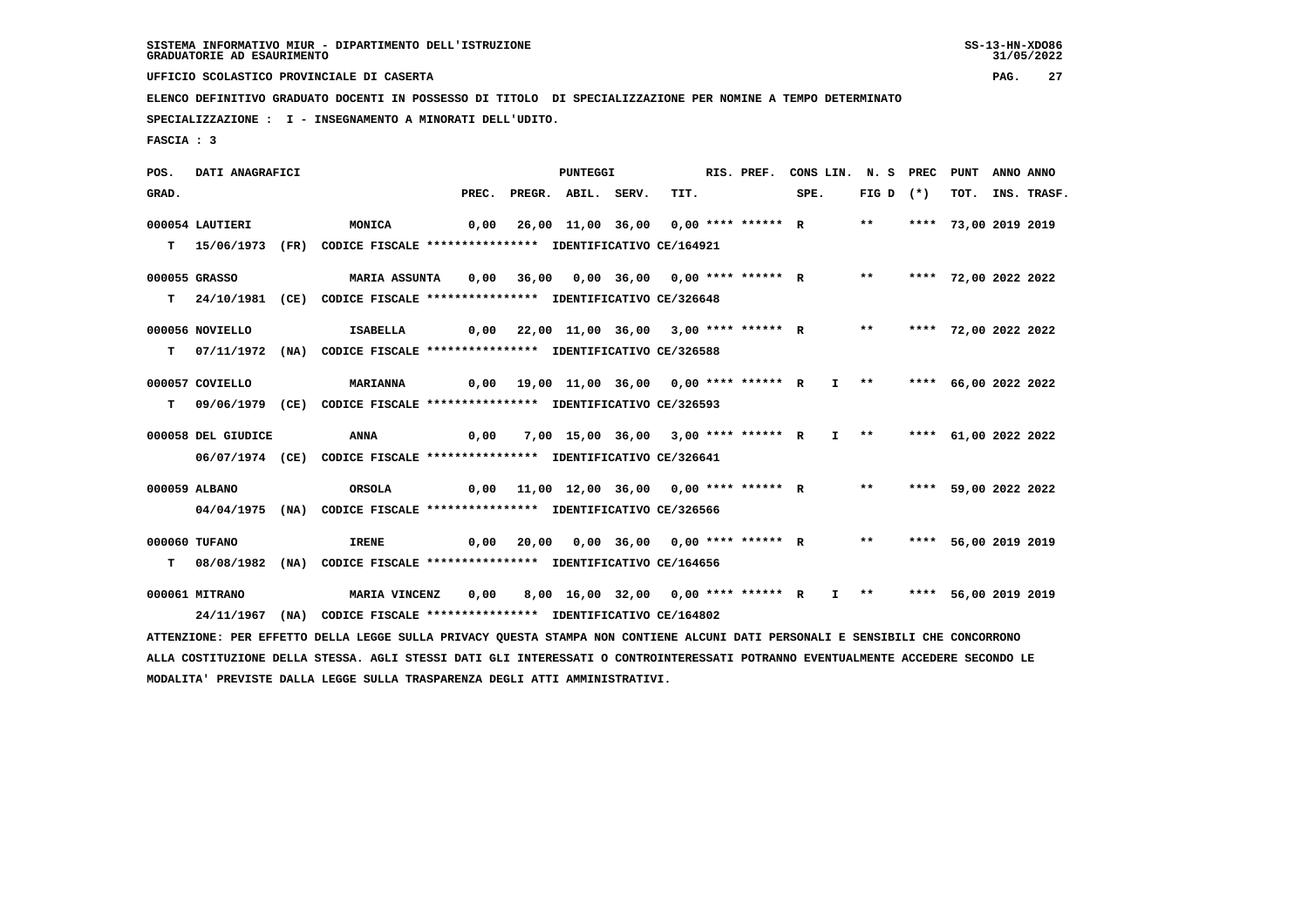**UFFICIO SCOLASTICO PROVINCIALE DI CASERTA PAG. 28**

 **ELENCO DEFINITIVO GRADUATO DOCENTI IN POSSESSO DI TITOLO DI SPECIALIZZAZIONE PER NOMINE A TEMPO DETERMINATO**

 **SPECIALIZZAZIONE : I - INSEGNAMENTO A MINORATI DELL'UDITO.**

 **FASCIA : 3**

 **POS. DATI ANAGRAFICI PUNTEGGI RIS. PREF. CONS LIN. N. S PREC PUNT ANNO ANNOGRAD.** PREC. PREGR. ABIL. SERV. TIT. SPE. FIG D (\*) TOT. INS. TRASF.  **000062 MAISTO MARIANNA 0,00 6,00 15,00 32,00 3,00 \*\*\*\* \*\*\*\*\*\* R I \*\* \*\*\*\* 56,00 2022 2022 16/05/1976 (CE) CODICE FISCALE \*\*\*\*\*\*\*\*\*\*\*\*\*\*\*\* IDENTIFICATIVO CE/326549 000063 PALADINO LUANA 0,00 3,00 11,00 36,00 3,00 \*\*\*\* \*\*\*\*\*\* R \*\* X \*\*\*\* 53,00 2022 2022 T 22/11/1974 (CE) CODICE FISCALE \*\*\*\*\*\*\*\*\*\*\*\*\*\*\*\* IDENTIFICATIVO CE/326694 000064 MANDATO MARIAELENA 0,00 3,00 14,00 36,00 0,00 \*\*\*\* \*\*\*\*\*\* R I \*\* X \*\*\*\* 53,00 2022 2022 01/02/1978 (CE) CODICE FISCALE \*\*\*\*\*\*\*\*\*\*\*\*\*\*\*\* IDENTIFICATIVO CE/326553 000065 MATTEI FILOMENA 0,00 2,00 15,00 31,00 0,00 \*\*\*\* \*\*\*\*\*\* R I \*\* \*\*\*\* 48,00 2014 2007 08/01/1972 (CE) CODICE FISCALE \*\*\*\*\*\*\*\*\*\*\*\*\*\*\*\* IDENTIFICATIVO CE/057537 000066 NASTO GIUSEPPA 0,00 18,00 0,00 22,00 0,00 \*\*\*\* \*\*\*\*\*\* R \*\* \*\*\*\* 40,00 2014 T 31/08/1982 (CE) CODICE FISCALE \*\*\*\*\*\*\*\*\*\*\*\*\*\*\*\* IDENTIFICATIVO CE/149486 000067 PONTORIERO DOMENICA 0,00 18,00 11,00 0,00 6,00 \*\*\*\* \*\*\*\*\*\* R \*\* X \*\*\*\* 35,00 2019 2019 T 12/08/1977 (VV) CODICE FISCALE \*\*\*\*\*\*\*\*\*\*\*\*\*\*\*\* IDENTIFICATIVO CE/164982 000068 MURANTE ANTONIETTA 0,00 0,00 12,00 8,00 0,00 \*\*\*\* \*\*\*\*\*\* R \*\* \*\*\*\* 20,00 2022 2007 04/02/1977 (CE) CODICE FISCALE \*\*\*\*\*\*\*\*\*\*\*\*\*\*\*\* IDENTIFICATIVO CE/057424 000069 MANDARA ELDA 0,00 0,00 12,00 0,00 3,00 \*\*\*\* \*\*\*\*\*\* R \*\* \*\*\*\* 15,00 2022 2022 T 20/03/1981 (CE) CODICE FISCALE \*\*\*\*\*\*\*\*\*\*\*\*\*\*\*\* IDENTIFICATIVO CE/326551**

 **ATTENZIONE: PER EFFETTO DELLA LEGGE SULLA PRIVACY QUESTA STAMPA NON CONTIENE ALCUNI DATI PERSONALI E SENSIBILI CHE CONCORRONO**

 **ALLA COSTITUZIONE DELLA STESSA. AGLI STESSI DATI GLI INTERESSATI O CONTROINTERESSATI POTRANNO EVENTUALMENTE ACCEDERE SECONDO LE**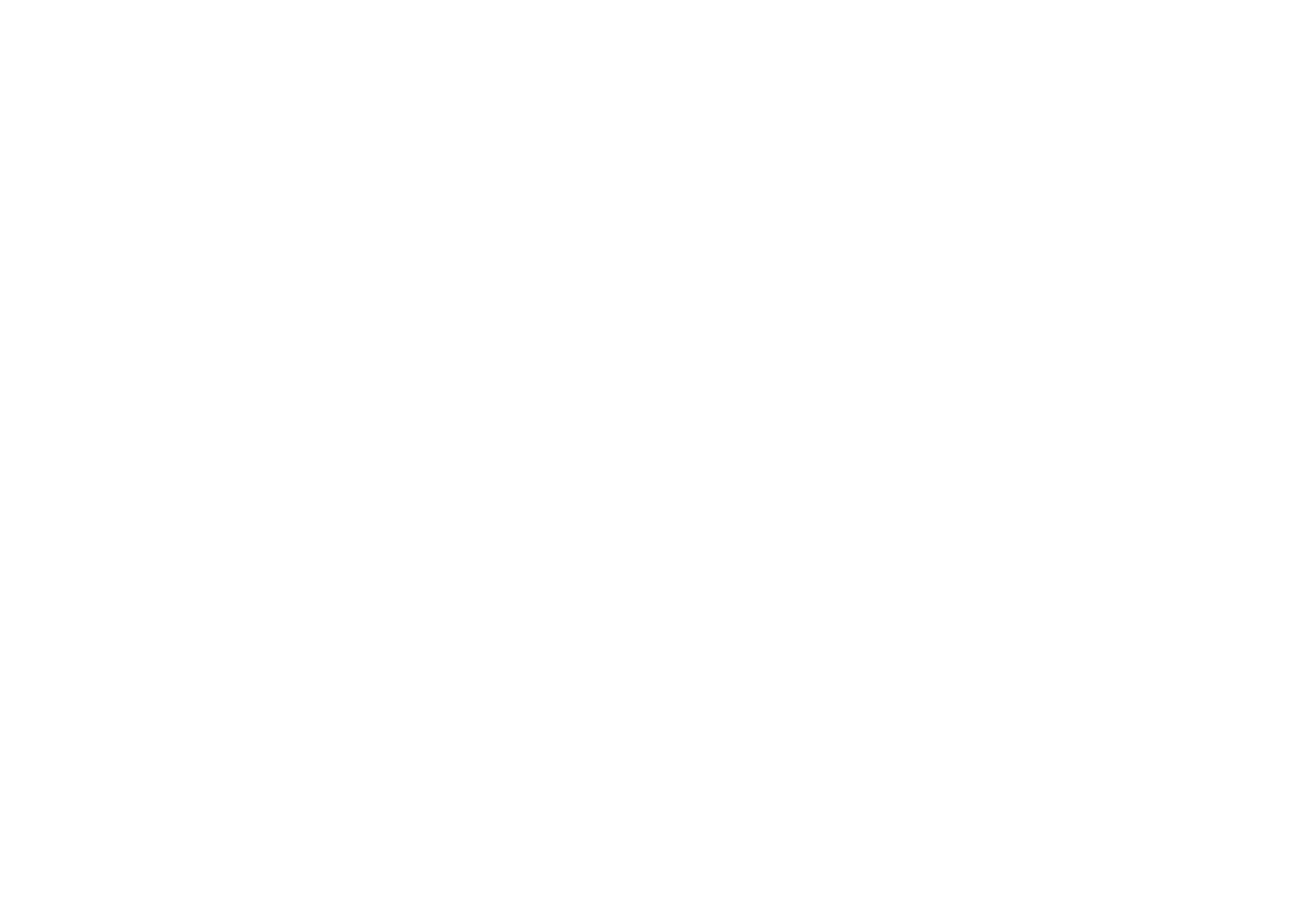**UFFICIO SCOLASTICO PROVINCIALE DI CASERTA PAG. 29**

 **ELENCO DEFINITIVO GRADUATO DOCENTI IN POSSESSO DI TITOLO DI SPECIALIZZAZIONE PER NOMINE A TEMPO DETERMINATO**

 **SPECIALIZZAZIONE : K - INSEGNAMENTO A INDIRIZZO DIFFERENZIATO MONTESSORI.**

 **FASCIA : 3**

 **POS. DATI ANAGRAFICI PUNTEGGI RIS. PREF. CONS LIN. N. S PREC PUNT ANNO ANNOGRAD.** PREC. PREGR. ABIL. SERV. TIT. SPE. FIG D (\*) TOT. INS. TRASF.  **000001 PIZZORUSSO ANNA 0,00 50,00 15,00 36,00 0,00 \*\*\*\* \*\*\*\*\*\* A I \*\* \*\*\*\* 101,00 2002 27/02/1961 (CE) CODICE FISCALE \*\*\*\*\*\*\*\*\*\*\*\*\*\*\*\* IDENTIFICATIVO CE/046614 000002 CECORO MARGHERITA 0,00 45,00 12,00 36,00 0,00 \*\*\*\* \*\*\*\*\*\* A \*\* \*\*\*\* 93,00 2014 2005 01/01/1961 (CE) CODICE FISCALE \*\*\*\*\*\*\*\*\*\*\*\*\*\*\*\* IDENTIFICATIVO CE/053696 000003 TARTARONE TIZIANA 0,00 29,00 11,00 38,00 3,00 \*\*\*\* \*\*\*\*\*\* A \*\* \*\*\*\* 81,00 2014 03/03/1966 (CE) CODICE FISCALE \*\*\*\*\*\*\*\*\*\*\*\*\*\*\*\* IDENTIFICATIVO CE/148902 000004 COLELLA ANNA 0,00 30,00 15,00 32,00 0,00 \*\*\*\* \*\*\*\*\*\* A \*\* \*\*\*\* 77,00 2000 16/07/1959 (CE) CODICE FISCALE \*\*\*\*\*\*\*\*\*\*\*\*\*\*\*\* IDENTIFICATIVO CE/025268 000005 MUNNO ANTONIETTA 0,00 21,00 15,00 0,00 0,00 \*\*\*\* \*\*\*\*\*\* A \*\* \*\*\*\* 36,00 2000 08/07/1966 (CE) CODICE FISCALE \*\*\*\*\*\*\*\*\*\*\*\*\*\*\*\* IDENTIFICATIVO CE/020370 000006 FORMATI ANTONIETTA 0,00 3,00 15,00 0,00 0,00 \*\*\*\* \*\*\*\*\*\* A I \*\* X \*\*\*\* 18,00 2000 07/06/1968 (CE) CODICE FISCALE \*\*\*\*\*\*\*\*\*\*\*\*\*\*\*\* IDENTIFICATIVO CE/022842 000007 VALERIANI MARIA GIUSEPP 0,00 5,00 11,00 0,00 0,00 \*\*\*\* \*\*\*\*\*\* A \*\* \*\*\*\* 16,00 2014 T 12/02/1968 (EE) CODICE FISCALE \*\*\*\*\*\*\*\*\*\*\*\*\*\*\*\* IDENTIFICATIVO CE/146595 000008 VILLANO CARMELA 0,00 0,00 15,00 0,00 0,00 \*\*\*\* \*\*\*\*\*\* A \*\* \*\*\*\* 15,00 2022 16/05/1973 (CE) CODICE FISCALE \*\*\*\*\*\*\*\*\*\*\*\*\*\*\*\* IDENTIFICATIVO CE/021793**

 **ATTENZIONE: PER EFFETTO DELLA LEGGE SULLA PRIVACY QUESTA STAMPA NON CONTIENE ALCUNI DATI PERSONALI E SENSIBILI CHE CONCORRONO**

 **ALLA COSTITUZIONE DELLA STESSA. AGLI STESSI DATI GLI INTERESSATI O CONTROINTERESSATI POTRANNO EVENTUALMENTE ACCEDERE SECONDO LE**